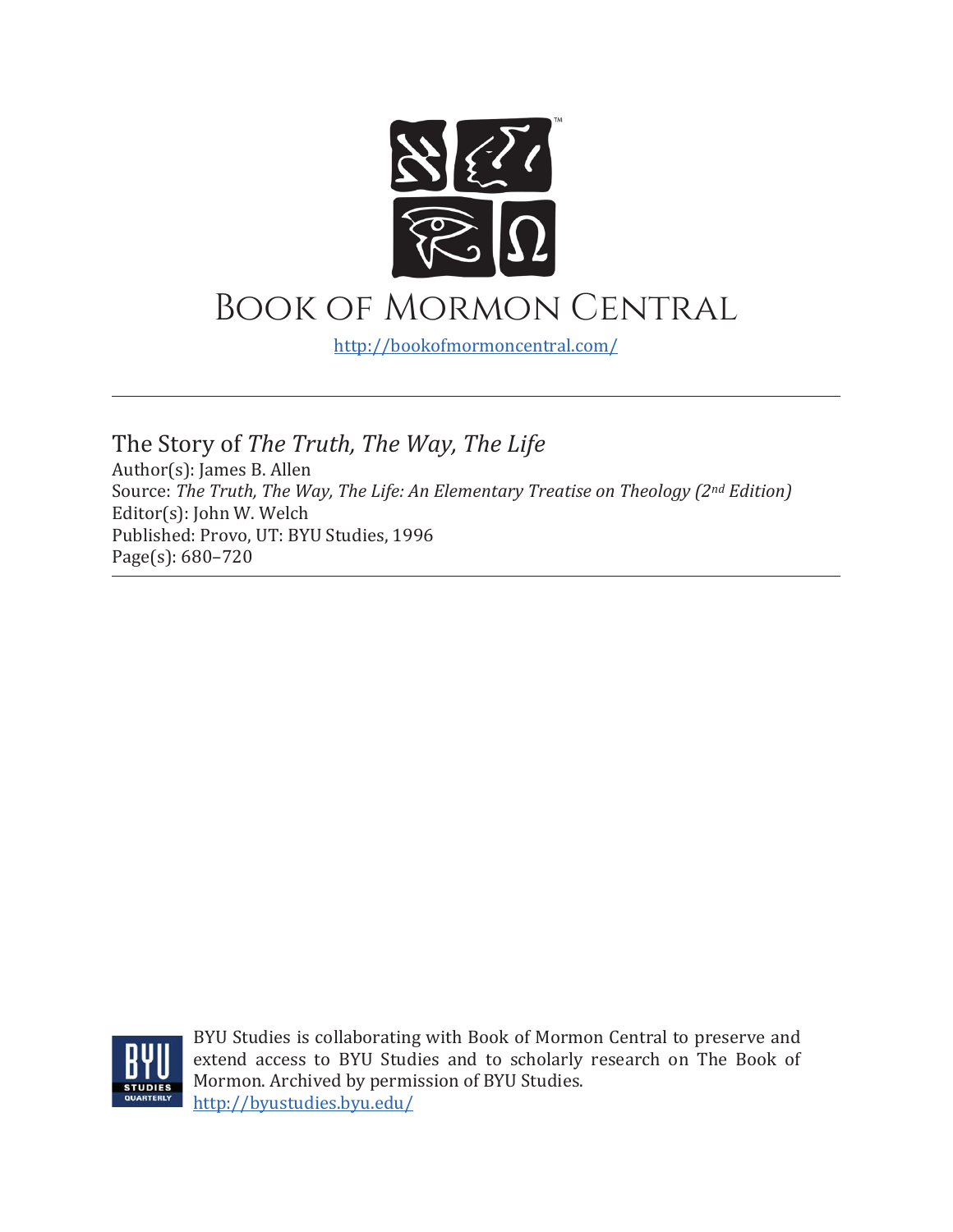

**Heber J. Grant.** President Grant and his counselors authorized Roberts's stay in New York and provided him a stenographer. Because *The Truth, The Way, The Life* was considered an excellent work in many respects, President Grant sorrowed that Roberts insisted on including in it "some things that I think [are] problematical and cannot be demonstrated." LDS Church Archives.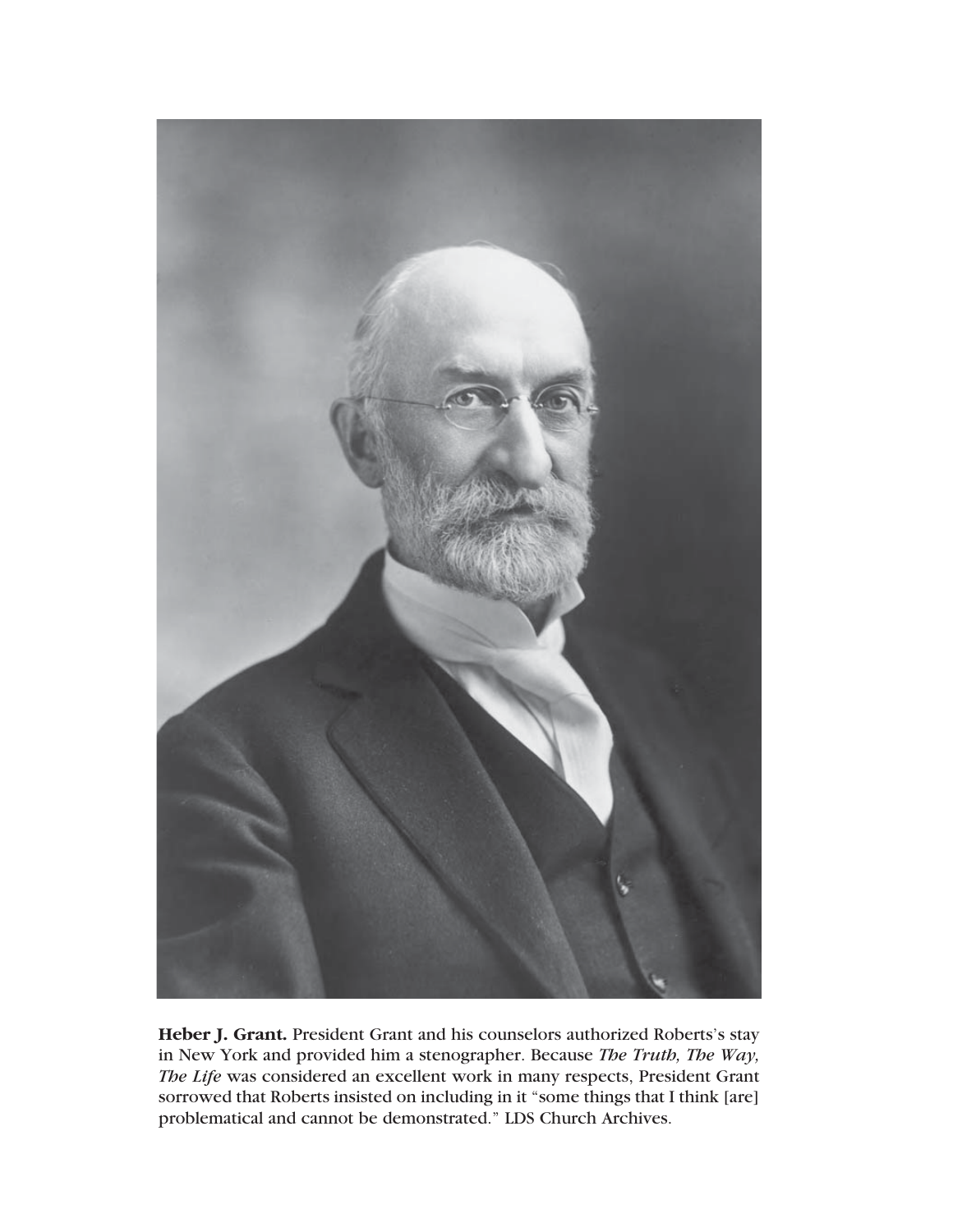# **The Story of** *The Truth, The Way, The Life*

#### James B. Allen

B. H. Roberts was a highly complex person, impossible to characterize fully in any simple terms.<sup>1</sup> With respect to his mental capacity and scholarly activities, however, he has frequently been identified as perhaps the most eminent intellectual in the history of the Church.2 Roberts himself probably would not have flaunted such a distinction,<sup>3</sup> but it is one he may have appreciated hearing. As a young, illiterate British immigrant to Utah, he was bright, eager to learn, and anxious to master all the knowledge he could. He attended Deseret University (predecessor to the University of Utah), where he learned something from John R. Park about the value of independent thought. He also graduated at the top of his class. Mainly, however, he was self-taught, reading everything he could get his hands on and eventually becoming one of the most learned men in Utah. As a scholar, writer, and Church leader,he showed all the characteristics of one who loved the life of the mind, thirsted for both secular and spiritual knowledge, and was willing to discuss all the implications of anything he learned. His personal library, now housed in the LDS Church Archives, comprised 1,385 books, a substantial portion of which dealt with some aspect of theology, history (including Christian history and American antiquities), and philosophy.4

Roberts was the epitome of what one might call the "faithful intellectual." He believed that the quest for knowledge involved both the life of the mind and the life of the spirit—that intellectuality and faith must go hand-in-hand in their search for truth.As his leading biographer has written:

He loved simple faith if simple meant uncluttered and strong. But he was troubled that the phrase is sometimes used as a synonym for "simpering acquiescence." And he could find nothing in the scriptures, ancient or modern, to excuse anyone from brain sweat and from the arduous lifetime burden of seeking "revelation upon revelation,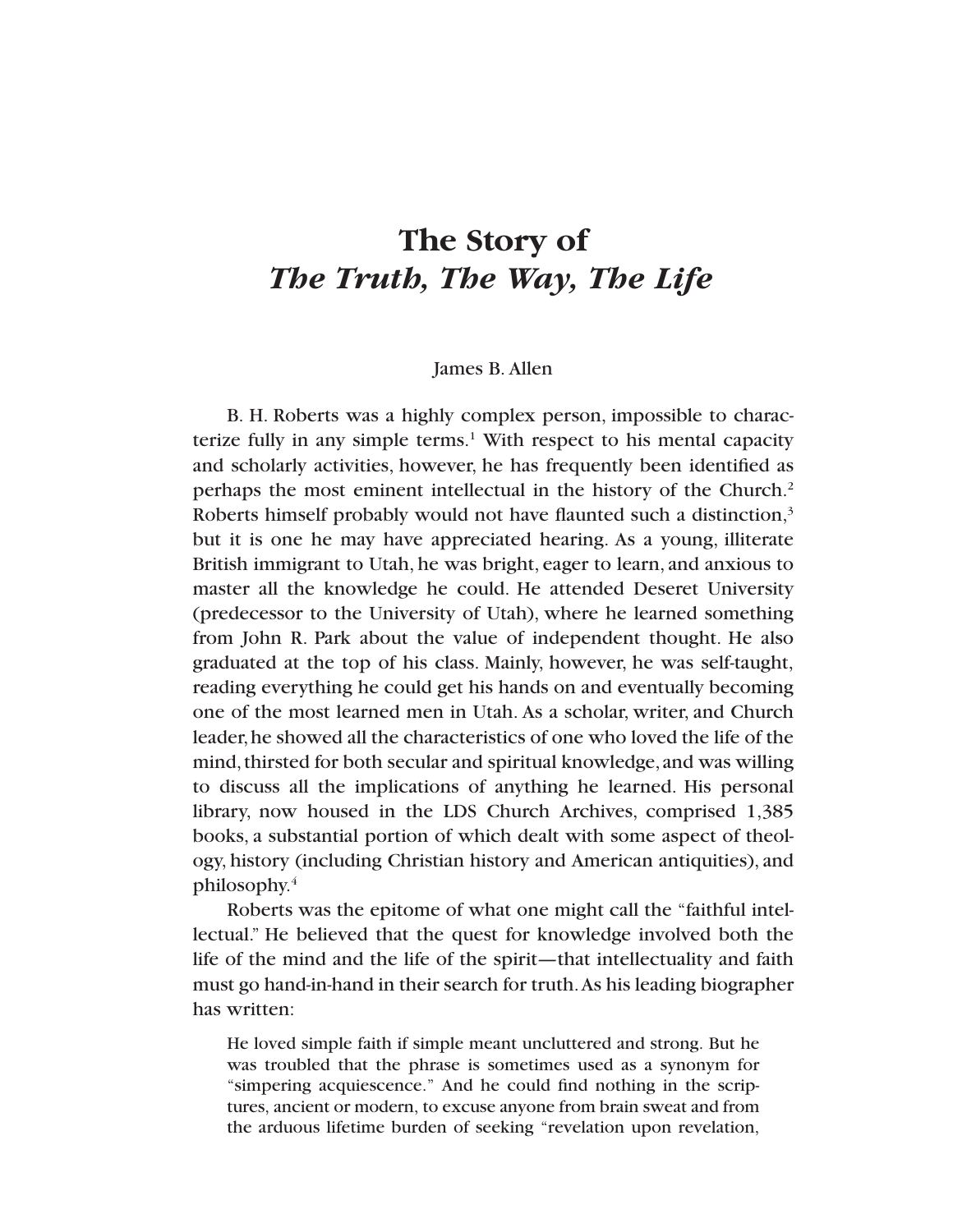

**John R. Park.** As head of the Deseret University and as Roberts's language and literature instructor, Park impressed upon Roberts the value of independent thought. Photographed by Fox and Symons. Courtesy LDS Church Archives.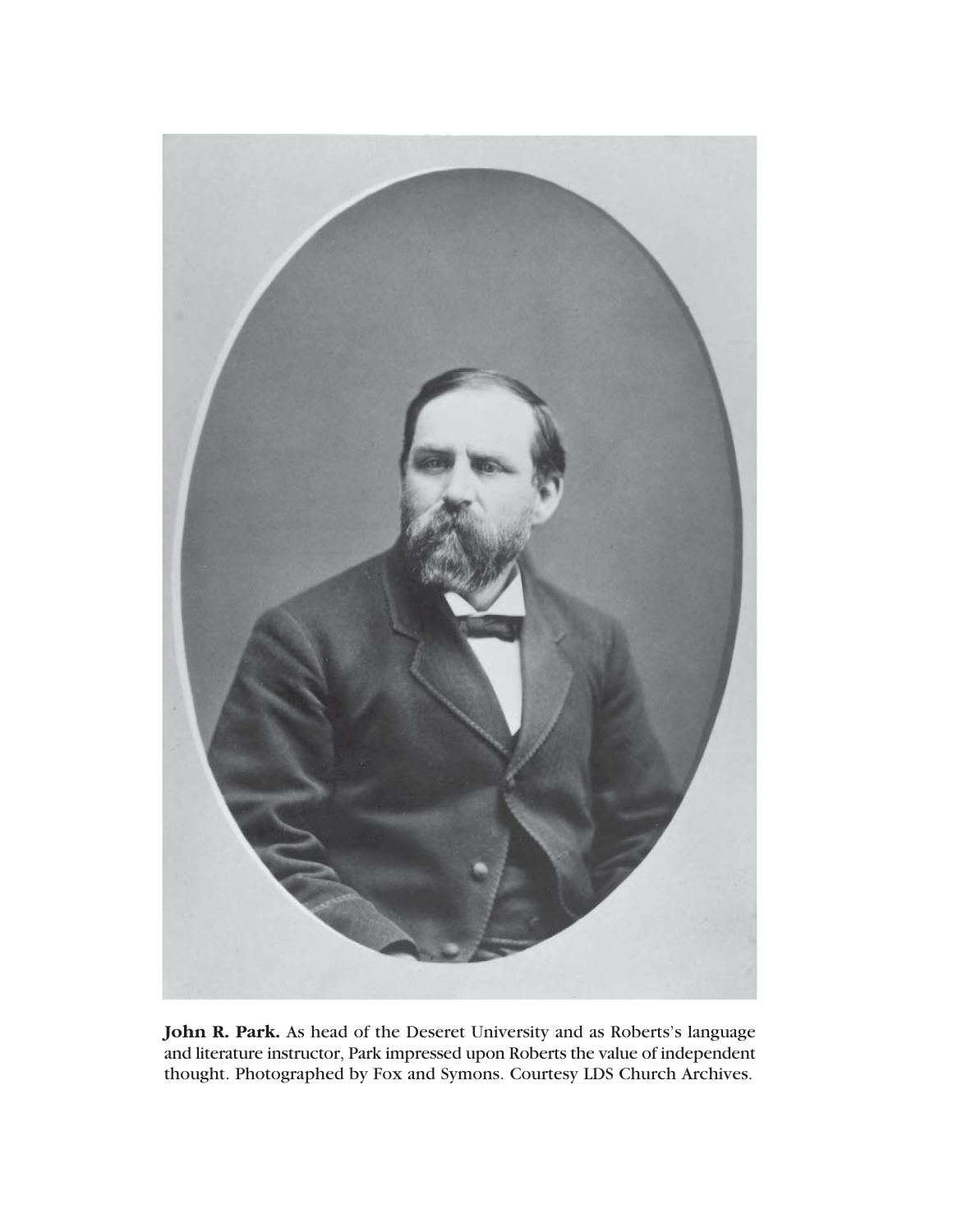knowledge upon knowledge," the expansion of truth and light until one is "glorified in truth and knoweth all things."5

During his lifetime, Roberts produced a library of books and articles on history, theology, and defenses of the faith that outstrips, in sheer volume, anything produced by any other General Authority of the Church: over thirty books, three hundred articles, numerous tracts and pamphlets, and over a thousand sermons and discourses (many of which were published in newspapers and magazines).<sup>6</sup> His forensic talents, moreover, fully matched his intellectual prowess, a fact which helps explain why he was frequently called upon to represent the Church in highly visible public appearances.

Sometime early in his career, Roberts began to read the works of John Fiske. Indeed,Roberts quoted extensively from two of these works in *The Truth, The Way, The Life*. <sup>7</sup> Fiske, a philosopher and historian, was a popular lecturer and writer who became known as the United States' chief proponent of the theory of evolution. Though it is apparent from *TWL* that Roberts did not accept evolution as the explanation for the origin of Adam and his descendants, Roberts nevertheless admired Fiske and his way of thinking. No doubt because of this admiration and his own proclivities toward intellectualism,Roberts was profoundly impressed by the characterization of religious discipleship in Josiah Royce's introduction to Fiske's *Outlines of Cosmic Philosophy*. The use Roberts later made of Royce's words suggest that they epitomize as well as anything could how Roberts viewed his own role in promoting the truths of Mormonism. There are, said Royce, two sorts of religious disciples:

There are, first, the disciples pure and simple,—people who fall under the spell of a person or of a doctrine, and whose whole intellectual life thenceforth consists in their partisanship. They expound, and defend, and ward off foes, and live and die faithful to the one formula. Such disciples may be indispensable at first in helping a new teaching to get a popular hearing, but in the long run they rather hinder than help the wholesome growth of the very ideas that they defend: for great ideas live by growing, and a doctrine that has merely to be preached, over and over, in the same terms, cannot possibly be the whole truth. No man ought to be merely a faithful disciple of any other man. Yes, no man ought to be a mere disciple even of himself. We live spiritually by outliving our formulas, and by thus enriching our sense of their deeper meaning. Now the disciples of the first sort do not live in this larger and more spiritual sense. They repeat. And true life is never mere repetition.<sup>8</sup>

In one sense Roberts may have been this "first sort" of disciple. No one can read his sermons or his life story without seeing him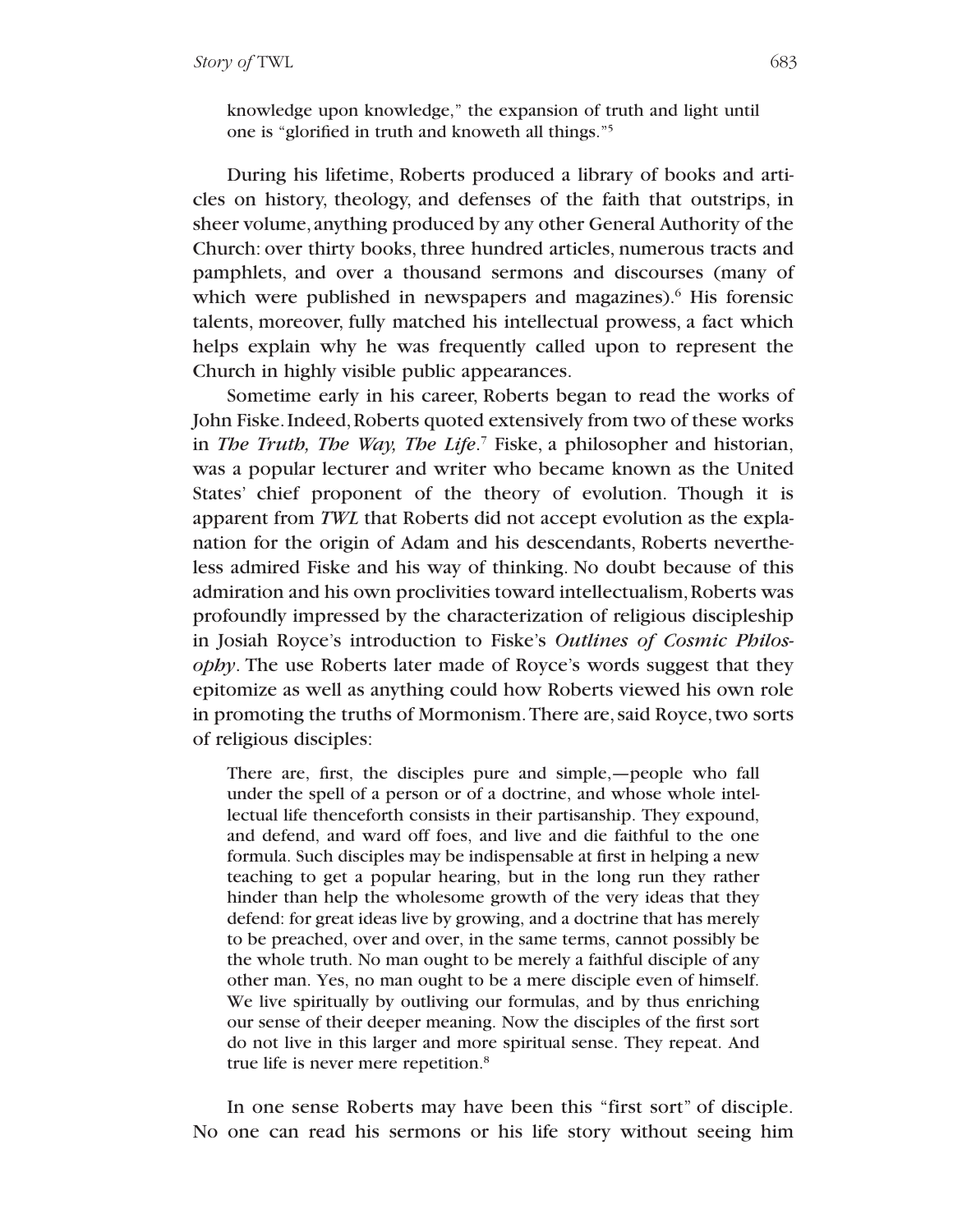repeat, time and time again, his faith in what he considered the essentials of the gospel. These included the "first principles" defined in the fourth Article of Faith, the atonement of Christ, the restoration of the priesthood through Joseph Smith, and the divine authenticity of the Book of Mormon. His great personal goal, expressed repeatedly throughout his life,was to be a powerful witness of these things.On the other hand, he hardly kept himself tethered to a single formula or angle in presenting those truths or exploring their depths. Many of his theological writings were examples of his willingness to explore new ways to present old truths, casting them in imaginative new formulas. *TWL* was,in large part, a summary of much of what he had done before—his synthesis of his life's study and his effort to cast the truths he felt so deeply in new, more advanced, and more well-integrated formulas. In that sense, he was much more like Royce's disciples of a "second sort." Such disciples, said Royce,

are men who have been attracted to a new doctrine by the fact that it gave expression, in a novel way, to some large and deep interest which had already grown up in themselves, and which had already come, more or less independently, to their own consciousness. They thus bring to the new teaching, from the first, their own personal contribution. The truth that they gain is changed as it enters their souls. The seed that the sower strews upon their fields springs up in their soil, and bears fruit,—thirty, sixty, an hundred fold. They return to their master his own with usury. Such men are the disciples that it is worth while for a master to have. Disciples of the first sort often become, as Schopenhauer said, mere magnifying mirrors wherein one sees enlarged, all the defects of a doctrine. Disciples of the second sort co-operate in the works of the Spirit; and even if they always remain rather disciples than originators, they help to lead the thought that they accept to a truer expression. They force it beyond its earlier and cruder stages of development.9

In 1906, paraphrasing much of what Royce had to say about such disciples, Roberts seemed to spell out what he hoped would be his own intellectual and spiritual contributions to Mormonism:

I believe "Mormonism" affords opportunity for disciples of the second sort; nay, that its crying need is for such disciples. It calls for thoughtful disciples who will not be content with merely repeating some of its truths but will develop its truths; and enlarge it by that development. Not half—not one-hundredth part—not a thousandth part of that which Joseph Smith revealed to the Church has yet been unfolded, either to the Church or to the world. . . . The Prophet planted by teaching the germ-truths of the great dispensation of the fulness of times. The watering and the weeding is going on, and God is giving the increase, and will give it more abundantly in the future as more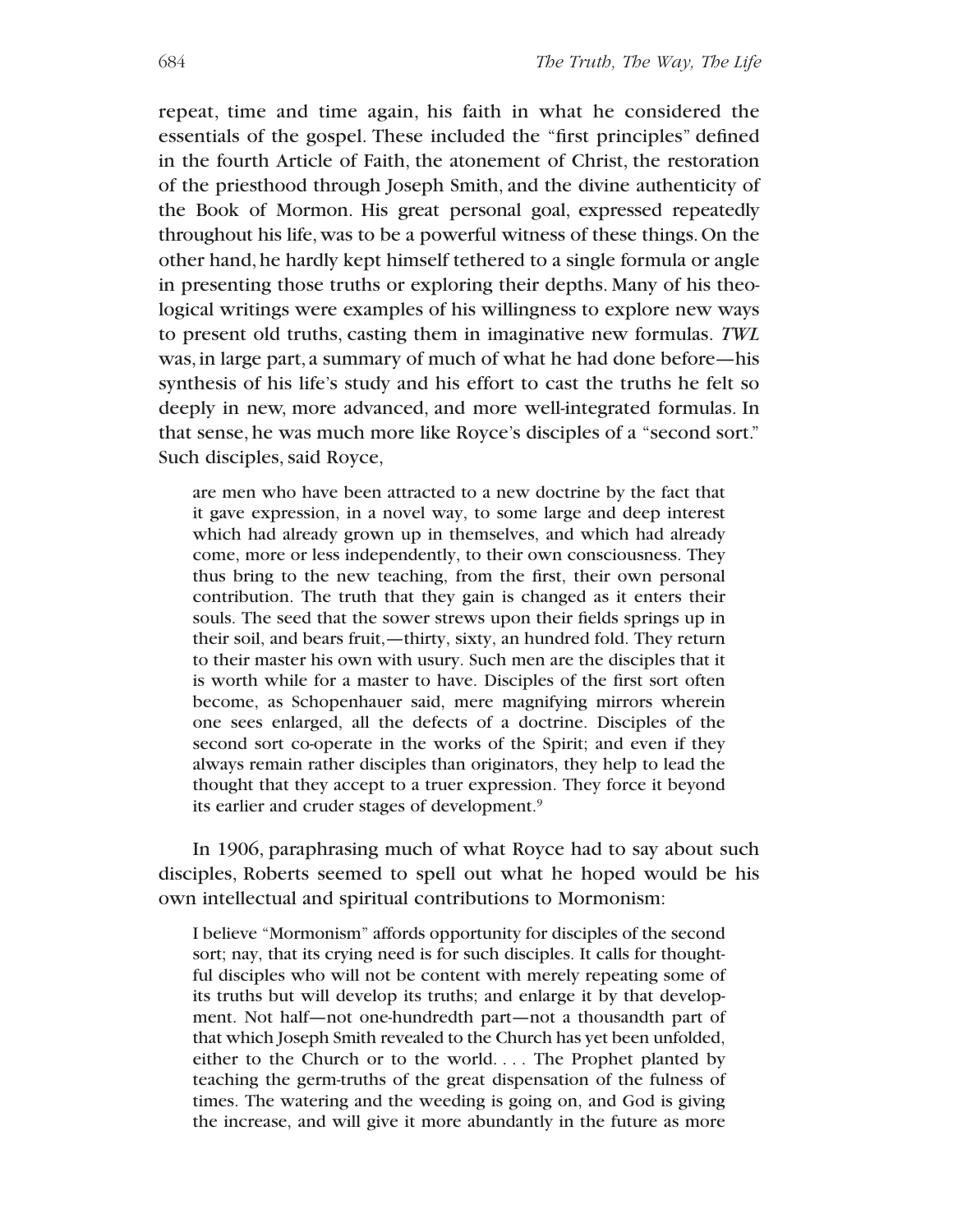intelligent discipleship shall obtain. The disciples of "Mormonism," growing discontented with the necessarily primitive methods which have hitherto prevailed in sustaining the doctrine, will yet take profounder and broader views of the great doctrines committed to the Church; and, departing from mere repetition, will cast them in new formulas; co-operating in the works of the Spirit, until they help to give to the truths received a more forceful expression, and carry it beyond the earlier and cruder stages of its development.<sup>10</sup>

The intellectual milieu of the late nineteenth and early twentieth centuries provided the broad historical backdrop for the work that Roberts would consider his *magnum opus*. Arthur M. Schlesinger, Sr., has depicted the last quarter of the nineteenth century, when Roberts was in the midst of his early studies, as a "critical" period in American religion.11 Orthodox American Christianity faced crucial challenges both to its fundamental system of thought and to its social programs. Perhaps most serious was the challenge of biological evolution, which most scientists solidly supported by the 1870s and to which many of the "thoughtful public" had been converted by such intellectual lights as Herbert Spencer, Thomas H. Huxley, and John Fiske. The famous 1925 Scopes trial in Tennessee was only one manifestation of a long-time tension that, in some way, affected nearly all church-going Americans.

Another bone of contention in the ongoing contest over religious modernism was higher criticism of the Bible,for such scholarly activity seemed to call into question the very divinity of the sacred work itself. Likewise, the growing study of comparative religion became a scholarly preoccupation that also seemed to threaten Christian orthodoxy as scholars looked at all religions, finding similar patterns from the standpoint of mythology, folklore, psychology, and anthropology. Schlesinger observes that these intellectual movements may not have affected the "average mind," but "they deeply affected the thinking of more intelligent readers."<sup>12</sup>

The practically inevitable result of all this scholarly activity was internal dissent and schism in American religions. Some ministers embraced the new scientific dogma, believing they could find a way to reconcile it with the essentials of Christianity.Others entrenched themselves against the dogma even more tenaciously than earlier, while churches sometimes split and professors at schools controlled by various denominations were dismissed for espousing the new, seemingly more rational, theological ideology. Modernism also affected the social and political programs of many churches.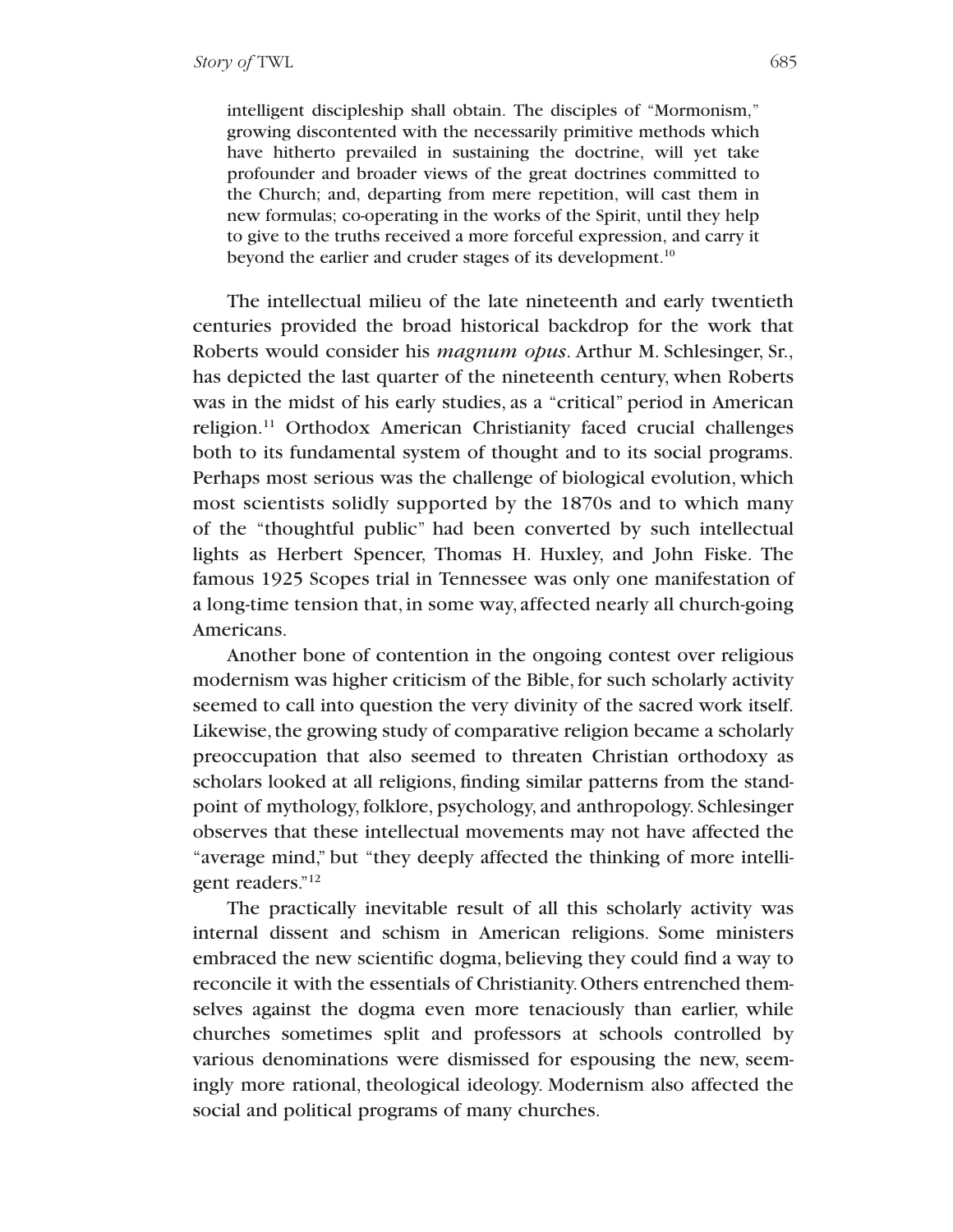The theological tensions created by these issues in other churches in the latter nineteenth century reached their peak a bit later within Mormonism. At Brigham Young University, for example, three professors were dismissed in 1911, not because they believed in evolution, but because they defiantly persisted in advocating it in the classroom along with personal dicta not compatible with Church teachings.<sup>13</sup> At the same time, some Church leaders recognized that religion teachers needed greater intellectual training and more awareness of modern scholarship. A few of those teachers were assigned by the Church to study at the University of Chicago under some of the most important biblical scholars and higher critics in the country. In addition, during two summers in the early 1930s, schools for religion teachers were held at BYU's Aspen Grove camp. Edgar J. Goodspeed of the University of Chicago was invited to provide some of the instruction.

Between 1920 and the time of his death in 1933, Roberts met his greatest intellectual and spiritual challenges and prepared for publication the two items that he believed would become his most important contributions to the literature of the Church:*A Comprehensive History of the Church,* published in 1930, and *TWL.* When judged by the standards of its time, the *Comprehensive History* comes off well. Roberts wrote with the eye of faith, but he was willing to discuss important weaknesses and failings when he saw them.Compared with other LDS Church histories of the time, it was a model of balance. Davis Bitton wrote in 1978 that it was still "far superior to any history of Mormonism which has yet appeared; even today it is a work which no serious student of the subject can afford to ignore.<sup>"14</sup> Though considerable subsequent scholarship has provided new insight into many aspects of Mormon history, the *Comprehensive History* remains essential for students of the Mormon past, and much of the material is far from outdated.

*TWL,* on the other hand, even if it had been published during Roberts's lifetime, might have suffered a different fate. Whatever Church history *TWL* contained was cursory in nature, for the major focus was on philosophy, the universe, and theological understanding. Though it represented the culmination of Roberts's thinking about theological matters, some of its theology was not acceptable to his colleagues among the General Authorities and probably would be no more acceptable today. It is doubtful that *TWL* would have had a life anything like that of the *Comprehensive History* or remained in the collective memory of the Saints any longer than Roberts's other theological works, most of which are remembered only by scholars and other highly committed students of Church history.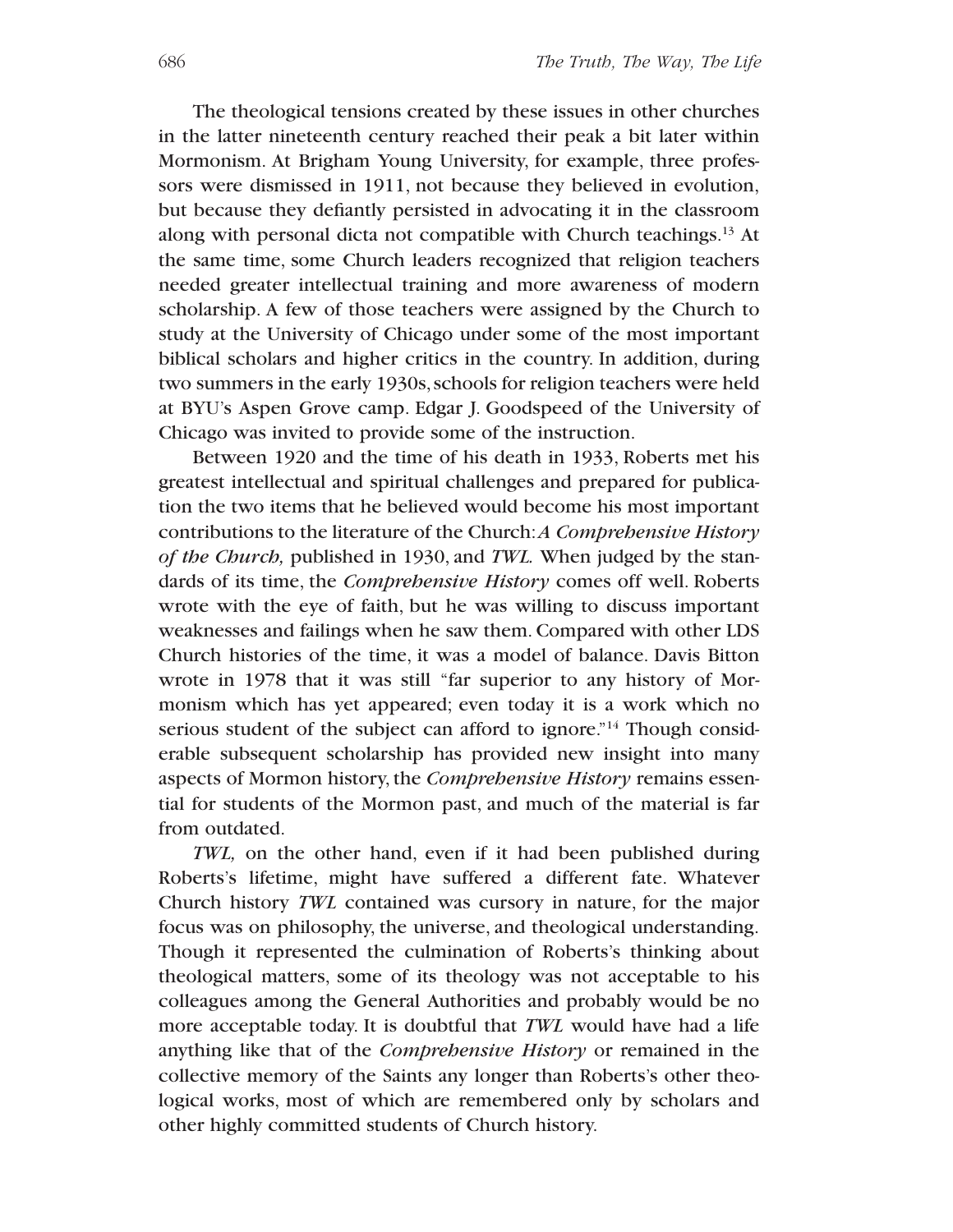For understanding Roberts himself, however, *TWL* is of prime importance.There he attempted to present to the Church the most important conclusions from his lifetime of study.But he also made a statement, in one way or another, on most of the major theological issues that were causing so much friction within other churches. He considered biological evolution,for example, and did not specifically reject it within "kinds" (239), but he rejected all three of the usually recognized varieties of evolution and proposed a "developmental theory" that started with "the eternity of life" to explain the ultimate development of life on earth, "save as to man" (240). He did not accept evolution as the way in which Adam and his descendants came into being. Rather, Roberts believed that God brought Adam from another world after a monstrous cataclysm had destroyed all pre-Adamic life on the earth. Roberts also demonstrated his awareness of higher criticism, even though he rejected most of its methodology. His fundamental acceptance of the Bible as authentic history and revelation was clear. He showed his acquaintanceship with the study of comparative religions. He did much of that in the first part of *TWL* but in such a way that the comparisons fit into the grand scheme of things that he saw being worked out by Deity. *TWL* was Roberts's ultimate statement of his own beliefs.

### **The Book of Mormon and Its Relationship to** *TWL*

Clearly, the scientific, theological, and philosophical currents of his day helped form the intellectual backdrop for *TWL* and for many of B. H. Roberts's other writings. This was true of his works on the Book of Mormon, including three manuscripts compiled in 1921, 1922, and 1927 that were not intended for publication but represented his continuing efforts to recognize and seek responses to the challenges presented by some forms of higher criticism. Despite whatever questions he may have considered, he retained his faith in the authenticity of the Book of Mormon and he let it guide much of what he said in *TWL,* which he completed after those three manuscripts. He also concluded his final testimony to the world, given in his last discourse in the Salt Lake Tabernacle, by reminding his listeners that God gave to Joseph Smith "power from on high to translate the Book of Mormon, and thence followed all which brought forth the New and Last Dispensation." He listed the translation of the Book of Mormon among the many events "and numerous revelations to the Prophet which brought forth a development of the truth, that surpasses all revealed truth of former dispensations."15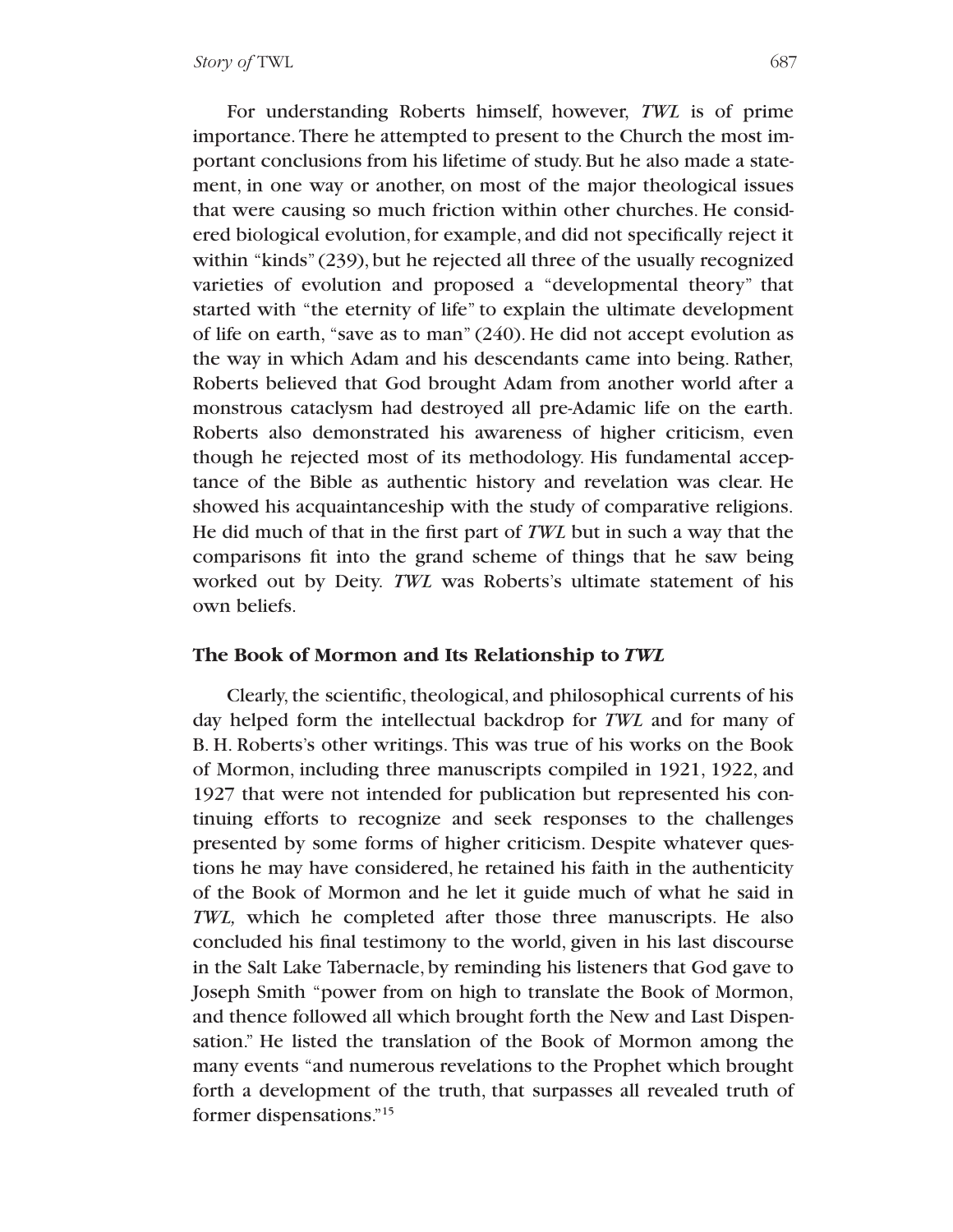On the morning of August 7, 1933, less than two months before his death, Roberts received a visit from Wesley P. Lloyd, a seminary teacher and one of Roberts's former New England States missionaries. During the conversation, Roberts said some things that seemed surprising to Lloyd, who recorded them in his journal. Partly on the basis of that journal entry, Roberts's continuing faith in the Book of Mormon has sometimes been questioned. This issue has been thoroughly examined elsewhere,16 but because the Book of Mormon is so important to the spiritual and intellectual integrity of *TWL* itself, it seems essential to comment briefly here about Roberts's lifelong work on the Book of Mormon as part of the story of *TWL*.

Long before he began work on *TWL,* Roberts was pursuing all the intellectual problems relating to the origins of the Book of Mormon. He began his intensive studies as early as the 1880s, partly in response to the numerous challenges to that volume's authenticity based on secular scholarship and higher criticism. The result was his *New Witnesses for God,* largely a defense of the Book of Mormon, published in 1903. Later (1909–11) it appeared as a three-volume work. In August 1921, Elder James E. Talmage of the Council of the Twelve received a letter from William E. Riter, who asked some very searching questions about a few of the apparent inconsistencies and anachronisms in the Book of Mormon. Elder Talmage, in turn, asked Elder Roberts to prepare a response.

Roberts's work on this assignment raised issues he had not considered before. By the end of December, he had put together a 141-page manuscript entitled "Book of Mormon Difficulties: A Study." He asked for an opportunity to present his findings at a meeting of all the General Authorities, hoping that through their collective wisdom and the inspiration of the Lord they could find solutions that would "maintain the reasonableness for the faith of all in the Nephite scriptures."17 He was given that opportunity in two long days of meetings, January 4–5, 1922. At the end of the manuscript he expressed his major concern: "how shall we answer the questions that arise from these considerations of American archeology?" Silence, he pleaded, was not the answer, for it would be an acknowledgment of defeat. "Most humbly," he said, "but also most anxiously,I await the further development of knowledge that will make it possible for us to give a reasonable answer to those who question us concerning the matters herein discussed."18

The Brethren did not think it was time to pursue the matter further, even though they allowed Roberts another meeting on January 26 and formed a short-lived committee to pursue the matter with him. In that connection, Roberts completed a 450-page manuscript, "A Book of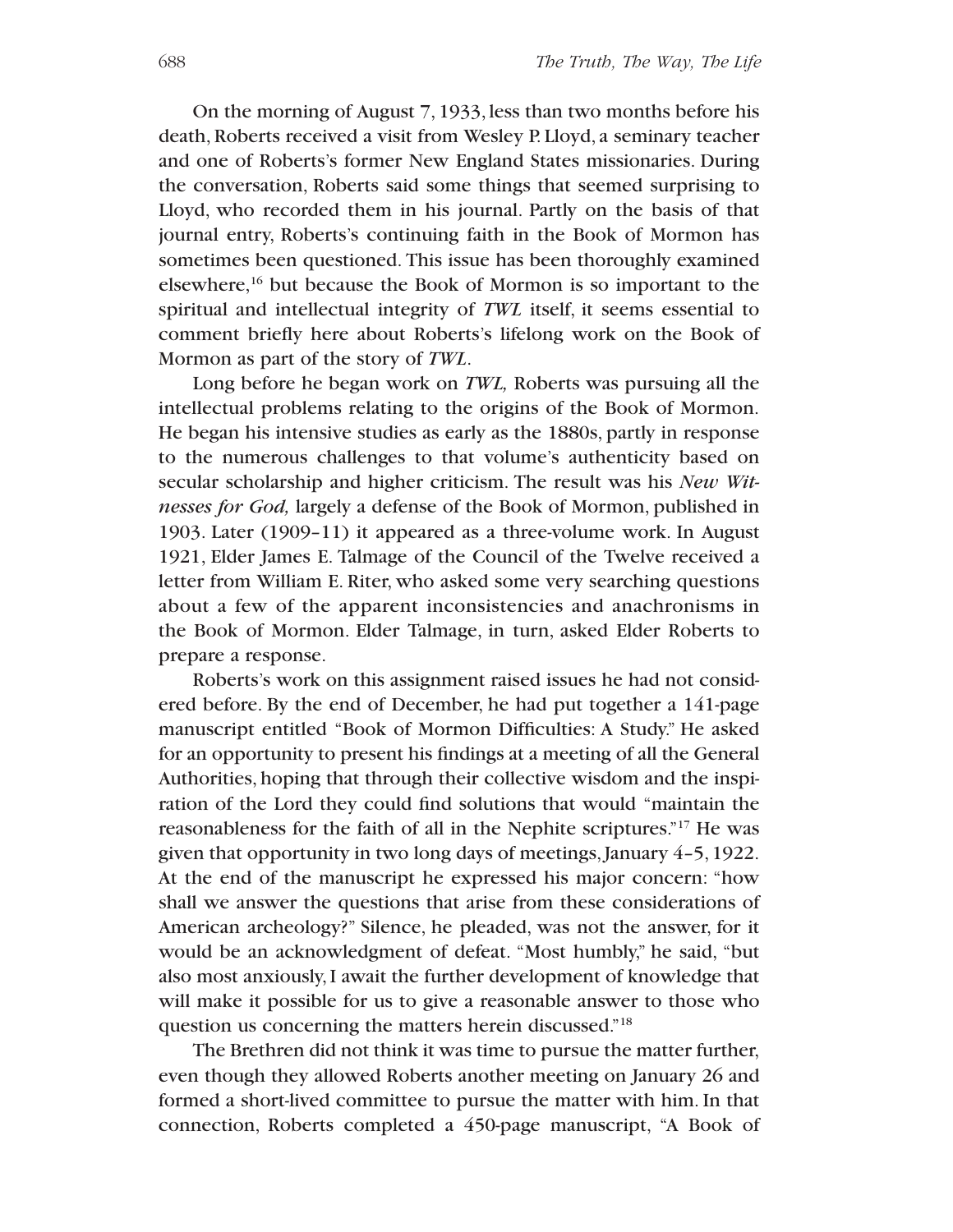Mormon Study," which he also planned to present to the First Presidency and the Council of the Twelve.In the cover letter he intended to send with it he made a significant comment:

Let me say once [and] for all, so as to avoid what might otherwise call for repeated explanation, that what is herein set forth does not represent any conclusions of mine. This report . . . is what it purports to be, namely a "study of Book of Mormon origins," for the information of those who ought to know everything about it *pro et con,* as well [as] that which has been produced against it, and that which may be produced against it. I am taking the position that our faith is not only unshaken but unshakable in the Book of Mormon, and therefore we can look without fear upon all that can be said against it.19

In April 1922, however, Roberts was called to be a mission president. Given the choice as to where in the United States he wanted to go,he chose the Eastern States Mission,which encompassed all the area relating to the origin of the Book of Mormon and the Church. He was set apart on May 29 and promptly dropped the matter of the manuscript.<sup>20</sup>

Roberts was an ardent, hard-working mission president.Despite the still-not-answered intellectual questions relating to its origins, he had complete faith in the Book of Mormon and used it as his most important missionary tool. "It has survived all the ridicule and mockery of those who have scorned it," he wrote to his missionaries. "Its voice is testimony of the Christ as Eternal God."21 He also spent a little time in 1922 in libraries doing some additional research on how much was known about American antiquity prior to the time the Book of Mormon was published.This research eventually resulted in a few changes, minor in nature, in the 450-page manuscript he had prepared before he left on his mission. $22$ 

After his five-year mission, Roberts made another attempt to bring about a discussion among the General Authorities of the problems relating to the Book of Mormon. He never delivered "A Study of the Book of Mormon," but in October 1927 he sent to Elder Richard R. Lyman an eighteen-part "Parallel" between the Book of Mormon and Ethan Smith's *View of the Hebrews.* He wrote to his daughter in 1932 that he had made "one feeble effort" to get the larger manuscript considered. He called it an "'awful' book" but said it contained facts the General Authorities ought to know.<sup>23</sup>

Roberts had thus produced three manuscripts, $24$  none of which were intended for publication. He hoped, rather, that they would be the means of helping prepare the Church to address the problems he believed defenders of the faith eventually would face as scholars examined the Book of Mormon more critically. As he wrote to Richard R.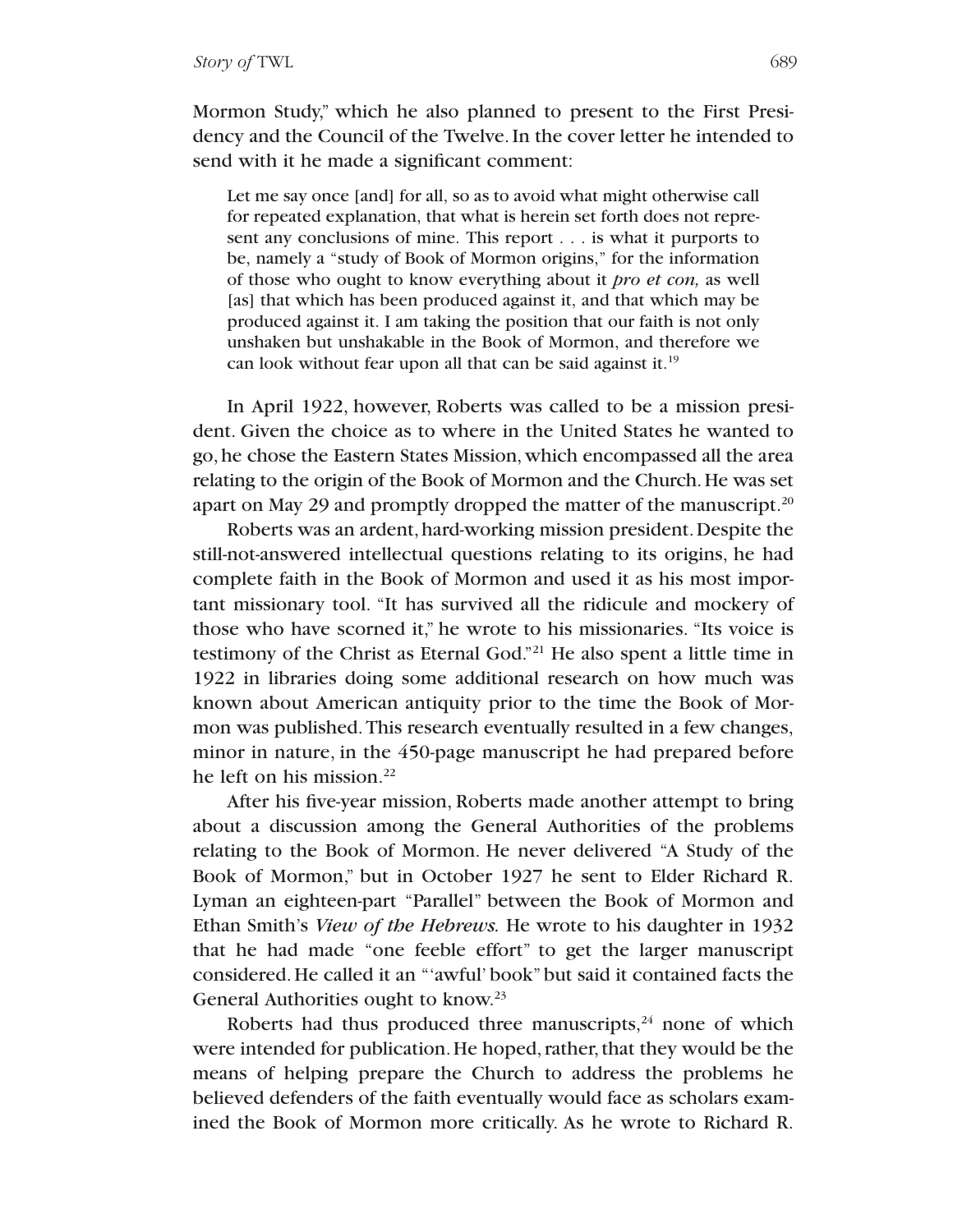Lyman in 1927, "Such a question as that [that is, whether Ethan Smith's *View of the Hebrews* might have provided a structural outline for the Book of Mormon] may possibly arise some day, and if it does, it would be greatly to the advantage of our future Defenders of the Faith, if they had in hand a thorough digest of the subject matter."<sup>25</sup>

The teachings of the Book of Mormon were still central to Roberts's theological understanding and remained so throughout his writing of *TWL.* Nevertheless, his determination to leave no stone unturned in his quest for truth allowed him to raise the kinds of questions he did and to seek solutions for the problems.He realized that the Book of Mormon could not be held up to the world as the "strongest evidence we have of Church Divinity." Instead, he told Wesley P. Lloyd in 1933, it was "the one which needs the most bolstering."26 This statement hardly meant that he had lost faith in the book. Rather, his scholarly proclivities suggest that he meant exactly what he said: the Book of Mormon needed more "bolstering," more scholarly efforts to answer the questions he or others raised. Roberts also told Lloyd that "his greatest claim for the divinity of the Prophet Joseph lies in the Doctrine and Covenants." If that is true, then there is just that much more evidence for the Book of Mormon itself, for the Doctrine and Covenants is replete with affirmations of the Book of Mormon.27

That Roberts maintained his faith in the Book of Mormon, even while exploring in depth all the possible problems, is consistent with his personality.<sup>28</sup> He was firmly convinced of the truth of all the principles of the restored Church, especially as he presented them in *TWL,* hi*s magnum opus.* There he frequently and unequivocally referred to the Book of Mormon in terms such as an "ancient"volume of American scripture (21, 152, 259) or as a book that "contains the revelations of God to the ancient inhabitants of America" (275). At the same time, Roberts's deeply ingrained commitment to scholarship made him a "disciple of the second sort"who was always open to new information and willing at least to entertain new ideas and suggestions.This did not mean that Book of Mormon "problems" convinced him that the book was not what Joseph Smith said it was. It only meant that he was willing to look at every possible challenge while maintaining his long-time convictions.

The statements recorded by Lloyd can easily be interpreted as reflecting Roberts-as-intellectual, raising questions and recognizing the hard realities of scholarly studies. Clearly, some of the statements in Lloyd's journal do not portray the events of the 1920s quite accurately, though one cannot know whether this was the result of Roberts's memory being unclear or Lloyd's misunderstanding of what was said.<sup>29</sup>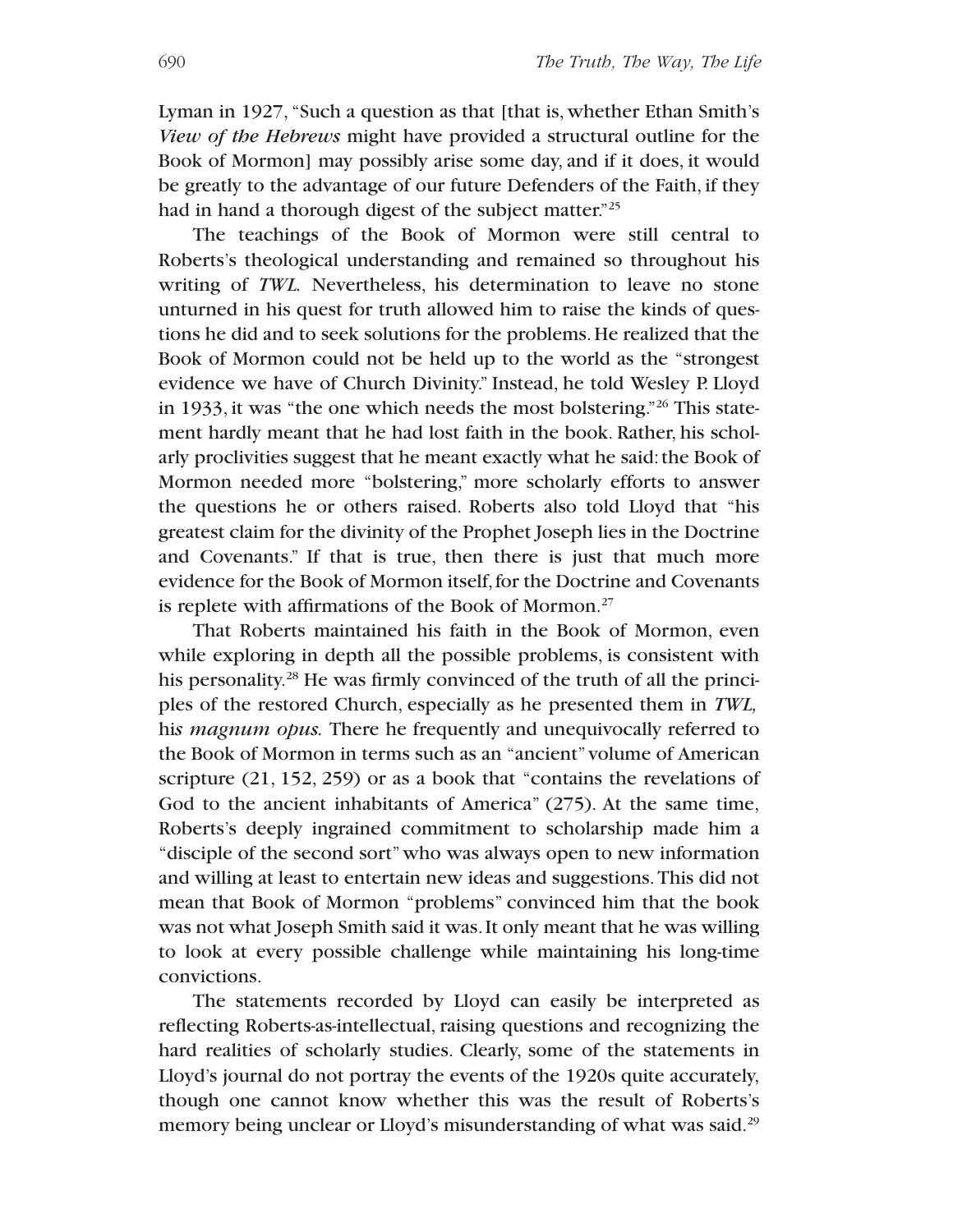Nevertheless, it is the nature of people like Roberts to maintain faith even while being willing to seriously investigate questions that could alter some implications of that faith. Roberts's greatest disappointment was in the fact that he could not get his brethren to take his concerns more seriously, a fate that would also befall some of his doctrinal expositions in *TWL.*

## **The Manuscript of** *TWL* **and the Disagreement: An Interpretive Chronology**<sup>30</sup>

Roberts's disappointment over not getting his brethren to consider Book of Mormon problems was minor compared with his frustration over not getting his last manuscript published. Following is a chronological narrative concerning the events that related more directly to the production and review of *TWL.* I will attempt here to sort out the available facts relating to that effort, although I will not deal in detail with the doctrinal differences that arose as a result.<sup>31</sup> Those differences are analyzed elsewhere.32

Roberts's term as mission president lasted from May 1922 to April 1927. During that time—in 1924—he became the senior member of the First Council of the Seventy. Also during that time, Roberts began thinking about *TWL.* His "second sort"discipleship was compelling him to begin to crystalize and condense his lifetime of study into one grand, comprehensive statement of belief. As his mission drew to a close, he concluded that it was essential for him to remain in New York to begin this work.

On Friday,April 8, 1927, Roberts contacted President Heber J. Grant and asked permission to stay in New York to write a book.33 The First Presidency approved Roberts's request and authorized his hiring a stenographer. Roberts planned at first to devote his time to "evidences regarding the authenticity of the Book of Mormon," but soon his attention broadened, and the excitement of writing *TWL* became vastly more fulfilling.As he wrote to President Rudger Clawson of the Council of the Twelve on September 17, 1928, "I have been working [on it] definitely for over one year, and I might say for many years."

Living alone in an apartment overlooking the Hudson River, Roberts worked tirelessly for the six-month leave of absence he had been granted. He collected notes, made outlines, and dictated, often for four hours at a time, to his secretary, Elsie Cook. In some ways, perhaps, these were the most spiritually exhilarating months of Roberts's life. He was working on his crowning achievement—the work he hoped would have the most important impact on the Saints of anything he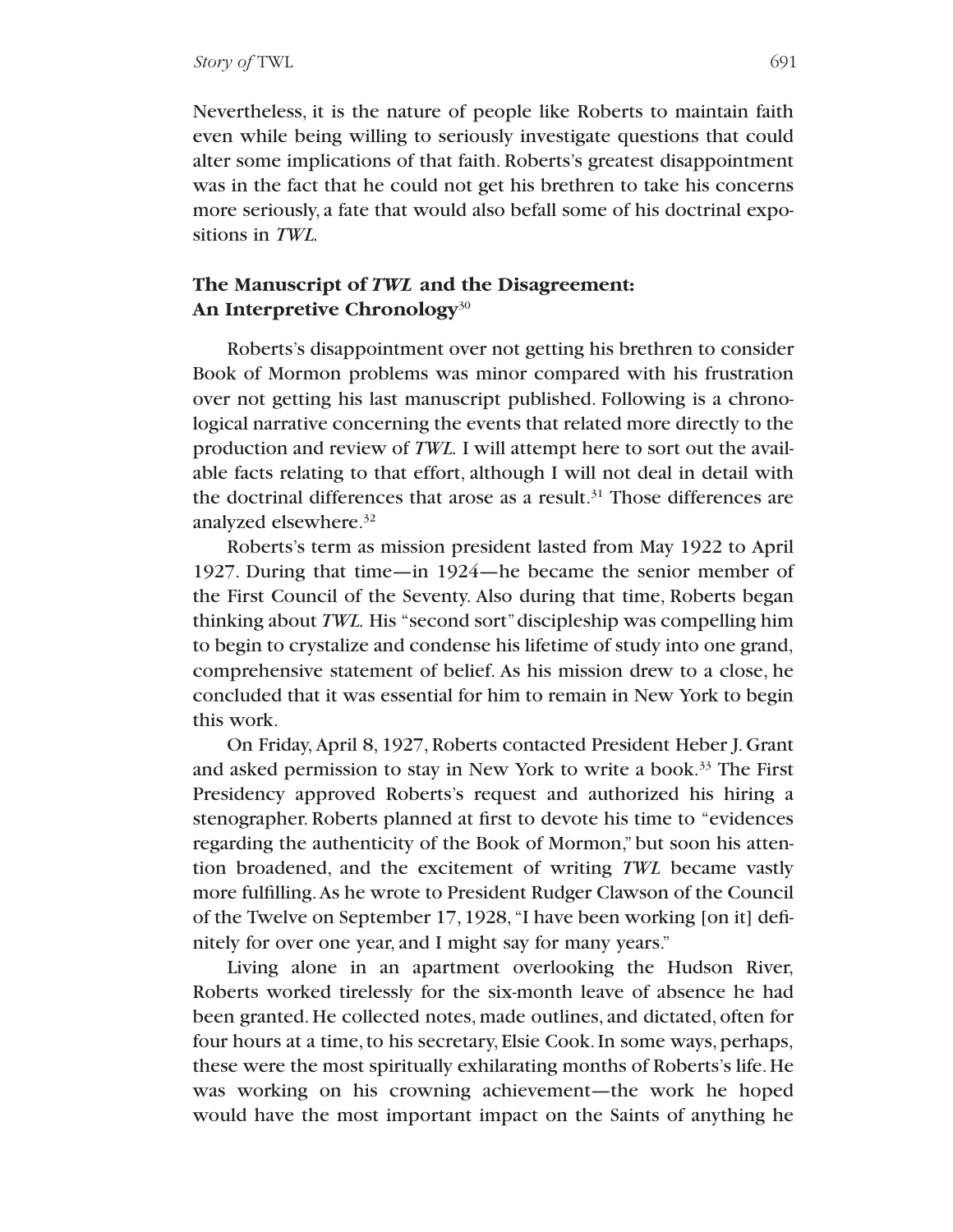had written. Often, his biographer observes, he engaged in "faithful vigils of the night," kneeling in prayer, analyzing the scriptures, and conducting deep personal introspection. Such vigils sometimes lasted for as long as three hours.<sup>34</sup> His intellectual methodology, if you will, combined ardent study of history, science, and philosophy with intensive scripture study, fervent prayer, and deep introspection. He wanted his *magnum opus* to combine all important knowledge into one orderly system, thus carrying the exposition of Mormonism a step beyond anything his predecessors had done.

But he had interruptions. Diabetes plagued him, and its complications sometimes kept him in bed. He also had other responsibilities. At the end of May 1927, for example, he went back to Salt Lake City to dedicate the new Mormon Battalion monument. Nevertheless, he could report to President Grant in a letter of June 15 that he had been making favorable progress and that about four chapters were in rough draft.He finished dictating a draft by the time he left New York in the fall; he revised and rewrote it in the summer of 1928.

Roberts initially anticipated fifty-three chapters. By mid-September 1928, he had forty-three chapters ready to go to press. At that point, he saw a golden opportunity to have them published. As yet, no course of study had been approved for the Melchizedek Priesthood quorums for 1929. In his September 17, 1928, letter to Rudger Clawson, Roberts observed that the First Council of the Seventy had received many inquiries from seventies quorums around the Church about their course

**Elsie Cook ca. 1924.** Cook served as Roberts's secretary not only in transcribing *The Truth, The Way, The Life,* but also in preparing his *Comprehensive History of The Church of Jesus Christ of Latter-day Saints* and his autobiography. At the time the group photograph was taken from which this image was enlarged, Cook was a missionary serving under Roberts. Courtesy Truman G. Madsen.

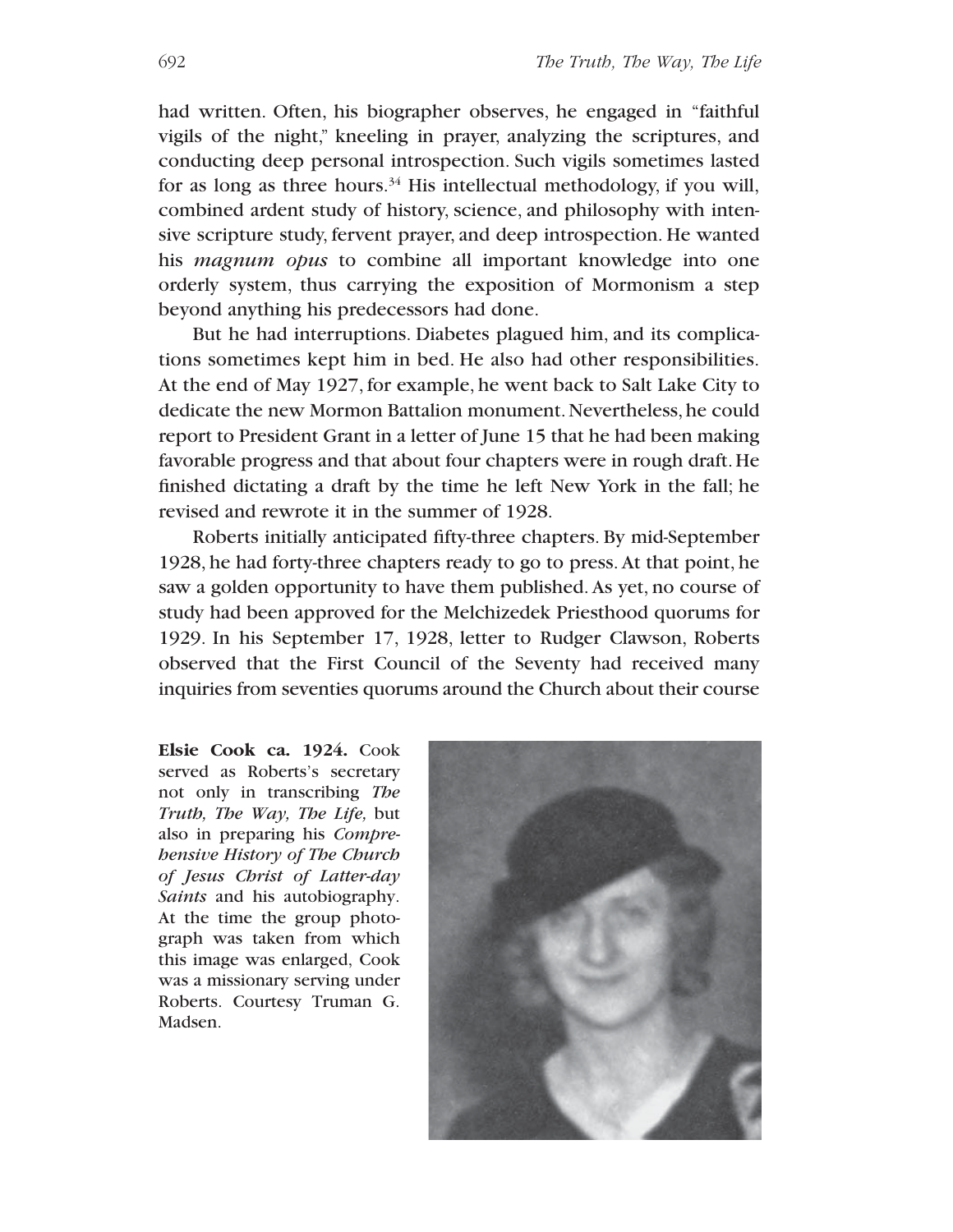of study for the coming year but that the requests could not be answered because no decision had been made. In view of that indecision, Roberts enclosed two chapter outlines and asked permission to submit his manuscript for consideration.He had designed it from the beginning to be a course of study for the seventies quorums,but it would be suitable also for the high priests and the elders. It might even provide study material for two or three years.He then reiterated what the work meant to him: "I hope to incorporate within its pages a full harvest of all that I have thought, and felt and written through the nearly fifty years of my ministry, that is, on the theme of the title."

Roberts considered this work to be something that the seventies, especially, should have. Twenty-one years earlier, from 1907 to 1911, he had published his five-volume *Seventy's Course in Theology*. The outline approach to the material used in that work was adopted and expanded in *TWL.* The First Council of the Seventy, he said, believed that this method would be "as successful as in our former experience." He then told Elder Clawson that *TWL* was "an offering on the part of the First Council of the Seventy for a course of study ... and we feel that in this book we are following a line of subject-matter that will give to them [all Melchizedek Priesthood quorums] the proper comprehensive outline upon the Gospel as a whole and prepare them for presenting more intelligently the simple, specific message that we have to offer the world." This, indeed, was an ambitious goal.

Roberts was also ambitious, and probably unrealistic, in his plans for quick publication.He told Elder Clawson that he could put the fortythree completed chapters in the hands of the printer immediately and that the remaining chapters would be rewritten and ready for the press by the middle of October 1928. The Deseret News Book Printing Department, he said, had informed him that they could produce the book within four or five weeks after the manuscript was in their hands. By the middle of November, the book could be off the press.

By modern publication standards, at least, it is difficult to believe that an 847-page manuscript could be turned over to the printer and be ready for distribution within thirty days. More interesting, however, is the question of whether Roberts was realistic in his expectation that the Council of the Twelve could approve a book like this in such a short time. He must have sensed that it would evoke some disagreement, and one wonders how he expected a committee of extremely busy General Authorities to read, discuss, and approve such a momentous manuscript in thirty days. On the other hand, perhaps Roberts was so confident of the soundness of his doctrine and the persuasiveness of his reasoning that he really expected little difficulty.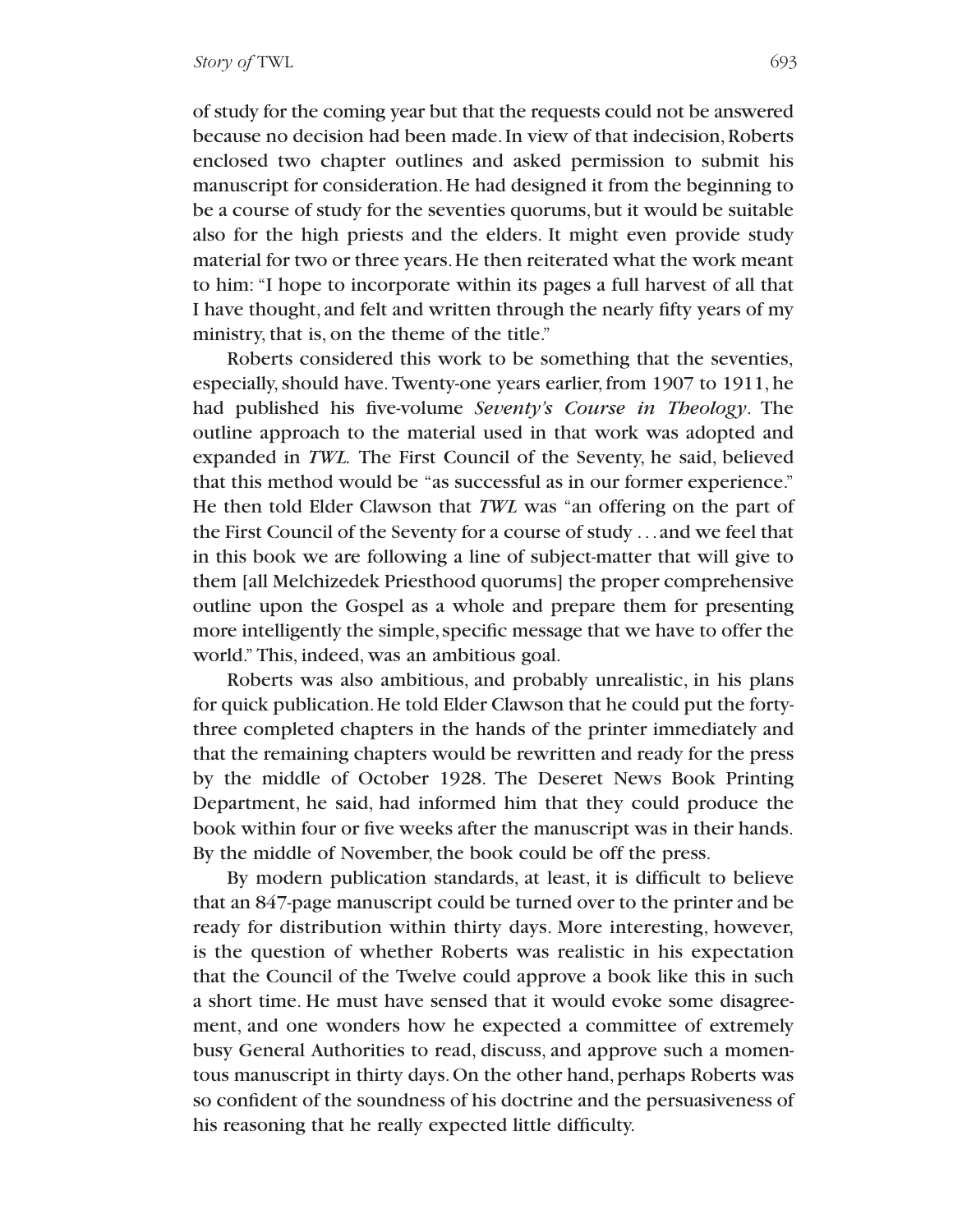In any case, the President of the Council of the Twelve appointed a committee, chaired by Elder George Albert Smith, to consider Elder Roberts's suggestions, though not necessarily to read and evaluate the manuscript. On September 26, 1928, Elder David O. McKay, a member of that committee, wrote to Elder Smith and his committee and expressed reservations about the procedure. Although Elder McKay had seen nothing of the book, not even its prospectus, he had no doubt that *TWL* would "deserve a meritorious place in the library of the Church." There were several reasons, however, why he did not believe it practical to consider adopting the book as a text for 1929. First, he said, *TWL* was not even completed and had not been approved. Next, he cautioned that the committee appointed to review the book should take time enough to do its work thoroughly. He did not see how this review plus the revision could possibly be done before November; hence, publication "with all its attendant difficulties" must come after November. This publication difficulty precluded *TWL* from consideration because a post-November publication would not provide time for January lessons to be in the hands of teachers. Elder McKay then noted that the 1929 Melchizedek Priesthood course of study was already prescribed, and lessons for January were already prepared. For all these reasons, Elder McKay believed that using *TWL* as a text in 1929 was "wholly inadvisable," though it might be considered for 1930.

The committee adopted Elder McKay's reasoning *in toto*. The next day,George Albert Smith wrote a letter to Rudger Clawson on behalf of the committee, listing exactly the same concerns as Elder McKay in almost exactly the same words. Smith added the committee's recommendation that another committee be appointed "to read carefully Elder B. H. Roberts' manuscript and make report of their findings."

At that point, the Sunday School became a more realistic outlet for the manuscript. In his letter, George Albert Smith raised the possibility that this new committee might recommend to the First Presidency that the manuscript be published for use in the Sunday School as a Gospel Doctrine manual.That suggestion may have come from David O.McKay, who was General Superintendent of the Church's Sunday Schools. On October 2, 1928, at the quarterly meeting of the Council of the Twelve, Rudger Clawson reported that the First Presidency had suggested that the manuscript be submitted to a committee of the Twelve, who should read it carefully with the thought in mind that if it were found suitable it should be used as a text, "presumably in the gospel doctrine department of the Sunday School." There was hardly time, he said, to get a proper reaction from the priesthood quorums in connection with the plans already in operation.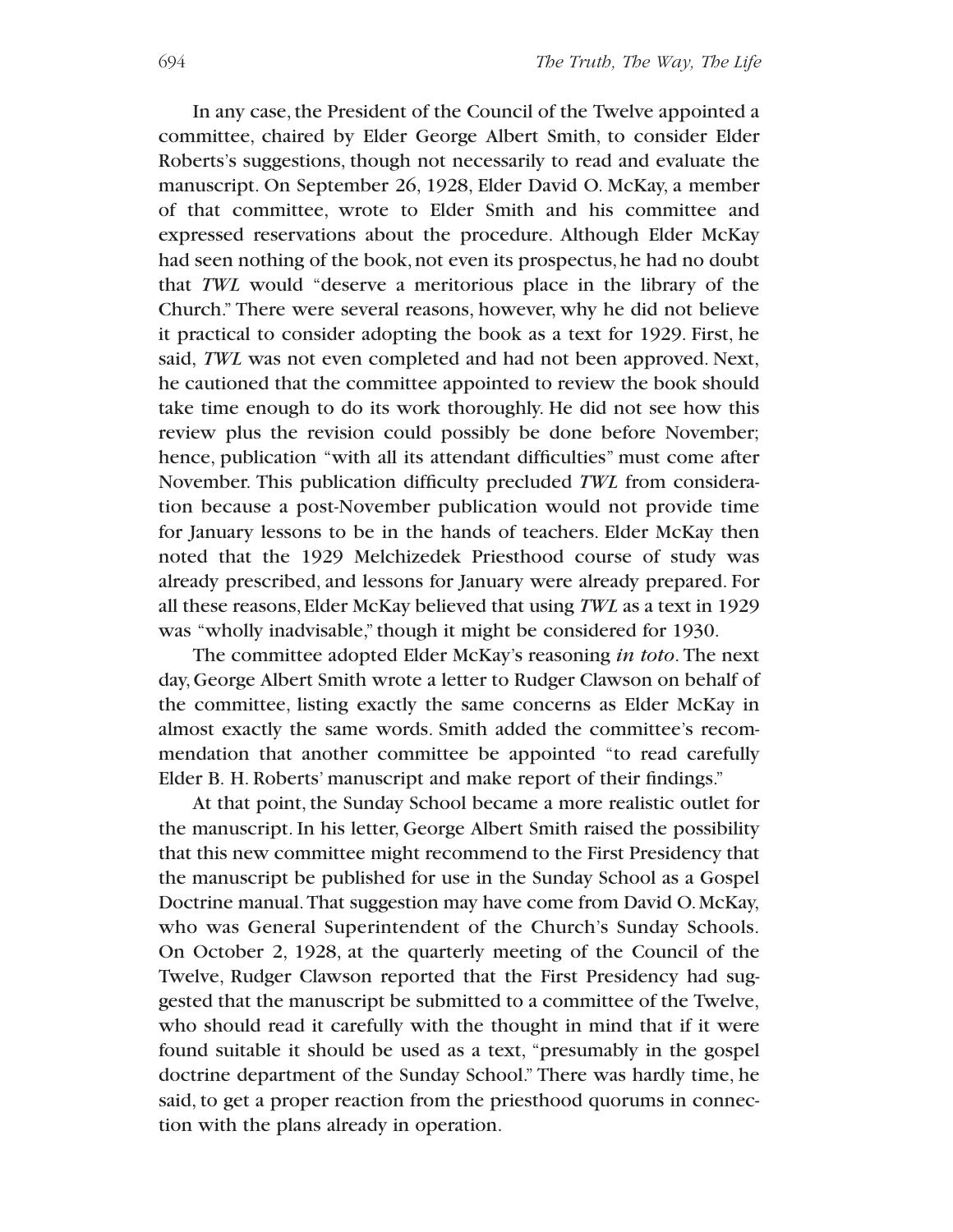# **Committee Assigned to Review** *The Truth, The Way, The Life*



George Albert Smith—Chair



Joseph Fielding Smith David O. McKay



Stephen L. Richards Melvin J. Ballard





Individual photographs courtesy LDS Church Archives.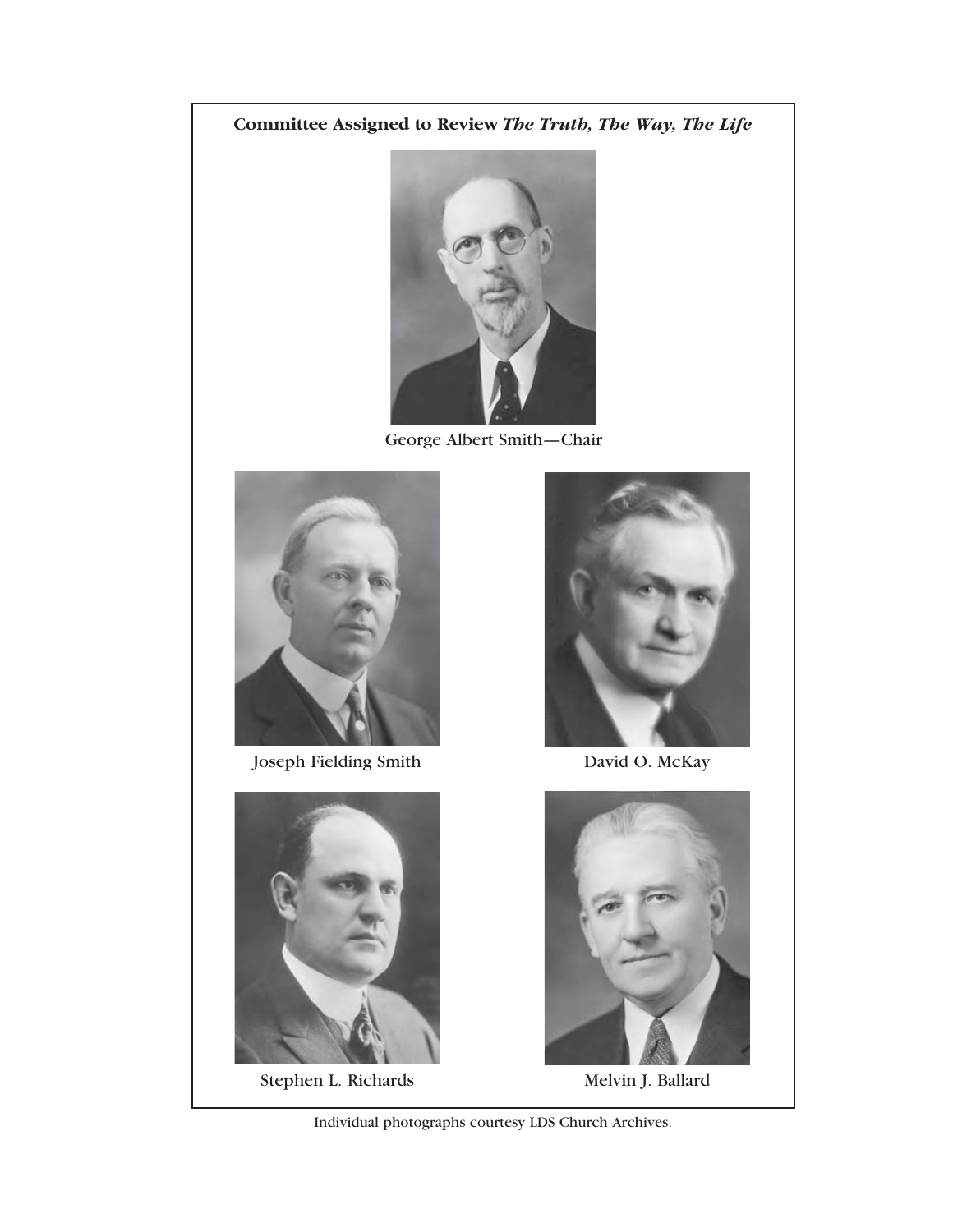Roberts, meanwhile, was becoming impatient. On October 18, Elder Clawson reported to the Council of the First Presidency and Quorum of the Twelve that Roberts had come to his office wanting to know if the book was being adopted as a priesthood course of study in 1929. Clawson explained to him that a committee had been appointed to "properly consider" the manuscript, but there had not been time to go over the book and if it were to be used at all it would not be before 1930. In that event, Roberts answered, he would have the work published privately and then, if it were found suitable, it could be adopted as a priesthood text. The First Presidency and the Twelve asked Elder Clawson to inform Roberts of their desire that he not publish it until it had been studied by a committee appointed by the Twelve and permission given for its publication.There was no hint that anyone, as yet, had serious objections. There was, however, a clear consensus that nothing of this nature should go out as an official Church text until it had been fully approved by the leading authorities.

Roberts nevertheless continued to press for quick action.On October 20, he wrote a note to the committee saying again that he had been assured by Deseret News Publishers that the book could be printed and bound within thirty days after the manuscript was in their hands. He added that the manuscript was now "perfected." On October 25, Elder Clawson informed the Council of the First Presidency and the Twelve that he had notified Roberts of their desire that the manuscript not be published without approval by the committee, and Roberts, in turn, handed it to Elder Clawson. President Grant, apparently trying to smooth Roberts's impatience, asked that it be considered as soon as possible.

The committee appointed to read the manuscript consisted of George Albert Smith, chair, David O. McKay, Joseph Fielding Smith, Stephen L. Richards, and Melvin J. Ballard. They took their time because they were extremely busy and they were determined to do a thorough job. Perhaps Roberts should have realized that five members of the Quorum of the Twelve did not have the luxury of a great deal of time to spend just reading his manuscript. On February 26, 1929, George Albert Smith wrote to Elder John A.Widtsoe, who was living in London and presiding over the European Mission. Elder Smith's letter reflected some of the time-consuming work in which the Twelve were involved. In addition to all their regular duties, which included ten to twelve stake conferences every week, there were several committees functioning. Interestingly, the three committees he mentioned all involved works of Roberts. One committee was studying the matter of celebrating the Church's centennial in 1930. Another was reading the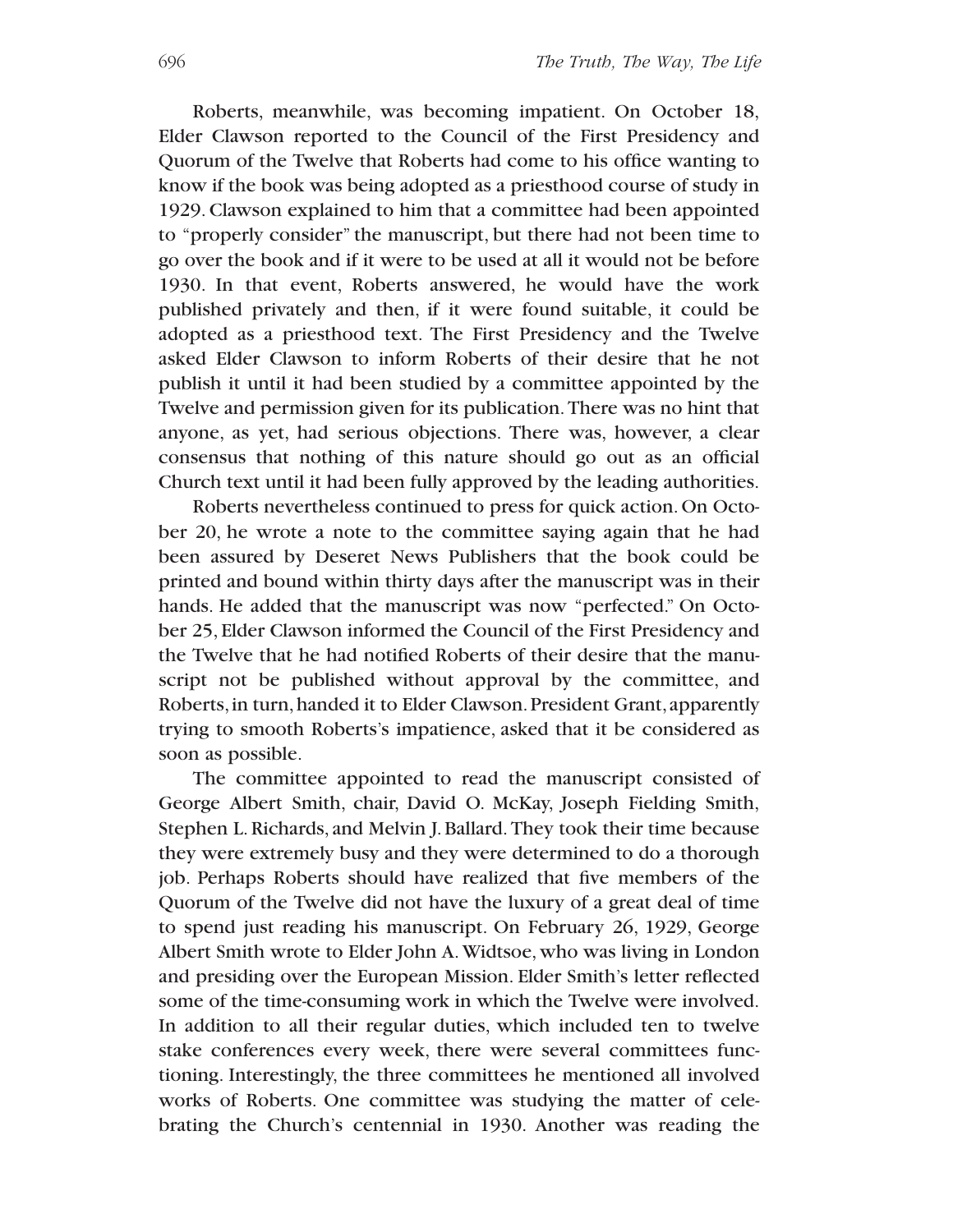historical material Roberts had previously published in *Americana,* with a view toward having it updated and published by the Church during the centennial. Another, Elder George Albert Smith's committee, was reading *TWL.* Elder Smith was impressed with what he had read so far. *TWL* "will be the most comprehensive treatise of the Gospel that has yet been published,"he reported to Elder Widtsoe. Elder Smith also gave some indication of how methodically the committee was proceeding. They had been reading it together twice a week, two hours at a time, for two months. They were hoping to be finished by the end of the month.

On the same day, Elder Joseph Fielding Smith also wrote to Elder Widtsoe. Like George Albert Smith, he commented on how extremely busy the Twelve were, noting that "it has fallen to my lot to draw a place on most of the committees." He also commented on Roberts's "very voluminous manuscript,"hinting at a bit of concern for the author's ambitious desire to publish it "as a text book for the Priesthood,Church Schools and everybody in general." He also suggested that the committee was beginning to have some apprehension, for, he said, the manuscript "contains many very excellent things, but also has in it some things which cause us considerable worry." He did not say what those things were, or who was worried about them.

Meanwhile, Roberts's own patience was wearing thin. With hindsight, one can see that the Twelve were acting responsibly, and probably as rapidly as could be expected. But one can also understand what was happening to Roberts, and why, at least in private, he was growing restless and not a little gruff. He was having increasingly serious health problems connected with the diabetes that had begun to afflict him while on his mission; he was deeply involved in various administrative duties connected with his position as President of the First Quorum of the Seventy; he was on the committee planning the Church's centennial; and he was beginning to pull together his *Americana* material for what would become, the following year, his six-volume *Comprehensive History of the Church*. In addition, he was deeply annoyed that his career-long struggle to more clearly define the role of the seventies was getting nowhere, and he was becoming increasingly discouraged at what he considered an all-too-slow process of approving his life's greatest work.The death of a beloved grandson in a violent automobile accident early in January 1929 only added to his despondency.

The foregoing challenges explain the gloom he shared privately with his friend, Howard R. Driggs, in a letter of January 8, 1929. They may also explain why, during the next few years, Roberts sometimes seemed so stubborn and crotchety. His manuscript, he told Driggs, had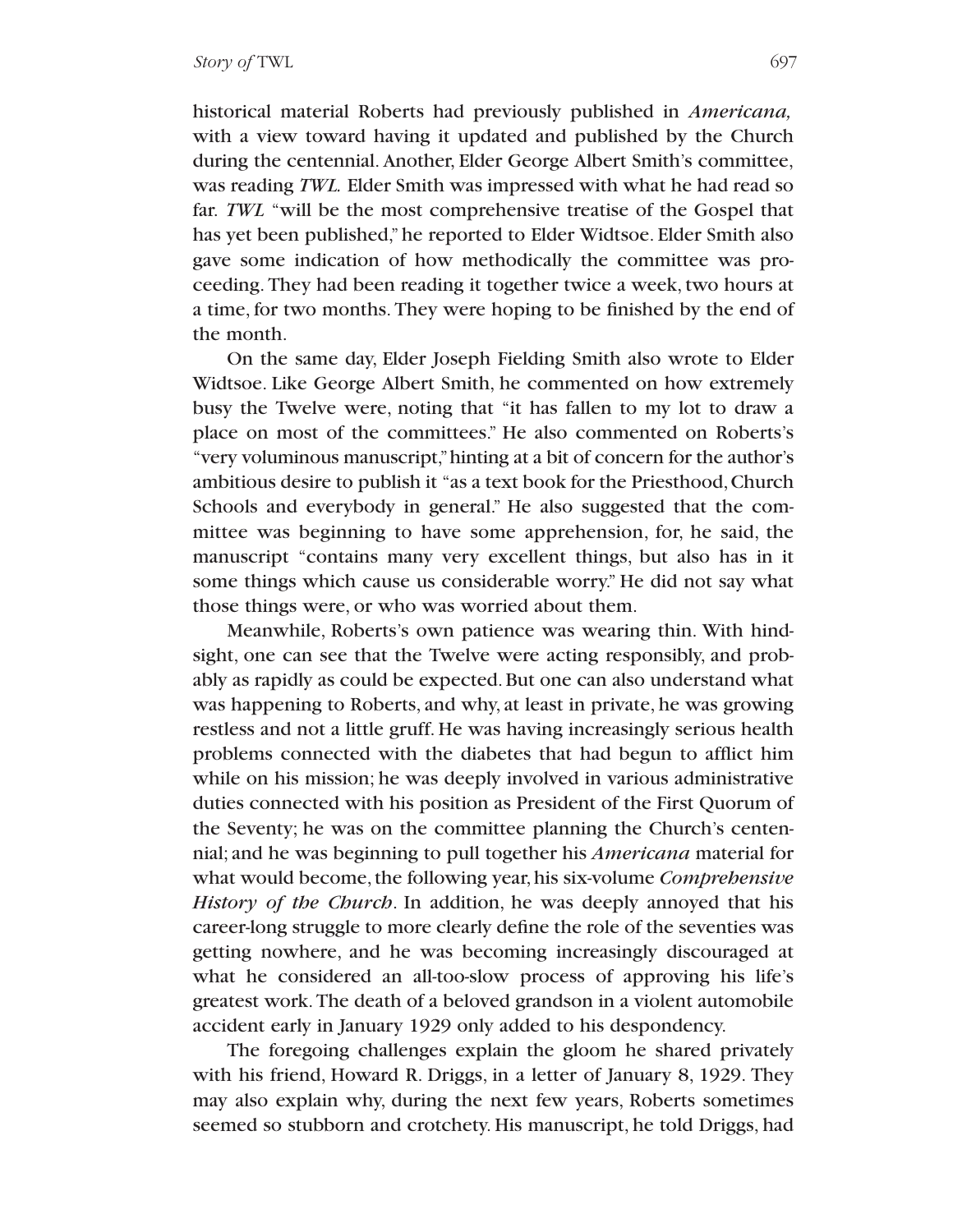been in the hands of the committee for nearly three months and they were only halfway through it. "Oh the slowness of large bodies!" he complained. He had no idea what the committee was thinking, though individual members had given him private words of commendation. But, he complained,

this long wait for a reading is taking all the joy out of the initiative and spontaneity that I hoped to impart to the work, and I find myself a good deal depressed over our cumbersome and slow methods, much of which I have found in the past to be so unimportant—I am tired of it and I feel myself growing a bit restive under the formalities and waiting one upon another.

Then, after a complaint about his dissatisfaction in connection with his efforts to more clearly define the role of the seventies, he commented on his own apparent petulance: "Grouchy! Well, maybe a little. The effect of old age! Perhaps. What will come of it? I don't know . . . . You will see I am a bit depressed."<sup>35</sup>

It is important to observe here that in this and most other available documents, Roberts did not castigate or demean individuals among his brethren. His concern was more with the *process*, which he considered too cumbersome to allow things to happen as quickly as he desired.

By March 9,Roberts was more optimistic.He reported in a letter to F. T. Pomeroy, editor of the *Genealogical and Historical Magazine of the Arizona Temple District,* that the committee had finished reading his manuscript and was preparing its report. He hoped that the book would now be published very soon.<sup>36</sup>

Again, Roberts was too optimistic. He may not have been aware, at this point, of Joseph Fielding Smith's concerns, but Elder Smith had serious reservations over a few particular points of doctrine.On April 1, Elder Smith prepared an eleven-page document explaining and supporting with scriptures his views that humans were the last of God's creations, that Adam was the "first man of all men on the earth," that Adam was not a translated being brought to the earth from some other world, and that Adam was not subject to death before the Fall. Elder Smith did not specifically mention either Roberts or the manuscript, but his document is clearly a direct refutation of the points that bothered him most as a member of the committee reading *TWL.* Presumably, Elder Smith's document was read, at least by the committee.

Apparently, members of the Twelve began working with Roberts at about this time, attempting to persuade him either to change his views or to eliminate the controversial pre-Adamite material. But Roberts was not about to cut away a theory that he had arrived at so painstakingly and that, he believed, helped reconcile the conflicts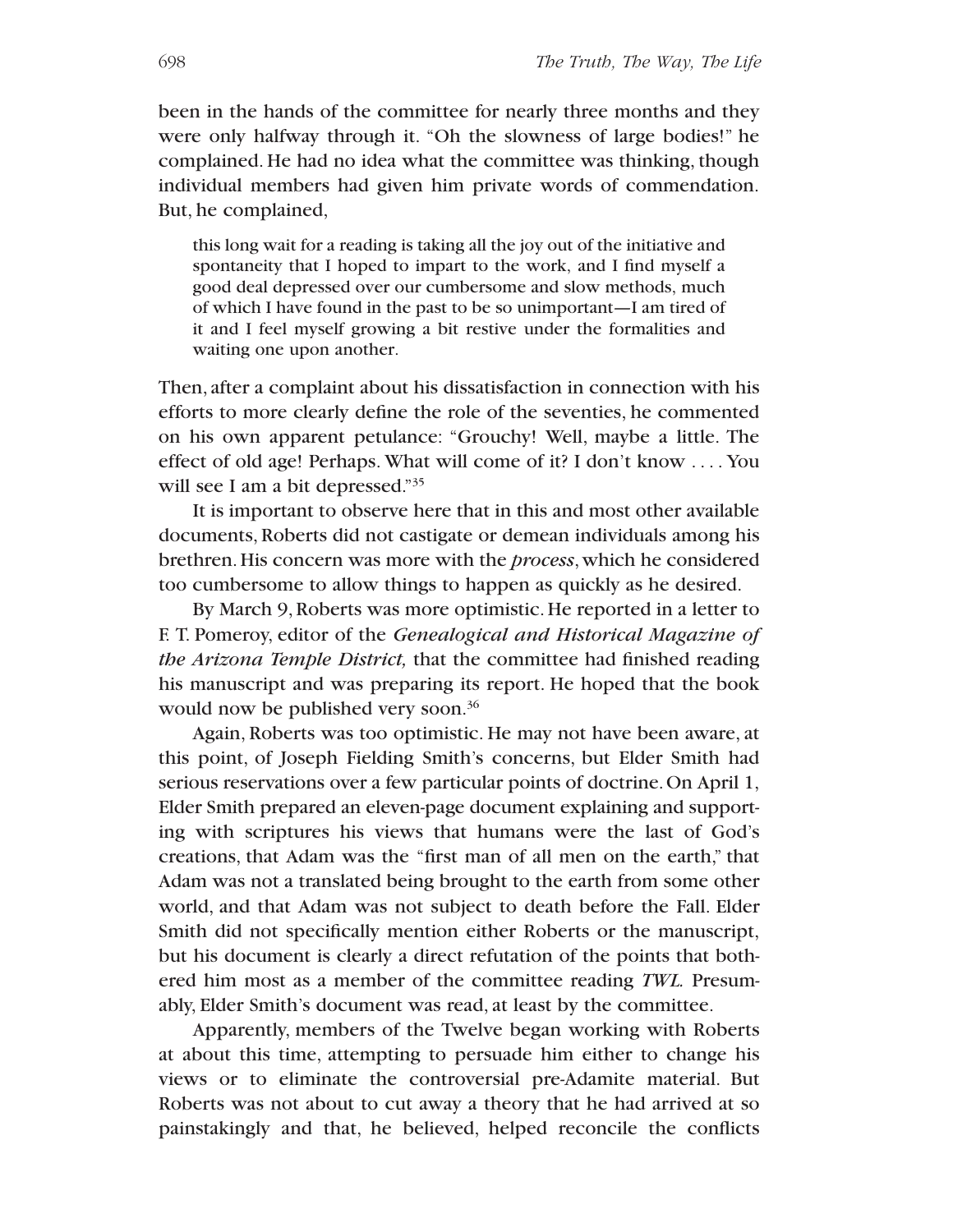between the biblical account of the Creation—which seemed to place Adam on the earth around 4000 B.C.—and evidence that was, to him, incontrovertible that human and numerous other forms of life lived and died on this earth for eons prior to the appearance of Adam.According to Roberts, the pre-Adamites, along with all other life, had been wiped off the earth in a great cataclysm, after which Adam, a "translated being," was brought from another world and told to "replenish" ("refill," as Roberts interpreted the word) the earth.

Such doctrine flew in the face of Joseph Fielding Smith's interpretation of scripture, and the two views as stated were simply irreconcilable. The reader of *TWL* should find Roberts's reasoning interesting. While Roberts did not use *TWL* to support the theory of evolution with respect to humans, he skirted close to evolution of plants and animals with his "development theory" (see ch. 25). Thus, *TWL* could have raised further alarms in the mind of Elder Smith, who was determined, above all, to protect what he perceived as the traditional truths of the gospel from any corruption by modernism.37

In May 1929, Roberts expressed his unyielding attitude on the matter when he wrote that "some learned men don't see some of its chapters so I am letting it ride until I have more time. Will not change it if it has to sleep."38

Clearly, the Twelve were unable to make a favorable publication decision until Roberts was willing to eliminate the sections to which Elder Smith objected, or until Elder Smith was willing to let *TWL* be published anyway. Neither was very likely. An impasse was in the making, and it caused problems in connection with plans for course material in 1930. In a quarterly meeting of the Council of the Twelve on July 2, 1929, Elder Smith noted David O. McKay's concerns over what the Sunday School was going to use as a gospel doctrine manual. The Sunday School had hoped to use Roberts's manuscript, Elder McKay said, but unless Brother Roberts would consent to eliminate "some of the personal opinions which do not conform to the revelations of the Lord," *TWL* could not be used as a manual.

At a similar meeting three months later on October 1, Elder McKay's recommendation that the Sunday School study Church history the following year was approved. At the same meeting, the Roberts manuscript was again discussed, and again it was reported that Roberts had refused to eliminate the "objectionable teachings." There were several objections, but none so serious as the "pre-Adamite" theory and the interpretation of Adam as a "translated being subject to death."

Members of the committee, meanwhile, worked with Elder Roberts, but failed to persuade him to eliminate these "objectionable features."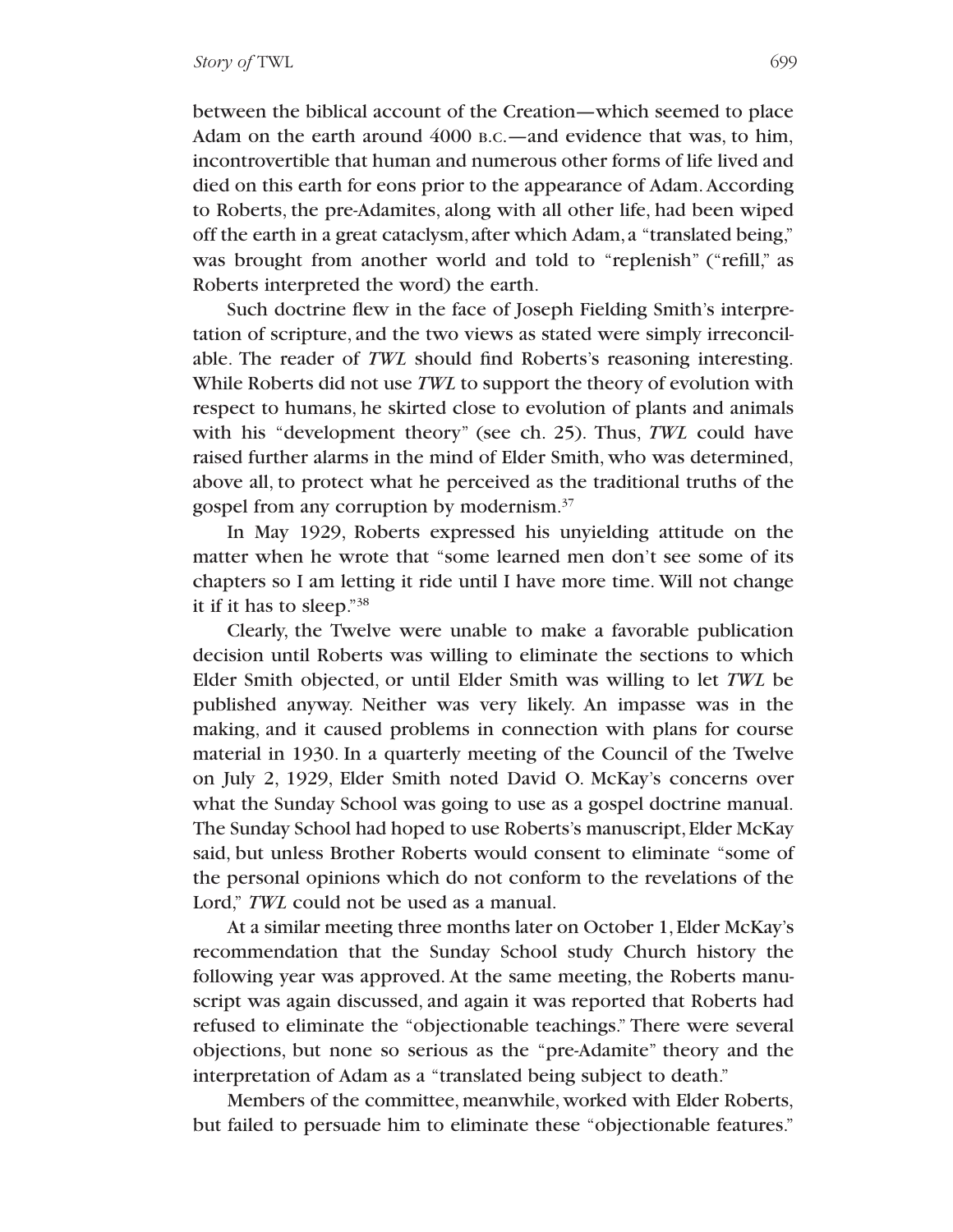Finally, on October 10, 1929, the committee sent their report to the Council of the Twelve. In a cover letter of that date, George Albert Smith graciously affirmed the committee's feeling that for the most part Roberts's work was "very worthy" in its treatment of the mission of Jesus Christ and gospel principles, though "the manuscript could be greatly reduced without injury to the thoughts expressed." There were, however, objectionable doctrines of a "speculative nature" that, the committee said, "appear to be out of harmony with the revelations of the Lord and the fundamental teachings of the Church." A three-page discussion of twenty-seven points questioned by the committee was given to Roberts, apparently in preparation for this meeting, but he was both dismayed and irritated—not just at the year-long ordeal of waiting, but also at some of the objections. His personal copy of the list is covered with his underlining and handwritten reactions to nearly every point.Already he was preparing his thoughts for the more extensive discussions that would come in January 1930.<sup>39</sup> Indeed, Roberts had informed them that if he could not obtain their approval he would, perhaps, publish it on his own at some future time. This, of course, was only a reiteration of what he had said a year earlier. The committee then recommended "that in its present form, the manuscript not be published."

Several events over the next few months suggest that the differences were about to become more intense and more public, even as most of the actors in this interesting drama wanted to maintain a harmonious spirit despite their differences of opinion. Elder Roberts, perhaps unwisely, became more bold and began preaching his theories in various Church meetings and on the air. Alarmed, Elder Joseph Fielding Smith reported at the November 26 meeting of the Council of the First Presidency and the Quorum of the Twelve that Roberts had been doing this for months, "thereby causing a great deal of commotion among our young people."He thought Roberts should be enjoined from such preaching. He also reported that in a meeting of the Twelve that morning, Elder Roberts said that he would gladly review his manuscript and make modifications if he could find his way clear to do so. Failing that, Roberts would publish it on his own.

In a meeting of the Twelve held approximately one month later (January 7, 1930), Elder Smith expressed his dismay at the "dangers lurking in modern thought." James E. Talmage voiced his concern that any literature sent out by the Church should be "accurate," saying that his experience in reading manuscripts convinced him that many people are careless in what they say and in how it appears in print.The minutes do not suggest that these statements were aimed directly at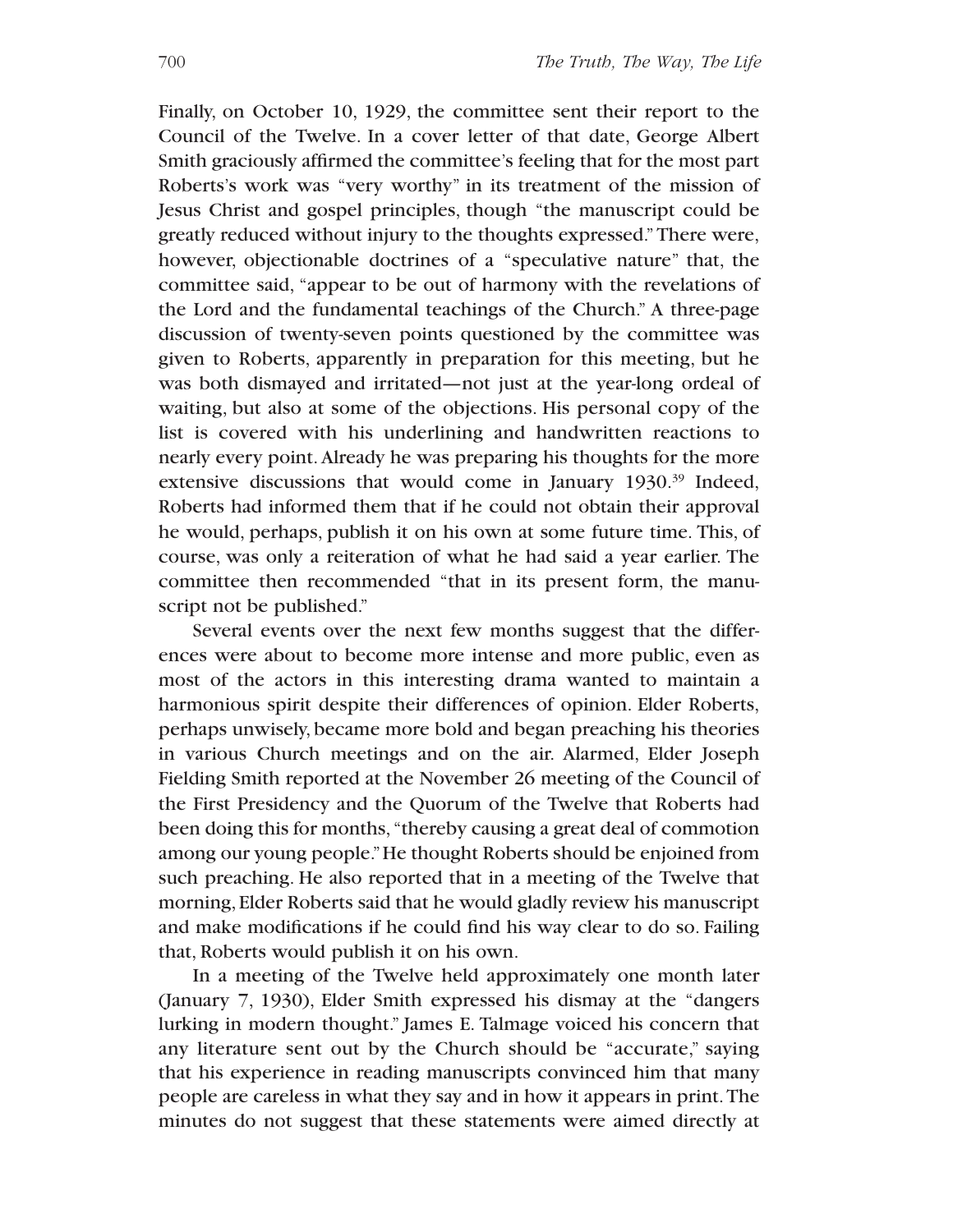Roberts, but given the climate of the time and the fact that the issue clearly was coming to a head, the Roberts manuscript could not have been far back in the minds of the apostles. Elder Rudger Clawson, who found the spirit of the meeting attractive, noted what must have been the sense of unity they all were striving for: "We are all different," he said, "but have the same spirit and testimony."

Four months later, however, Joseph Fielding Smith felt it was his responsibility to bring his own understanding of the doctrines in question more clearly to the attention of the public. On Saturday, April 5, 1930,he gave an address at a conference of the Genealogical Society of Utah. There, without mentioning Elder Roberts or his manuscript by name, Smith addressed directly the doctrines in *TWL* that he objected to, which doctrines were apparently being taught by Roberts in some of the wards and stakes. "I denounce as absolutely false the opinions of some," he said, "that this earth was peopled with a race before Adam." Smith also complained that this and other doctrines were being preached by "elders" in an attempt to reconcile some of the beliefs of the Church with those of some scientists.<sup>40</sup> The address was reported briefly in that evening's edition of the *Deseret News,* but Roberts's immediate reaction is not available.

Roberts, meanwhile, was finding enough time in his busy schedule to follow through on the request of the committee that he go over the chapters in question and report by May 1 on the likelihood of changing them so they could be used as a priesthood text for 1930–31.In a letter dated April 28, 1930, he reported to Elder George Albert Smith and the committee. "[I] have again come to my former conclusion (and more firmly),"Roberts declared, "that it cannot be changed or given up without destroying the very genius and purpose of my work." Even minor concessions, Roberts felt, would undermine the whole. The impasse was clear: the uncertain doctrines were simply too central to Elder Roberts's thinking to be abandoned; Elder Smith's opposing views were the same for him.

Roberts tried, however, to show that he was not intransigent. "I do not put forth my work as absolutely accurate or beyond fault,"he wrote, "that can only be said of the scriptures." He was still willing to be shown where his book was wrong or at variance with the scriptures, but, he said, "I cannot convince myself in this case that I am wrong."He also noted (as he had with respect to his Book of Mormon studies) that one of his main concerns was with the youth of the Church. He hoped his text would be helpful to many of them in "solving their intellectual problems." That was a high expectation, but it suggests how devoutly Roberts believed he had reconciled the major scientific problems of the day with the scriptures.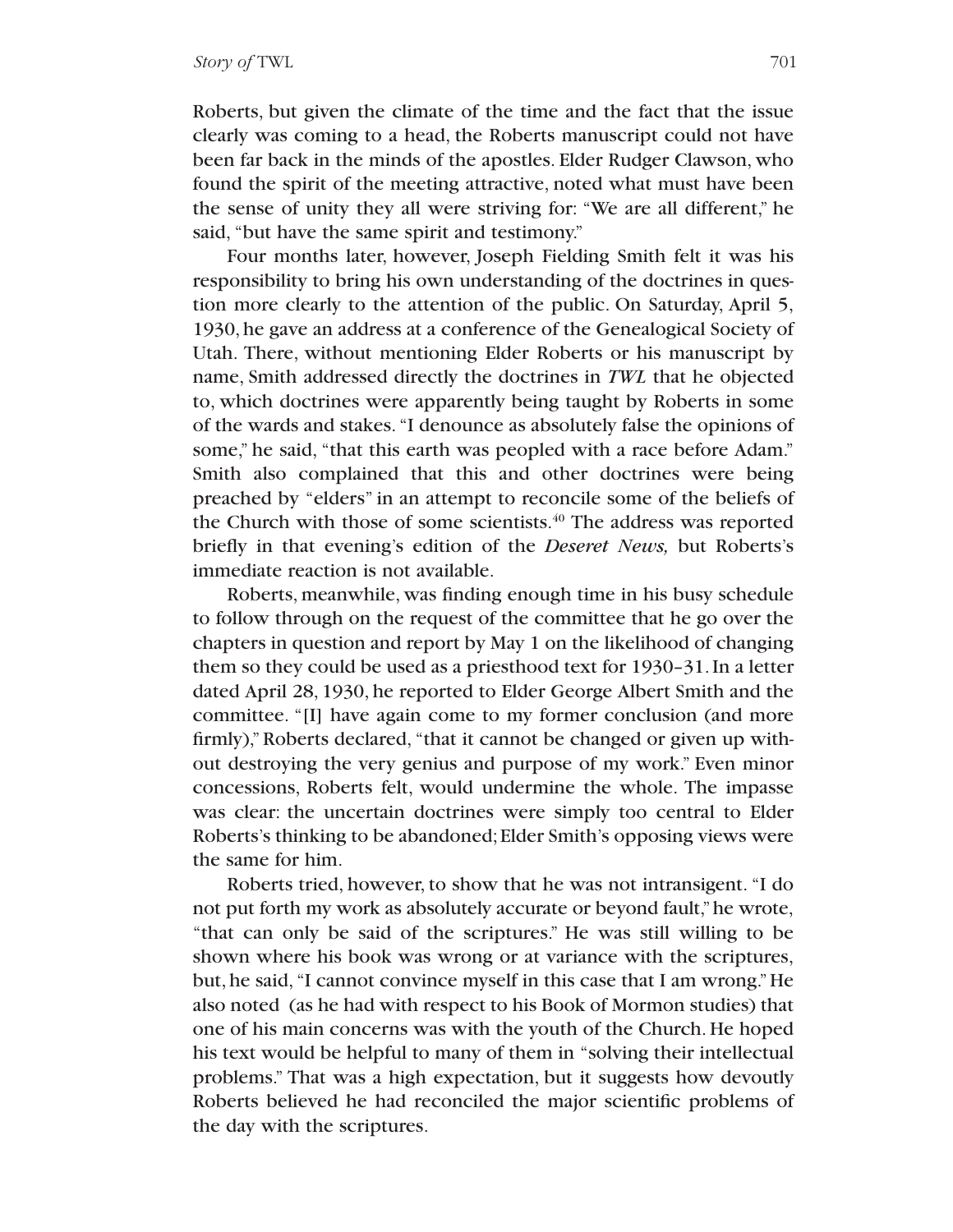Roberts concluded his letter by conceding the right of the committee to examine his work as to its fitness for a priesthood text and to decide against it. Therefore, he said, "I withdraw it from further consideration by your Committee for such uses." However, he declared his continuing independence when he said that he did not concede the right of the committee to determine what he should write or say personally, on his own responsibility, "not of text book standard, but as a contribution to Mormon literature dealing with doctrine and other subjects."Clearly, he was still thinking of private publication.

On May 15, Elder Clawson reported Roberts's response at a meeting of the Council of the First Presidency and Quorum of the Twelve. He also gave to the First Presidency a copy of Roberts's April 28 letter, along with a one-page summary of the points in question.A week later, Elder Roberts had a lengthy interview with the First Presidency in which the contents of the book were discussed. After being told again that the First Presidency and the Twelve could not approve some parts, Roberts reiterated his determination to make no changes.

President Grant later reflected in his journal his sorrow that Elder Roberts was determined to include "some things that I think problematical and cannot be demonstrated." But, he noted, the Church had furnished Elder Roberts a stenographer, both in New York and since his return to Salt Lake City, for the purpose of completing the book. President Grant clearly felt the Church therefore had the right to determine what went in it, if it were to be used as a Church manual. He thought that before publication they must come to an understanding on its content, "and we object emphatically to his putting anything in it that the Presidency and the Apostles cannot approve."

The matter was not closed. Joseph Fielding Smith continued to be troubled over the "worldly philosophies" and "theories of men" that were "creeping in among the Latter-day Saints" and, he believed, injuring their faith. He urged repentance and more humility among the people. He also saw too many "modernistic tendencies" among the instructors in the priesthood and other organizations. These were "a grave danger" to the Church, and something should be done to remedy the situation.<sup>41</sup> Then, in October, he allowed his April 5 speech to be published in the *Utah Genealogical and Historical Magazine*. 42 There he sketched the plan of salvation and declared that the doctrine of "pre-Adamites"was not a doctrine of the Church and that there was no death on the earth before the fall of Adam. He stressed the incompleteness of our knowledge about the Creation, the need for faith, and the importance of patiently placing more confidence in the work of God and less in the passing theories of men. This publication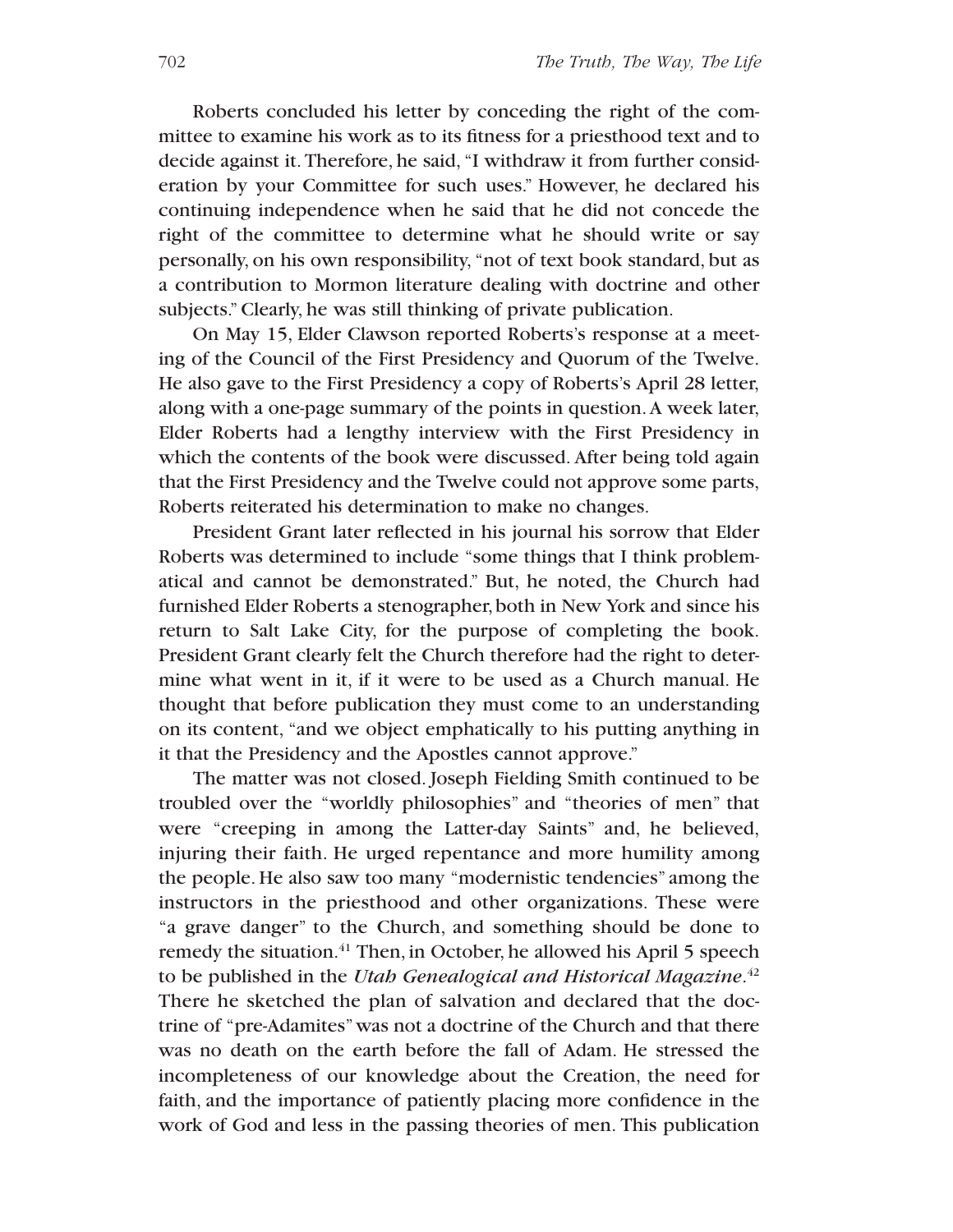became the catalyst for a chain of events that led to a series of crucial discussions in the meetings of the Council of the Twelve.These discussions also constituted a major element in the saga of *TWL.*<sup>43</sup>

Elder Roberts was beside himself at the publication of Elder Smith's speech, but he did not make a public reply or show any public rancor toward Elder Smith or any of the General Authorities. Privately, however, this was the one time in the history of *TWL* that Roberts came close to criticizing one of his colleagues personally.

With hindsight, one can view the unique *TWL* story as one of the major historic conflicts of perspective among honest, dedicated Church leaders who were unified in their commitment to the essentials but disagreed on things that the Church had not officially defined. On the one hand, Elder Roberts believed that one must accept the findings of modern science and find a way to reconcile them with the scriptures. On the other, Elder Smith feared such methodology as the path toward undermining the scriptural foundations of faith in the Lord. These views were at an impasse. The most significant thing about the eventual outcome, however, was the fact that in the end, the leaders of the Church officially declared that neither view was the doctrine of the Church. The final answer was not essential to salvation. It was therefore better, in the long run, for ambiguity to remain than for a mistake to be enshrined.

On December 15, 1930, Roberts wrote to the First Presidency about Elder Smith's Genealogical Society address. Roberts wanted to know if the address had been submitted to and approved by the First Presidency or Quorum of the Twelve before it was published. Was the address an official declaration or merely "the unofficial and personal declaration" of the opinions of Elder Smith? If it was unofficial, Roberts said, that fact should have been made clear in the discourse. It is understandable, of course, after the seemingly interminable reading of the *TWL* manuscript and its final rejection, that Roberts should have been upset when the opposite view got into print with no review at all (even if in an unofficial journal). One wonders, however, if Roberts would have been willing to state clearly in his own book that it reflected merely his own opinions and not the doctrine of the Church. Perhaps, if he had published it on his own, he would have made this qualification. Nothing in the documents, however, suggests that this occurred to anyone as a possible solution.

Roberts went further in his letter. He objected to the "dogmatic" spirit of the speech and its "finality,"as if "speaking with final authority." He also challenged Elder Smith's "competence," if the address was his own and not an official pronouncement, to speak with authority on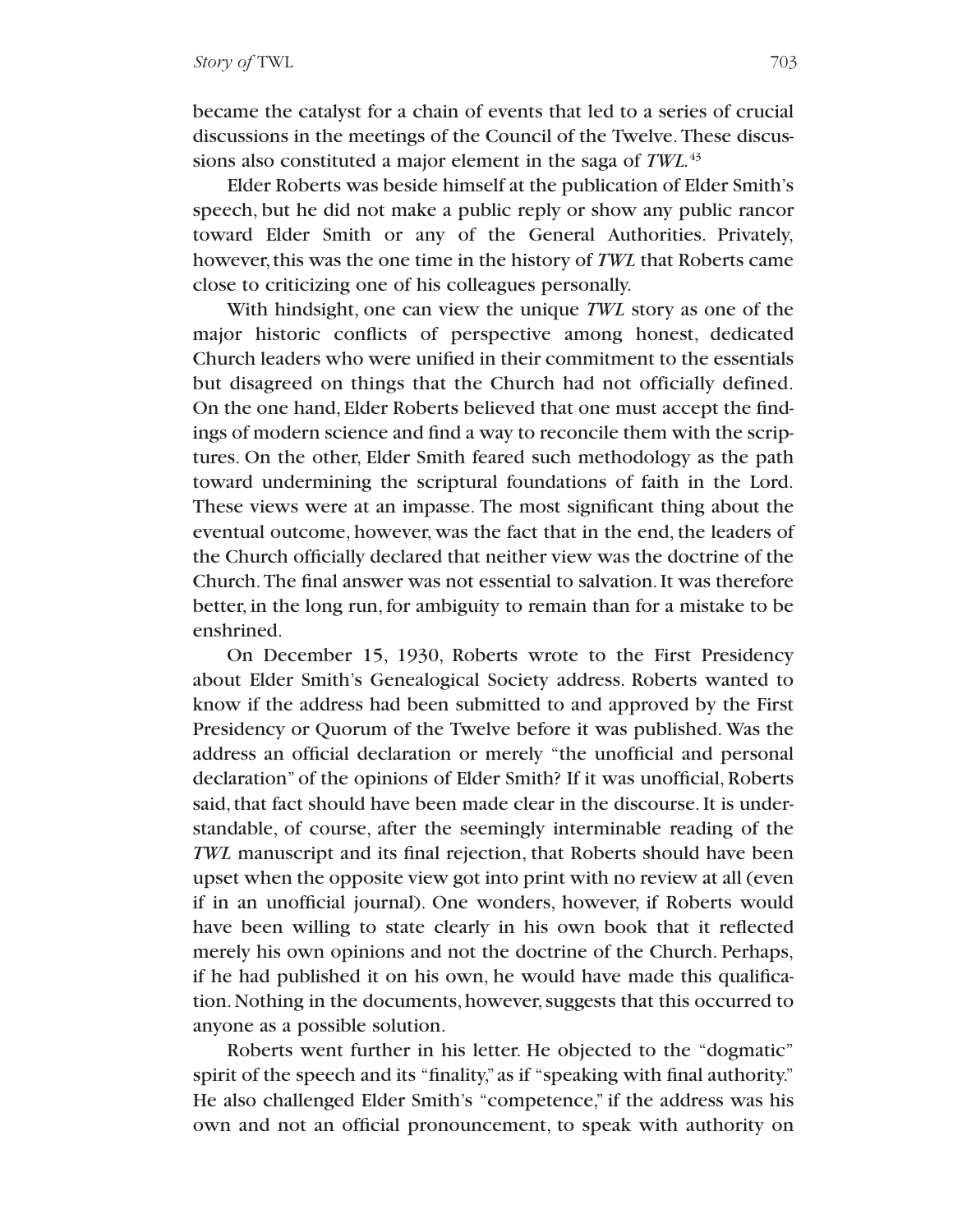

**Rudger Clawson.** Elder Clawson served as President of the Quorum of the Twelve Apostles during the time *The Truth, The Way, The Life* was being considered by the Twelve as a possible lesson manual. Courtesy LDS Church Archives.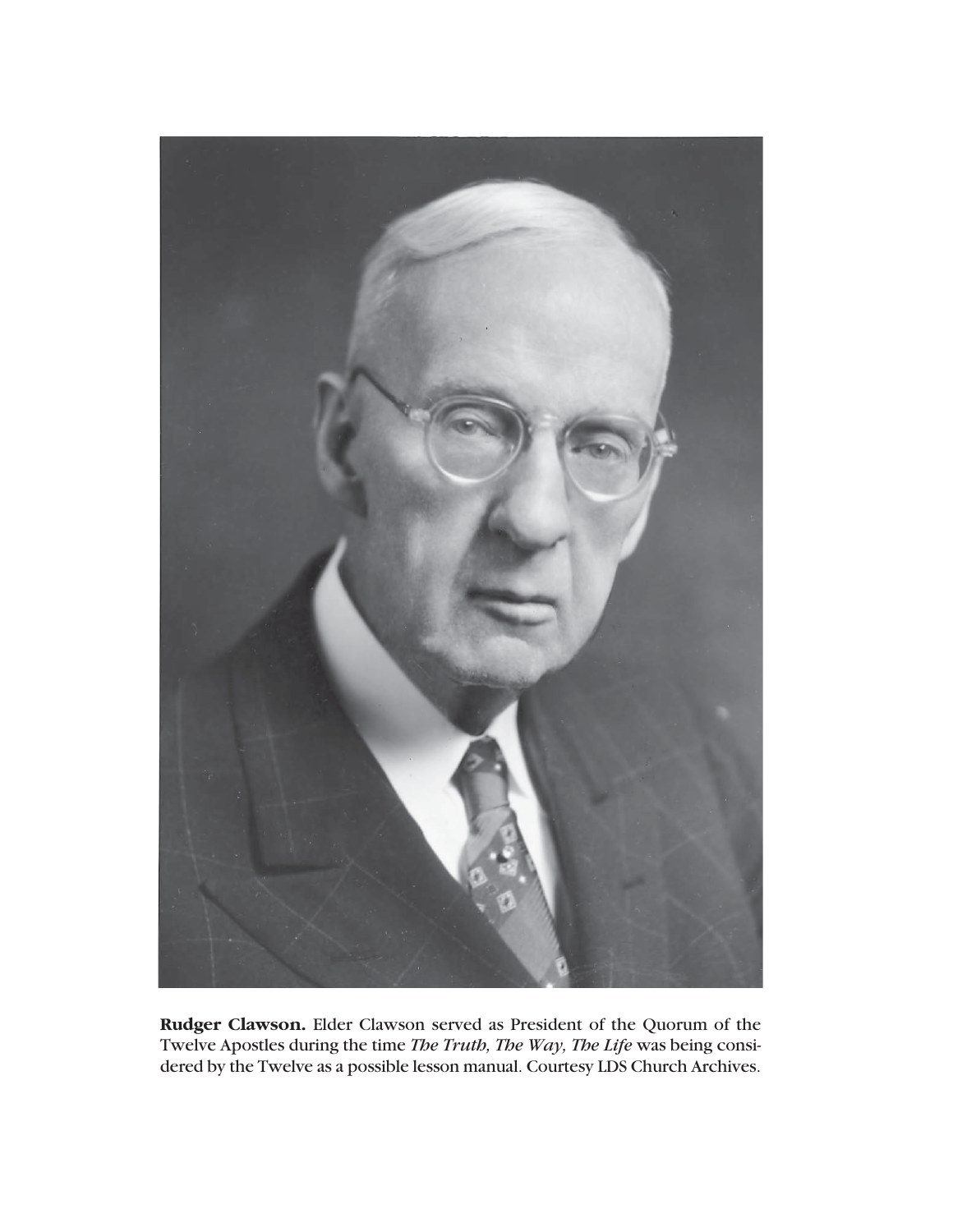such subjects.He also declared that Elder Smith's views were in conflict with a statement by an "earlier Apostle" that had been endorsed by none other than Brigham Young, a statement that therefore carried more weight than the "dictum" of Elder Smith.

At the same time, on December 16, Elder Smith felt greater concern and anxiety than ever before about certain books that were being published on the Bible for use in Church schools. Those publications appeared to have Church approval, but they had not been reviewed by any of the Brethren.

The First Presidency gave Elder Smith's article and Elder Roberts's letter to the Council of the Twelve, asking them to investigate the matter and try to reconcile the differences of opinion. On December 30, in a telephone conversation, Rudger Clawson asked Elder Roberts for a more definite statement regarding his objections to Elder Smith's treatise. Roberts wrote to Clawson the next day, stating his position in practically the same terms as before. He also added a statement of belief that Elder Smith's remarks were contrary to the scriptures and would tend "to reduce the Church of the New Dispensation to the character of a narrow, bigoted sect."He also asked for an opportunity to defend his statements,a request that he repeated in person in an extemporaneous address at the meeting of the Council of the Twelve on January 2, 1931.

Elder Roberts was granted his request. On January 7, 1931, he appeared before the Council of the Twelve (with Elder Smith present), armed with Draft 2 of chapter 31 of *TWL,* constituting a fifty-page statement of his position (318–22). He quoted extensively from leading scientists, and in support of his position that the earth was peopled before Adam and that Adam was commanded to "replenish" (refill) it, Roberts quoted a sermon by Orson Hyde of October 9, 1854, which, Roberts said, had been endorsed by Brigham Young. On January 16, Elder Clawson told the First Presidency of the discussion but did not give a full report.Rather, the Presidency decided that the Twelve should hear the entire case before reporting to them; since Elder Roberts had stated his position before the Twelve, it was only fair that Elder Smith be given the same opportunity.

On January 21, Joseph Fielding Smith had his turn. He appeared before the Council,with Elder Roberts also present,carrying a fifty-eightpage paper.<sup>44</sup> He answered all of Roberts's arguments with obvious mastery of both the scriptures and the sermons of earlier leaders of the Church. In this meeting, as well as in the meeting two weeks earlier, there was little discussion. In both instances, the Apostles simply listened as the brethren read their papers.<sup>45</sup>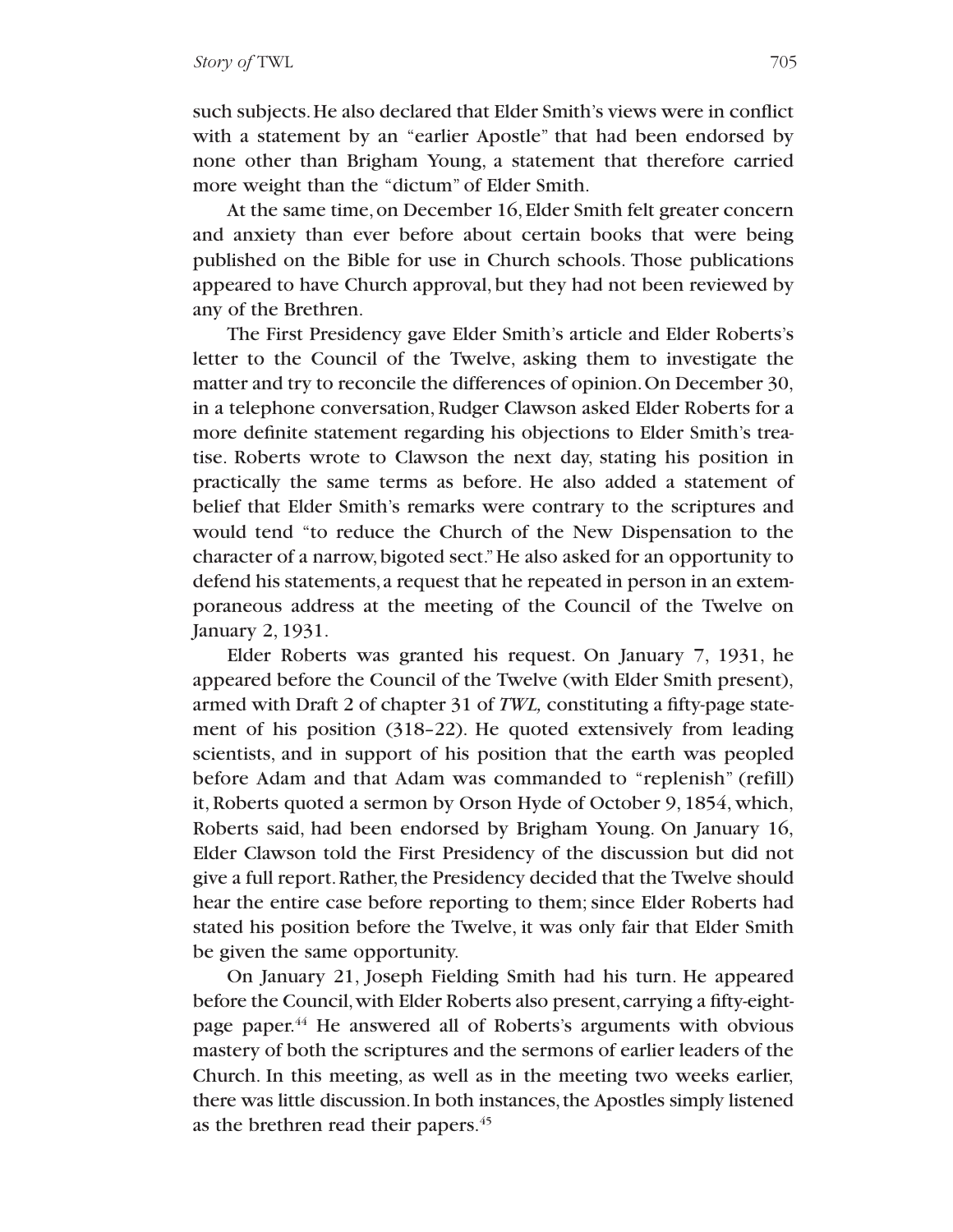While it is hardly fair to judge who "got the best" of these proceedings, it is interesting to note that Elder Smith seemed to be on somewhat firmer ground than Roberts as to Roberts's assertion that Brigham Young had endorsed Orson Hyde's doctrine of pre-Adamic men. Elder Smith observed that in the sermon in question Orson Hyde was not really preaching on pre-Adamites. Rather, Hyde was preaching about marriage and referred to pre-Adamites only incidentally. Indeed, he noted, President Young never at any time talked about pre-Adamites.When President Young said, "We have had a splendid address from brother Hyde, for which I am grateful," he was not necessarily endorsing the pre-Adamite theory.<sup>46</sup> Elder Smith was also on more solid ground concerning the Hebrew behind the word *replenish* in Genesis 1:28.

Between these two meetings, Elder James E. Talmage, who was clearly aware of the opposing viewpoints, delivered a Sunday sermon from the Tabernacle.This January 18 address was reported in the *Deseret News*. He spoke of revelation as "the source of all true knowledge and genuine wisdom."Retracing many themes in *TWL*, he covered spirit life before mortal birth, "the Adamic Dispensation," and the subsequent dispensations of the gospel; he used science and scriptures to demonstrate the orderliness of God's ways, the purposefulness of earth life, and the directive intelligence behind all phenomena of nature. He affirmed that he had found nothing in the gospel "contrary to reason and common sense," and he cast aspersions on "higher critics"who did not accept the simple scriptural account. Prescient of the eventual outcome of the discussions about *TWL*,Talmage struck a middle ground and ventured no opinion on the areas in controversy.

Three days later, on January 21, 1931, Rudger Clawson, on behalf of the Council of the Twelve, sent a report to the First Presidency about the presentations of Roberts and Smith.Elder Clawson briefly reviewed the arguments, then indicated that Elder Roberts's language about Elder Smith's competence was "very offensive" because it failed to show brotherly deference to one of higher priesthood rank. However, at the close of the meeting,Clawson said, the two brethren had affirmed "*that they entertained no ill feeling, one toward the other*."47 This point should be emphasized, for it reflects the fact that both men, despite their deep differences, respected each other as fellow servants in the Kingdom. In the end, the Council of the Twelve made no recommendation;they simply awaited instructions from the First Presidency, who wanted all of the General Authorities to be present when the matter was discussed "so that all might become united."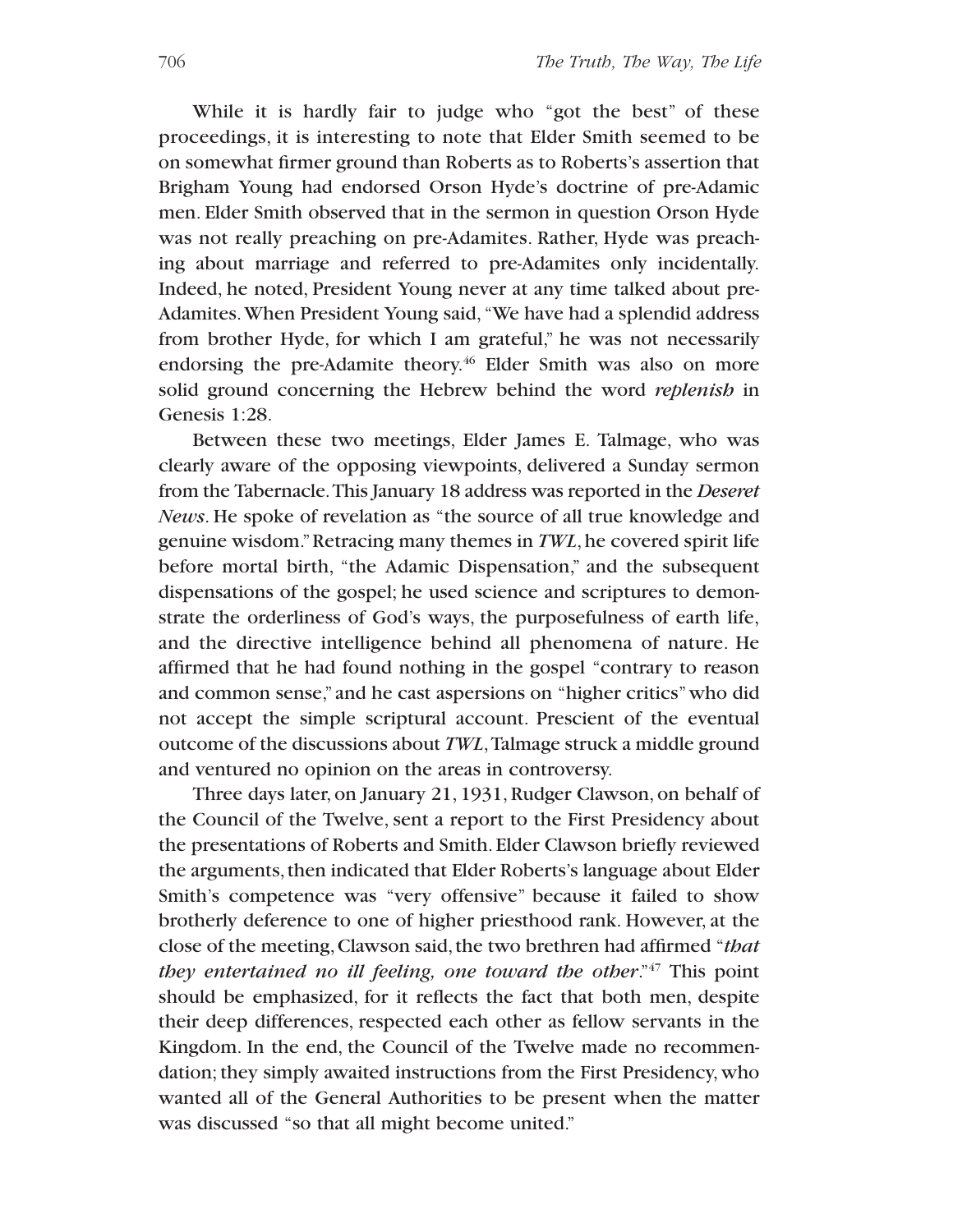Meanwhile, the discussion was expanding, for other General Authorities were also concerned about the implications of modern science and their views were sought. On January 13, Elder Melvin J. Ballard wrote to Elder John A.Widtsoe (who was still on assignment in England). Ballard mentioned that the General Authorities were giving "great attention" to important doctrinal matters, and particularly the question of pre-Adamites that had been suggested in Elder Roberts's book. "If you have any views on the subject," he wrote, "I am sure the brethren would be glad to hear from you."Elder Widtsoe's reply,written on January 27, provides a very important statement about his own attempt to find the kind of balance that would not fly in the face of either well-documented scientific fact or revealed religious truth. The wisest plan, Widtsoe thought, was to do what they had been doing for years:

Accept all well-established and authenticated facts; and refuse to base our faith on theories whether scientific or theological. One may be led into all manner of absurdities if he clings strictly to the changing theories of science; and one may quite as easily find himself in mistaken notions if he attempts the interpretation of the scriptures without getting a full perspective of the subject and adequate knowledge of human events that led to the giving of the scriptures, including origins and translations.

He did not comment directly on pre-Adamites, but his attitude toward science and religion was clearly akin to that of Roberts.<sup>48</sup> He appealed to "reasonable wisdom in guiding the [new] generation brought up under the domination of new ideas, modern ideas."

One of the impressive realities that pervades this entire story is the seriousness, concern, and goodwill toward the participants demonstrated by the First Presidency and the Twelve in these discussions. Few people understood or appreciated how hard these leaders worked on the task. The General Authorities were deeply concerned to avoid making statements or endorsing positions that were not clearly in accord with revealed truth. None seemed to lean as far one way or the other as either Elder Roberts or Elder Smith, but there is no evidence that anyone criticized either of them for their positions. The General Authorities were searching for truth, but they also knew that whatever public statement they authorized would be accepted by the Saints as final truth.They wanted to be sure that no private opinion was so dignified.

After receiving the Twelve's report about Roberts and Smith, the First Presidency took the matter under advisement and began to read all the relevant documents themselves. On Sunday, January 25, 1931, President Grant spent the morning in the office with his first counselor,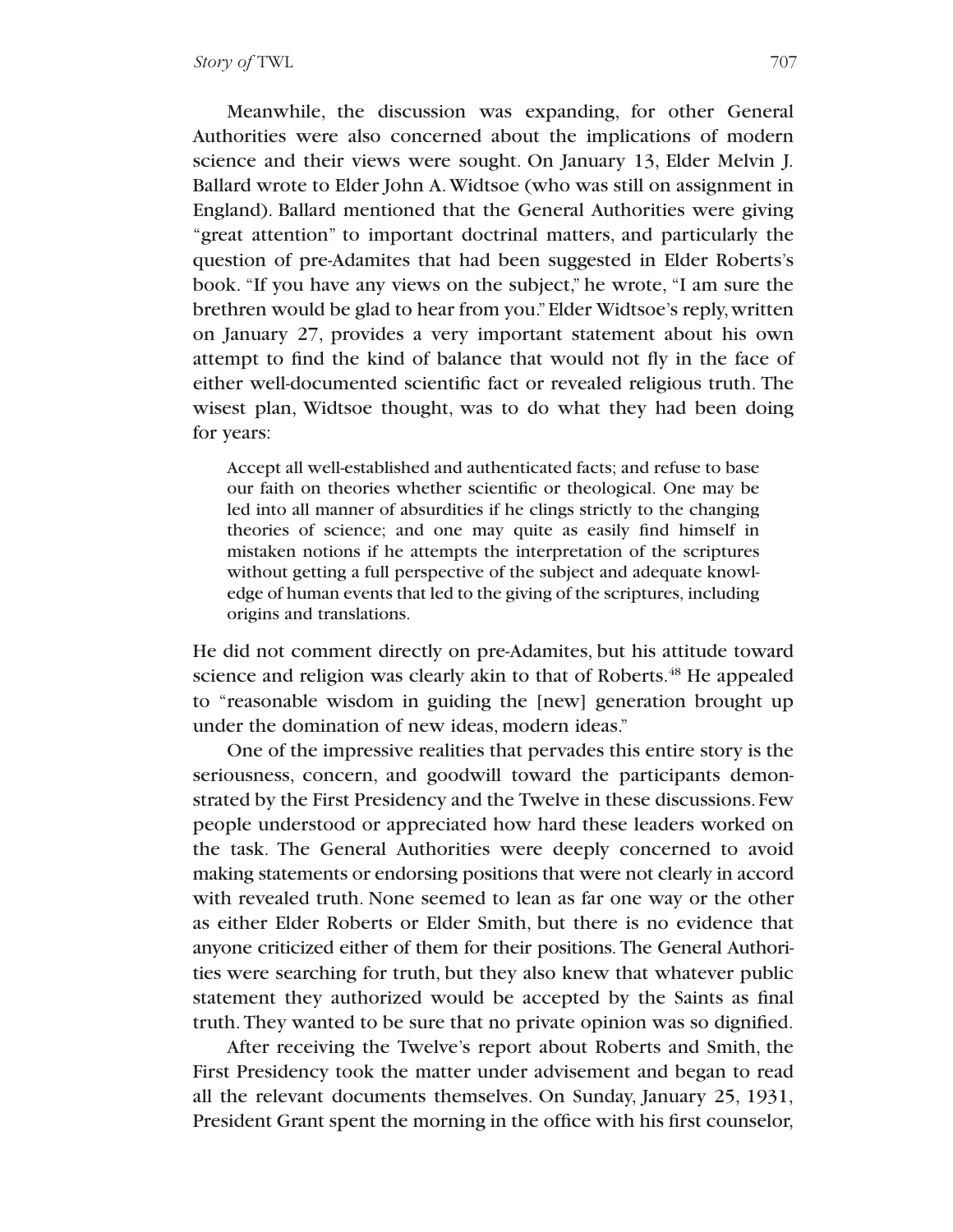Anthony W. Ivins, reading the material. At noon they decided that since President Ivins had read all the material the day before, President Grant should finish it at home. They would not make a decision, however, until the other counselor,Charles W.Nibley (who was out of town) had also seen the documents. President Grant spent part of the afternoon and evening finishing his reading. He later recorded in his journal a marvelously well-balanced statement that set the tone for the final disposition of the case. "After reading the articles by Brothers Roberts and Smith," he wrote,

I feel that sermons such as Brother Joseph preached and criticisms such as Brother Roberts makes of the sermon are the finest kind of things to let alone entirely. I think no good can be accomplished by dealing in mysteries, and that is what I feel in my heart of hearts these brethren are both doing.

Roberts, meanwhile, brooded about the possible outcome of the hearings and finally, on February 9, wrote a letter to the First Presidency.The letter brought the issue right back to the matter of his book. He complained again about what he considered the weaknesses of Elder Smith's arguments, then declared, perhaps intemperately, that it was on the basis of "such pablum" that the publication of *TWL* was suspended. The book, he declared again, "is the most important work that I have yet contributed to the Church, the six-volumed Comprehensive History of the Church not omitted." He asked for a chance to respond to Elder Smith's reply to his paper before a final decision was made, for he now had much more to present. If he could have the chance, he believed, the principal cause of suspending his work would be removed. Elder Roberts got a second chance on February 25, when he met for over two hours with the First Presidency.

The First Presidency was fully aware of and undoubtedly impressed by the fact that both James E. Talmage and John A. Widtsoe were finding a common middle ground of agreement and belief. $49$  They also continued prayerfully to consider the matter. Finally, sometime before April 5, the First Presidency reached a decision. It was incorporated into an eight-page report (dated April 5) that was addressed to the Council of the Twelve, the First Council of the Seventy, and the Presiding Bishopric. The report thoroughly and thoughtfully reviewed the entire matter, beginning with Elder Smith's address to the Genealogical and Historical Society a year earlier. Then, on April 7, in a fourhour meeting of all the General Authorities, who were happy finally to be all together, the First Presidency announced and discussed in detail their decision. "After prayerful consideration," they said, they had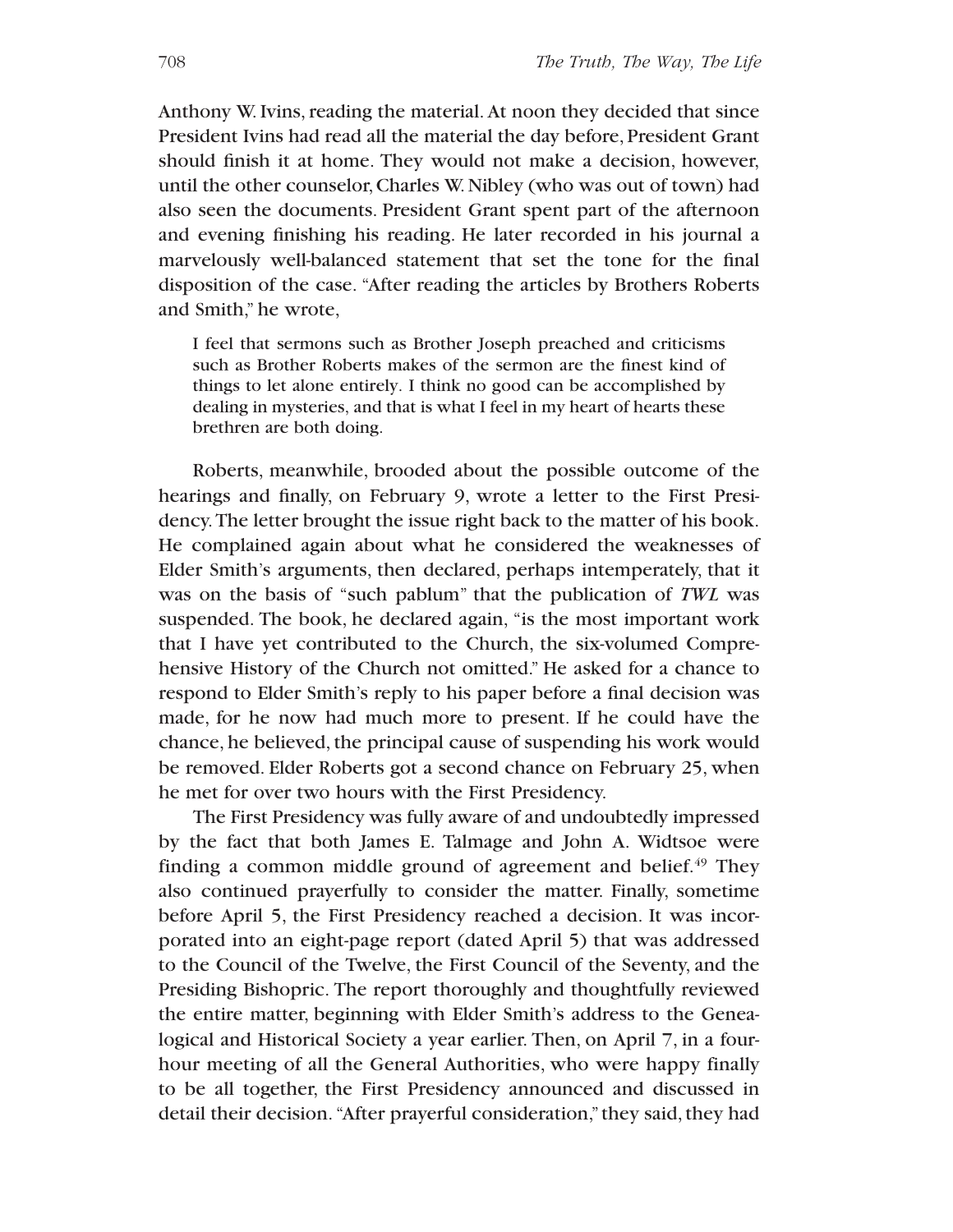"decided that nothing would be gained by a continuation of the discussion of the subject under consideration."

The First Presidency included in their report several statements that should have special importance to Latter-day Saints,for these statements are powerful cautions against doctrinal extremes. Speaking specifically to the issues in the controversy, the First Presidency declared: "The statement made by Elder Smith that the existence of pre-Adamites is not a doctrine of the Church is true. It is just as true that the statement: 'There were not pre-Adamites upon the earth,' is not a doctrine of the Church. Neither side of the controversy has been accepted as a doctrine at all."

Later in the document, the First Presidency quoted from Joseph Smith, who on April 8, 1843, declared:

Oh ye Elders of Israel, harken to my voice; and when you are sent into the world to preach, tell those things you are sent to tell; preach and cry aloud, "Repent ye, for the kingdom of heaven is at hand; repent and believe the Gospel." Declare the first principles, and let mysteries alone, lest ye be overthrown. . . . Elder Brown, when you go to Palmyra, say nothing about the four beasts, but preach those things the Lord has told you to preach about—repentance and baptism for the remission of sins.<sup>50</sup>

Interestingly, this quotation is from the same sermon in which Joseph Smith made his oft-quoted statement that he did not like the fact that Pelatiah Brown had been called before the High Council for "erring in doctrine." Nor did he like "creeds," Joseph said, but, rather, wanted "the liberty of thinking and believing" as he pleased. Furthermore, "it does not prove that a man is not a good man because he errs in doctrine."<sup>51</sup> These words should not be construed as pleading for "freedom of thought" in the sense of teaching false doctrine after being cautioned by Church leaders not to do so. The Prophet was pleading with Elder Brown (who was going on a mission) and others to preach first principles, not the mysteries.This was indeed an appropriate background for using the quotation in the setting of the 1931 deliberations. "We believe," said the First Presidency, "this admonition to be as applicable to us as to those to whom the Prophet addressed it." The First Presidency continued by suggesting how all could be agreed:

Upon the fundamental doctrines of the Church we are all agreed. Our mission is to bear the message of the restored gospel to the people of the world. Leave Geology, Biology, Archeology and Anthropology, no one of which has to do with the salvation of the souls of mankind, to scientific research, while we magnify our calling in the realm of the Church.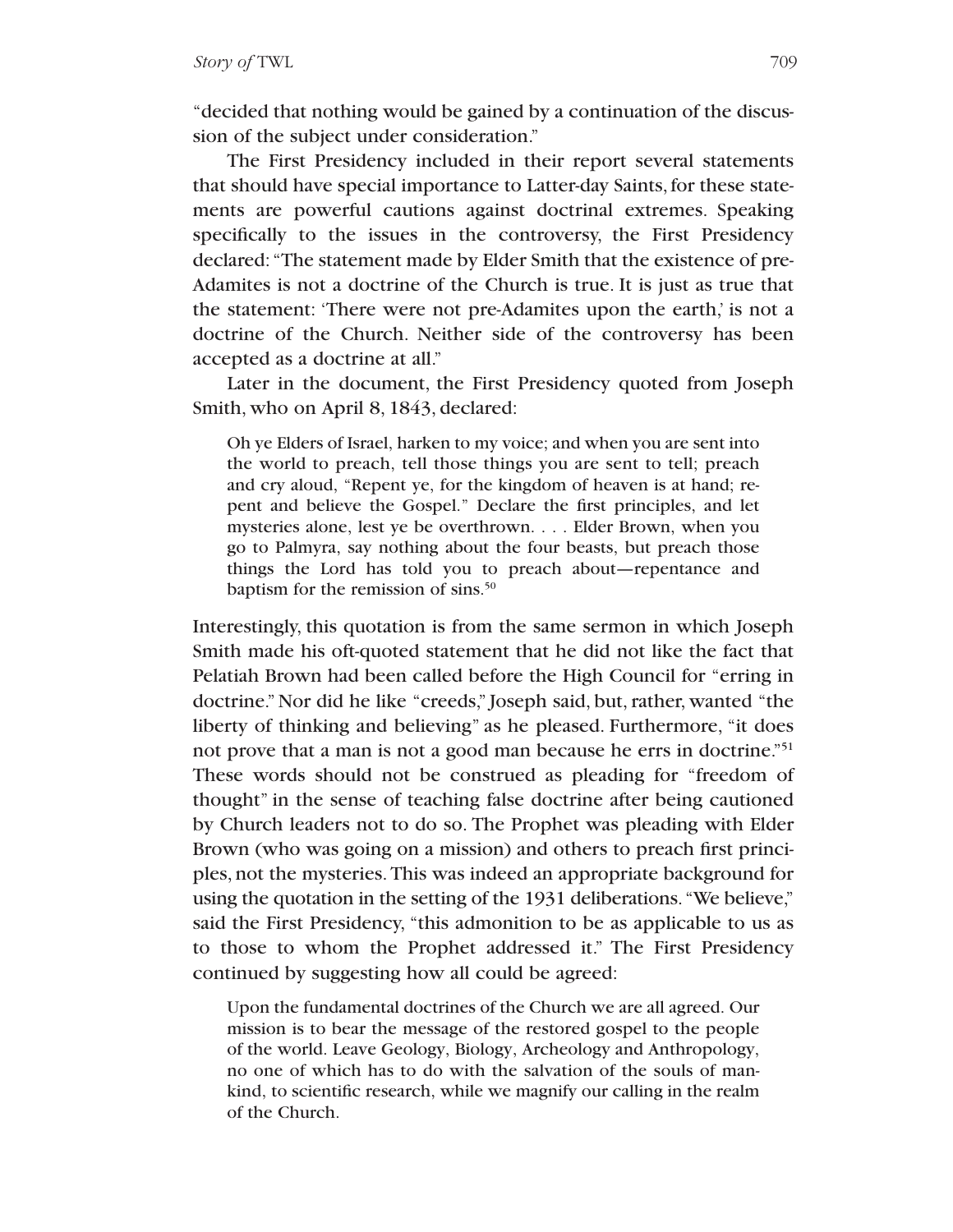They then reaffirmed that "we can see no advantage to be gained by a continuation of the discussion to which reference is here made, but on the contrary are certain that it would lead to confusion, division and misunderstanding if carried further." They ended with one doctrinal pronouncement upon which they felt all must agree. It came from a 1909 statement by the First Presidency: "Adam is the primal parent of our race." Anything more or less than that was not official Church doctrine.

The First Presidency's decision was neither a refutation nor an affirmation of Roberts's position, but the decision meant that his speculative work could not be published by the Church nor could Elder Smith's heartfelt responses be preached as official doctrine. James E. Talmage recorded in his journal (April 7) his satisfaction with the decision: "I think the decision of the First Presidency is a wise one in the premises.This is one of the many things upon which we cannot preach with assurance and dogmatic assertions on either side are likely to do harm rather than good."<sup>52</sup>

The leaders of the Church could have let the matter drop at that point, but they were too deeply concerned about the feelings of Elder Roberts and too impressed with the noncontroversial parts of his manuscript not to make another attempt at reconciliation.In a meeting of the Council of the First Presidency and Quorum of the Twelve on April 9, Elder Stephen L.Richards proposed that it would be a "splendid thing" if the First Presidency would once more refer to the Twelve the matter of considering *TWL*<sup>53</sup> so that "a further attempt might be made to effect some reconciliation with Brother Roberts which would make possible the publication of his book." President Grant called the suggestion commendable, a motion was made and approved, and the matter went back to the Twelve. The following day the same people who had served on the initial committee were appointed by Rudger Clawson to serve on a new one. They were to call on Roberts, making an "earnest effort to compose matters and induce him, if possible, to consent to the elimination from his manuscript of any illusion [*sic*] to the theory of a pre-Adamic race or races," as well as other minor objections. In the letter of appointment, Elder Clawson again affirmed the general feeling that this was an "excellent work" that should not be lost to the Church by going unpublished.Unless Roberts made the changes,however, *TWL* could not be used by the priesthood quorums.

There is no record of what happened with this committee, but it is apparent that Elder Roberts still declined to make the changes. Meanwhile, he sought some comfort in what certain other General Authorities, particularly Elder James E. Talmage, were doing.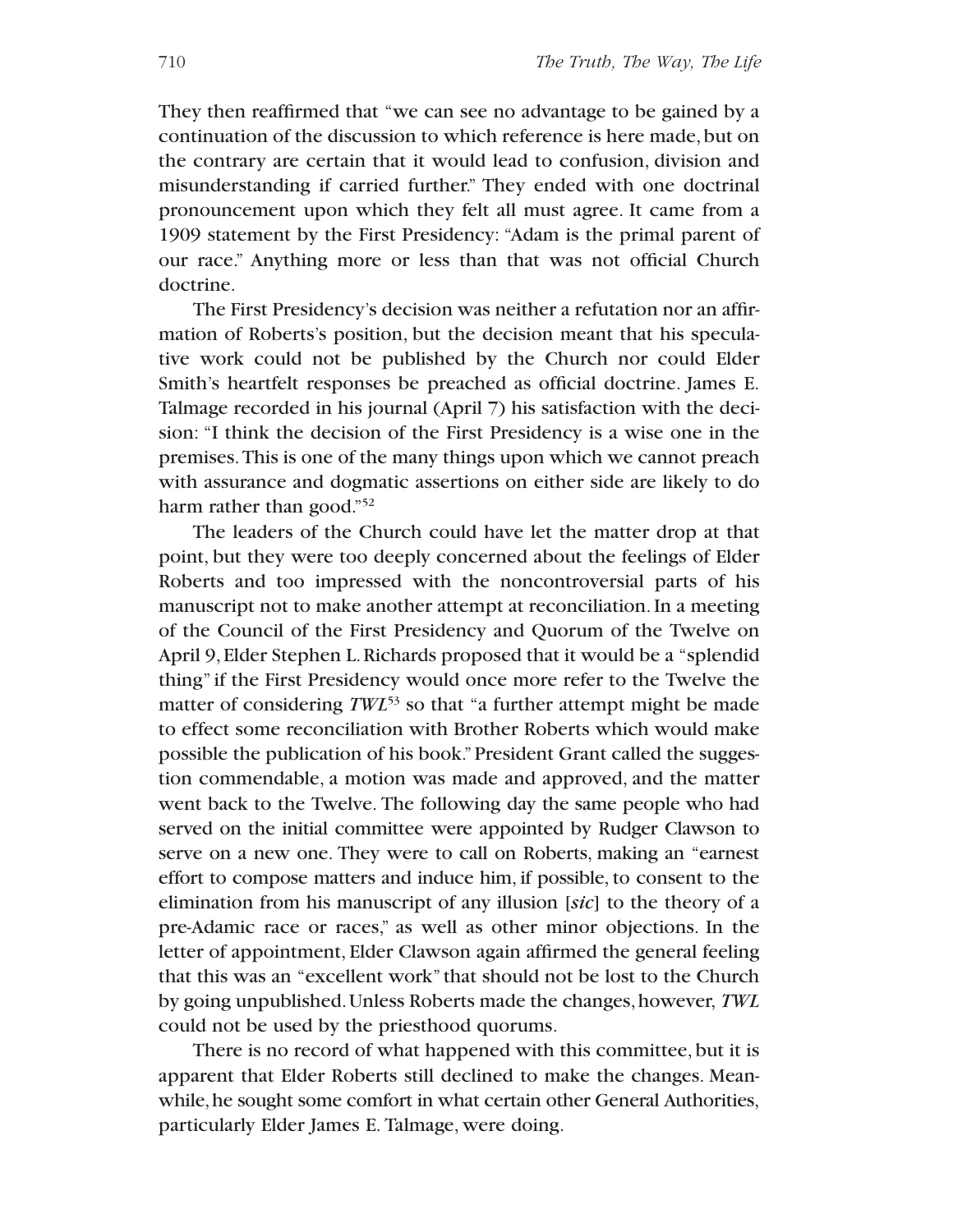On August 9, 1931, at the request of the First Presidency, Elder Talmage delivered an address entitled "The Earth and Man" that was soon made available by the Church in pamphlet form and published in several periodicals.<sup>54</sup> In his address, Elder Talmage recognized not only that the earth was extremely ancient, but also that life and death occurred on the earth long before the advent of humans. This teaching was clearly contrary to what Joseph Fielding Smith believed. The address included more, but the most significant thing in connection with this discussion is Elder Talmage's explanation as to why he gave the talk.

The conclusion of the hearings and discussions in relation to the disagreement between Elders Roberts and Smith did not bring to an end the need for Church leaders to consider the issues related to modern scientific knowledge. In his lengthy journal entry for November 21, 1931, Elder Talmage briefly reviewed all the recent discussions, then noted that many LDS students had inferred from Elder Smith's 1930 address that the Church refused to recognize the findings of science if there was even a seeming conflict with scripture and that therefore the policy of the Church was opposed to scientific research. In other words, because Elder Smith's statement had been published and Elder Roberts's had not, Elder Smith's view was catching on among the youth of the Church. Elder Talmage knew that the April 7, 1931, decision meant that General Authorities were not supposed to discuss such things in public any more. He had also been present at a later discussion, however, in which the First Presidency had commented favorably on the suggestion that "sometime, somewhere, something should be said by one or more of us to make plain that the Church does not refuse to recognize the discoveries and demonstrations of science, especially in relation to the subject at issue."

Talmage noted that President Anthony W. Ivins presided and three other members of the Council of the Twelve, including Elder Joseph Fielding Smith, had been present at his August 9 address. He also observed that Elder Smith and all the others recognized that his address was "in some important respects opposed to [Elder Smith's] published remarks,"but the other brethren nevertheless expressed their "tentative approval" of what he said. Then, in a tender expression of his deep concern for harmonious relationships even in the midst of some difference of opinion, he expressed his gratitude that on November 16 his address had been very thoroughly considered by the First Presidency, who approved its publication, with slight changes. It appeared in the Church Section of the *Deseret News* on November 17.Talmage's journal entry concludes: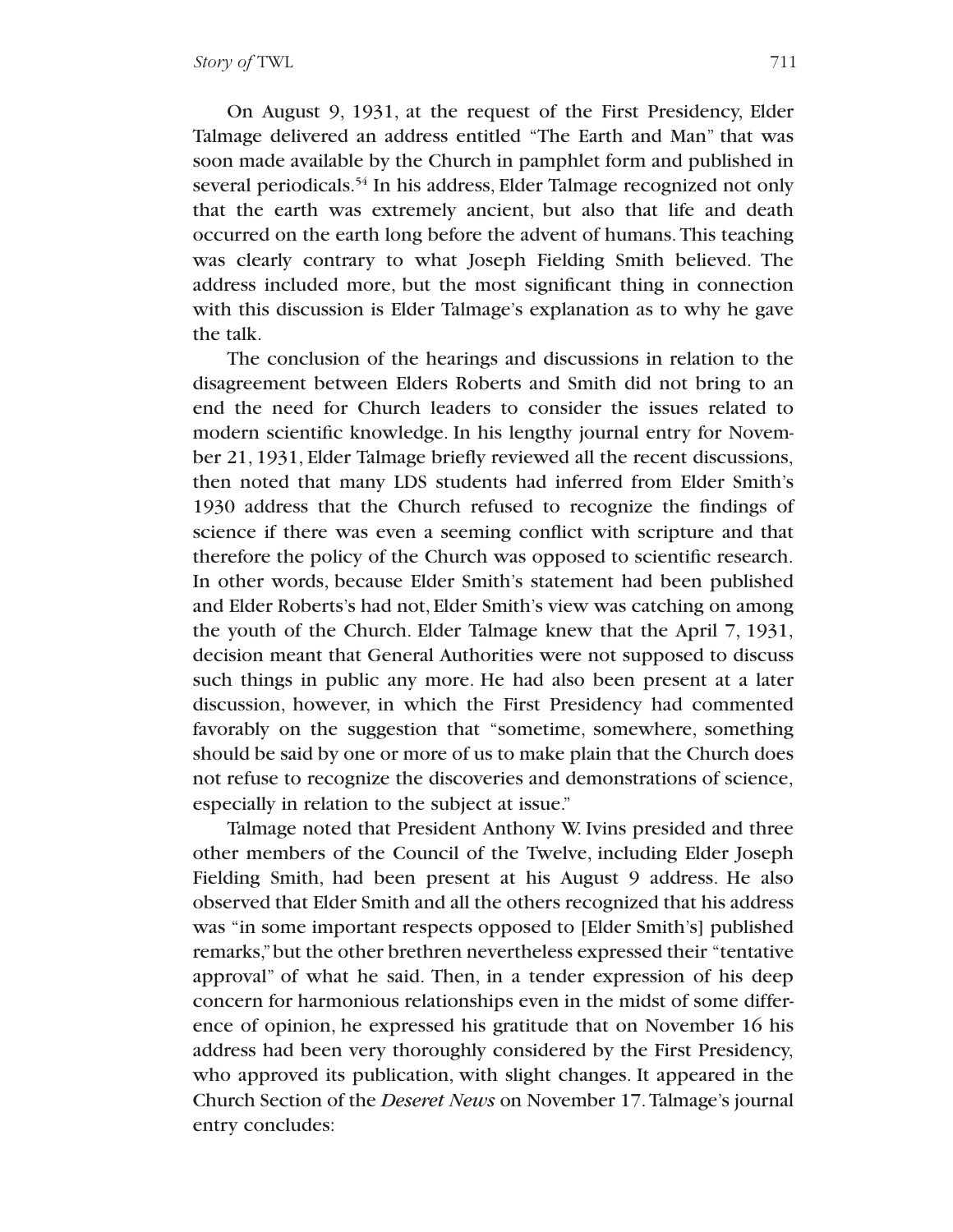The discussions throughout . . . have been forceful but in every respect friendly, and the majority of the Twelve have been in favor of the publication of the address. . . . I have hoped and fervently prayed that the brethren would be rightly guided in reaching a decision, and, as the Lord knows my heart, I have no personal desire for a triumph or victory in the matter, but have hoped that the address would be published or suppressed as would do for the best. The issue is now closed; the address is in print.

One result of the publication of "The Earth and Man" was another brief discussion about the possibility of publishing *TWL.* The impact of the address on Roberts must have been exhilarating, for here, at last, was a public statement by a member of the Quorum of the Twelve that opened a door for some of Roberts's own most cherished attitudes. Talmage had not really clarified the question of pre-Adamic man,but he had said enough that Roberts was led to renew his request to the First Presidency to have his book reconsidered. As Elder Talmage wrote to John A. Widtsoe on February 5, 1932, Roberts's request was based on his claim that Talmage's address went "beyond what he [Roberts] had ventured to say in his book concerning our recognition of the facts in science relating to the age of the earth and of the human race thereon." On March 18, Elder Roberts sent a chapter from his manuscript (probably chapter 31) to Elder Talmage. After it had been returned from the Twelve, Roberts wrote, he had added a few more pages of evidence relating to the antiquity of humanity. He emphasized that "the spirit and facts of the chapter, however, are in no way changed, but the evidence has been a little increased."He did not want it copied by anyone.

Less than a week later,on March 24,President Grant reported to the Council of the First Presidency and Quorum of the Twelve that the Young Men's and Young Women's Mutual Improvement Associations had requested permission to use *TWL* in their adult classes the following year. Roberts himself was no doubt one of the instigators of this request, for he was the first assistant to George Albert Smith, the president of the Young Men's association. The leaders discussed the matter at length, some emphasizing again their belief that *TWL* was the best work Roberts had ever written and that the material was "very timely and will appeal to young people." But the First Presidency and the Twelve were also convinced that chapters 30 and 31 would lead to contention and "no end of trouble." As in the case of all the earlier discussions,the leaders agreed again that *TWL* should not be published without the recommended modifications nor should it be used as a course of study in the Mutual Improvement Associations.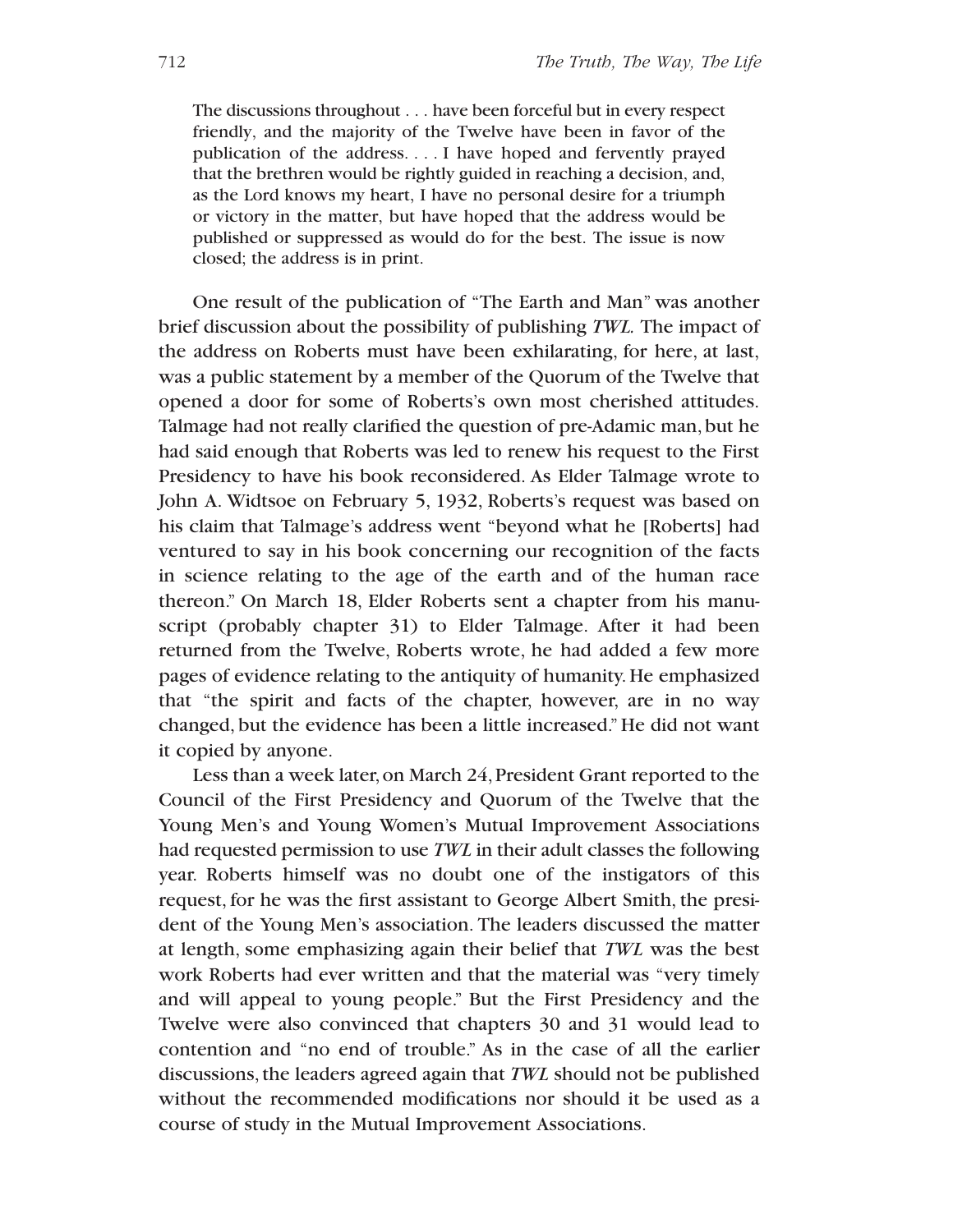President Grant agreed to inform Elder Roberts of the council's decision. He did not do so immediately, however, but waited until after the forthcoming general conference. Again, President Grant waited because he wanted to hold a meeting of all the General Authorities and explain the attitude of the First Presidency and the Twelve toward matters of this kind, so there could be "perfect harmony" among them. This was apparently the last time the issue was taken up during Roberts's lifetime.

The final decision grated on Roberts as deeply as had each of the others. Roberts continued in his tireless, steadfast way to carry out his ministry as a Church leader, and he did all he could, publicly, to bear witness of the divinity of the restored gospel. Privately, however, he was sometimes discouraged and despondent, showing signs of impatience and, perhaps, depression. One reason for this depression was connected with his failure to achieve all he hoped for with respect to the organization of the seventies.Another was the dashing of his hopes for *TWL.* His despondency must also be seen in terms of all the other things that were happening in his personal life.

During his last few years, Roberts recognized that his health was going fast, and he was not sure how long he would remain alive.In May 1931, he was released from the hospital, where he had had part of a foot removed as a result of circulatory problems related to diabetes. According to his biographer, Roberts was beginning to shift his priorities in order to end his life exercising "my duty as a special witness for the Lord Jesus Christ." But he also longed to lay the doctrines of *TWL* before the Saints and continued to present themes from *TWL* in his sermons.55 His *magnum opus,* which was also one of his most eloquent testimonies of Christ, was very much on his mind as part of what he wanted to leave as his religious heritage.

Sometime in January 1931,about the time Roberts and Elder Joseph Fielding Smith were making their presentations before the Council of the Twelve, Roberts wrote: "I have been passing through the severest mental and spiritual strain of my life during the past two months— Doctrinal questions before the Twelve and the First Presidency in connection with my book *The Truth, the Way, the Life,* respecting which there seems to be little prospect of settlement."56 In his February 9, 1931, letter to President Heber J. Grant he again showed his anxiety: "Life at my years and with an incurable ailment is very precarious, and I should dislike very much to pass on without completing and publishing this work." Sometime in 1932, after the final rejection of his manuscript, he wrote with resignation to President Grant: "That book may not likely be printed in my lifetime. Comment will not be necessary."57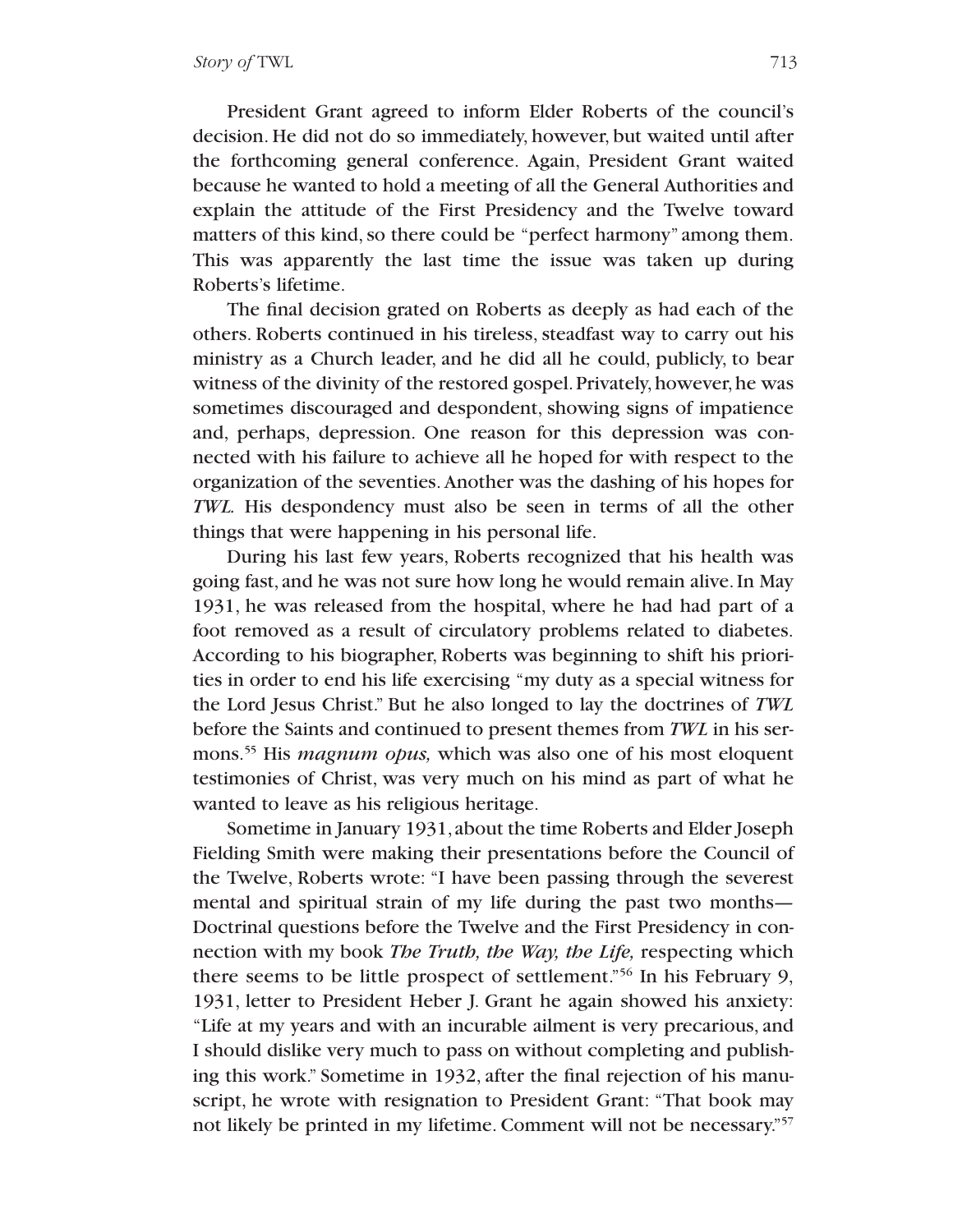Elder Roberts died on September 27, 1933, of complications related to diabetes.

Two months after Roberts's death, Elsie Cook looked back on the time she spent working with Elder Roberts. "He was inspiring in everything he did," she wrote, "in his speaking as well as in his dictating the several volumes [10] of books I helped him with." Cook's work included *TWL.* She remembered that her patriarchal blessing promised her that she would find "hidden treasures." "What I have learned from this wonderfully intellectual, and spiritually powerful [man], President, are the 'hidden treasures,' which perhaps I could not have had otherwise."58 Roberts himself could have asked for no better tribute. It was his dream that *TWL* would provide such spiritual strength for all the Saints.

Modern scholars may say that *TWL* fell short of Roberts's dream,<sup>59</sup> but it nevertheless represented Roberts's long-held aspiration to be a "disciple of the second sort." Most of his theological discussion was not unique to this manuscript—much, indeed, was taken from earlier works. But that is just the point. He considered all he had done previously to be only a prelude to this work. "I am trying to summarize and reconcile all truth—all truth," he told a former missionary after his return from New York. "But it is so hard. So hard!"60 This, too, was part of both his life as a faithful intellectual and his effort to become a disciple of the second sort.

The question remained as to what to do with the manuscript of *TWL*. On October 12, 1933, just sixteen days after Elder Roberts's death, the First Presidency and Council of the Twelve discussed it once again. Rudger Clawson said that the Twelve were anxious to use it as a course of study for the priesthood the coming year, after making whatever changes the Council approved. An important question, of course, was whether the Church had the right to make such changes, now that Roberts was dead. President Grant, however, had been in contact with the family, who "acknowledged that the manuscript belongs to the Church." The only thing family members wanted was the right to file their protest if they did not agree with whatever changes were made. It was noted, too, that the seventies had furnished over five hundred dollars to assist in the cost of preparing the work.All this was sufficient to insure that the Church owned the manuscript and could do with it as it wished. In the end, however, the Council decided not to publish *TWL* at that time. Perhaps their continuing high esteem of Roberts made them hesitant to make the changes they knew he would so much oppose. In any case, it is propitious for modern readers, especially those who are anxious to explore more deeply the mind of this dynamic LDS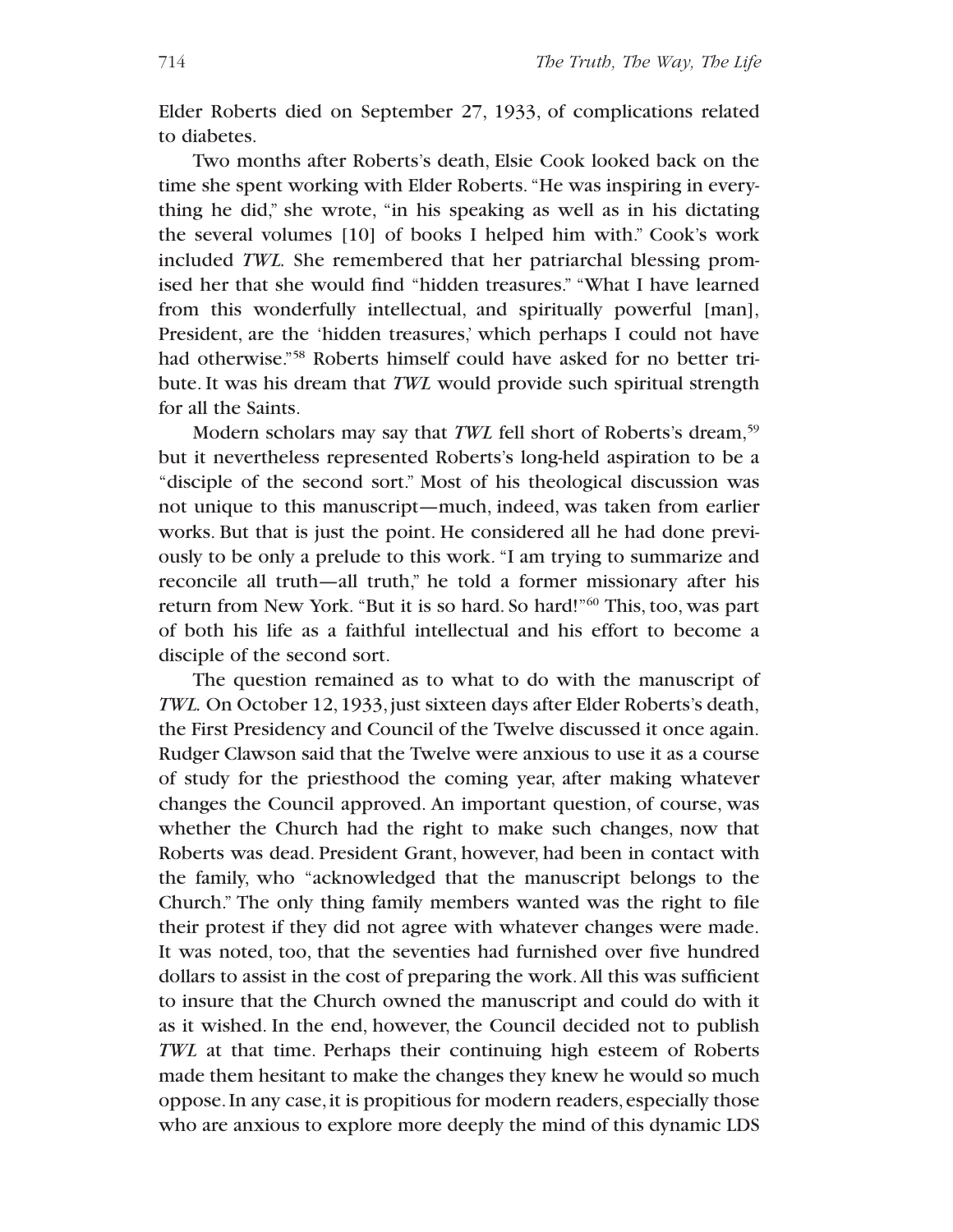scholar and Church leader, that such a decision was made. Otherwise, little incentive would likely have existed to make *TWL* available today in its uncut form.

In the years since 1933, the question of publication has periodically reappeared. In the mid-1970s, for example, Assistant Church Historian Davis Bitton was asked to evaluate the manuscript for possible publication.His recommendation was that it should not be published by the Church, but that it should be made available for study at the archives. As late as 1982, another committee was formed to consider *TWL* again, but the committee was soon dissolved. The First Presidency and Quorum of the Twelve had reviewed the 1931 decision and were impressed with the wisdom of the admonition given then that the Church's mission was "to bear the message of the restored gospel to the people of the world. Leave Geology, Biology, Archeology and Anthropology, no one of which has to do with the salvation of the souls of mankind, to scientific research, while we magnify our calling in the realm of the Church."

The publication of *TWL,* therefore, is by no means an official publication of the Church. Nevertheless, for those admirers of B. H. Roberts and for others who are interested in the rich intellectual and spiritual history of the Church, *TWL* should be a valuable addition to their libraries. Roberts did not succeed in having *TWL* published during his lifetime;those of us who have been involved in this project are pleased to now make it available, along with commentary on its historical standing and intellectual contexts.

#### **NOTES**

1 The leading biography of Roberts is Truman G. Madsen, *Defender of the Faith: The B. H. Roberts Story* (Salt Lake City: Bookcraft, 1980). See his epilogue for some apt and interesting characterizations.

<sup>2</sup>See Leonard J. Arrington, "The Intellectual Tradition of the Latter-day Saints," *Dialogue* 4 (Spring 1969): 13–26; and Stan Larson, "Intellectuals in Mormon History: An Update," *Dialogue* 26 (Fall 1993): 187–89.

3 Roberts was, in fact, reluctant even to consider publishing an autobiography. In 1928, he declined an invitation to write a biographical sketch for the *National Encyclopedia* because, he said, "'my biography is of such little consequence, my station in life so unimportant and my obscurity so complete.'" He also wrote to a former missionary in 1933 that "my life is not of sufficient importance for biography." T. Madsen, *Defender of the Faith*, 438 n. 25; 376.

4 See Brigham H. Madsen, "Introduction," in B. H. Roberts, *Studies of the Book of Mormon*, ed. Brigham H. Madsen (Urbana: University of Illinois Press, 1985), 20.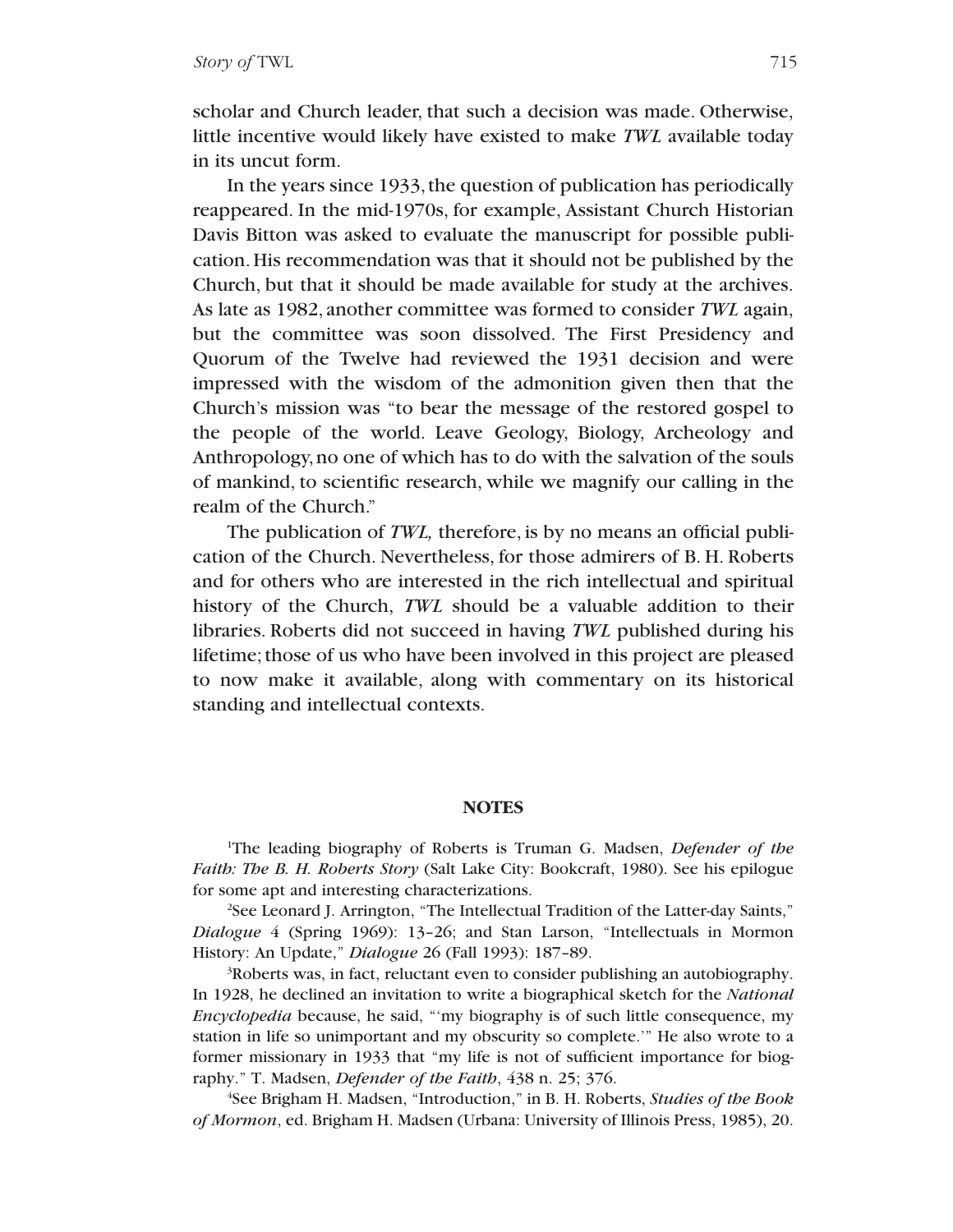5 T. Madsen, *Defender of the Faith*, 387.

6 See a list of some of his most important publications in T. Madsen, *Defender of the Faith*, 441–43.

7 Fiske, *Outlines of Cosmic Philosophy* (1874) and *Studies in Religion* (1902).

8 As quoted in B. H. Roberts, "The Book of Mormon Translated," *Improvement Era* 9 (April 1906): 712. The quoted passage may be found in Josiah Royce's "Introduction" to John Fiske, *Outlines of Cosmic Philosophy* (c. 1874; Boston: Houghton, Mifflin, 1902), xxxvi–xxxviii.

9 Roberts, "Book of Mormon Translated," 712–13; and Royce, "Introduction," xxxviii–xliv.

<sup>10</sup>Roberts, "The Book of Mormon Translated," 713.

11Arthur M. Schlesinger, Sr., *A Critical Period in American Religion, 1875–1900*, ed. Richard C. Wolf (Philadelphia: Fortress, 1967).

12Schlesinger, *Critical Period in American Religion*, 7.

13See Ernest L. Wilkinson and Cleon W. Skousen, *Brigham Young University: A School of Destiny* (Provo: Brigham Young University Press, 1976), 200–212.

14Davis Bitton, "B. H. Roberts as Historian," *Dialogue* 3 (Winter 1968): 25.

15B. H. Roberts, *Discourses of B. H. Roberts,* comp. Elsie Cook (Salt Lake City: Deseret Book Company, 1948), 104–5.

 $16R$ oberts's continuing faith in the Book of Mormon is questioned by B. Madsen, "Introduction," 1–34; and Brigham H. Madsen, "B. H. Roberts's Studies of the Book of Mormon," *Dialogue* 26 (Fall 1993): 77–86. That view is rejected in John W. Welch, "B. H. Roberts: Seeker After Truth," *Ensign* 16 (March 1986): 56–62; Truman G. Madsen and John W. Welch, "Did B. H. Roberts Lose Faith in the Book of Mormon?" Preliminary Report, Foundation for Ancient Research and Mormon Studies, c. 1985, rev. 1986; and Truman G. Madsen, "B. H. Roberts and the Book of Mormon," *BYU Studies* 19 (Summer 1979): 427–45.

17B. H. Roberts to Heber J. Grant and Counselors, the Quorum of the Twelve Apostles, and the First Council of the Seventy, Salt Lake City, December 29, 1921, in Roberts, *Studies of the Book of Mormon,* 46.

18Roberts, "Book of Mormon Difficulties: A Study," in *Studies of the Book of Mormon,* 142–43. For more recent developments that offer reasonable solutions, see John W. Welch, "Finding Answers to B. H. Roberts' Questions," Preliminary Report, Foundation for Ancient Research and Mormon Studies, 1985.

19B. H. Roberts to President Heber J. Grant, Council, and Quorum of the Twelve Apostles, dated March 15, 1923, in Roberts, *Studies of the Book of Mormon*, 57–58. This typewritten letter was not originally dated but later Roberts added a handwritten date, "March, 15th 1923." Truman Madsen and John Welch argue that Roberts typed the letter hurriedly just before he left Salt Lake City in 1922, then took it and the manuscript with him to New York. The following year he considered again the possibility of submitting the manuscript, at which time he wrote the date on the letter. In the end, however, he never submitted either the letter or the manuscript. In a letter to his daughter Elizabeth, dated March 14, 1932, Roberts clarifies that the letter above was written before he left on his mission. He also says that he had "made one feeble effort to get it before them since returning home, but they are not in a studious mood." Letter is Exhibit 8 in T. Madsen and Welch, "Did B. H. Roberts Lose Faith in the Book of Mormon?"

20B. H. Roberts to Richard R. Lyman, October 24, 1927, in Roberts, *Studies of the Book of Mormon,* 59.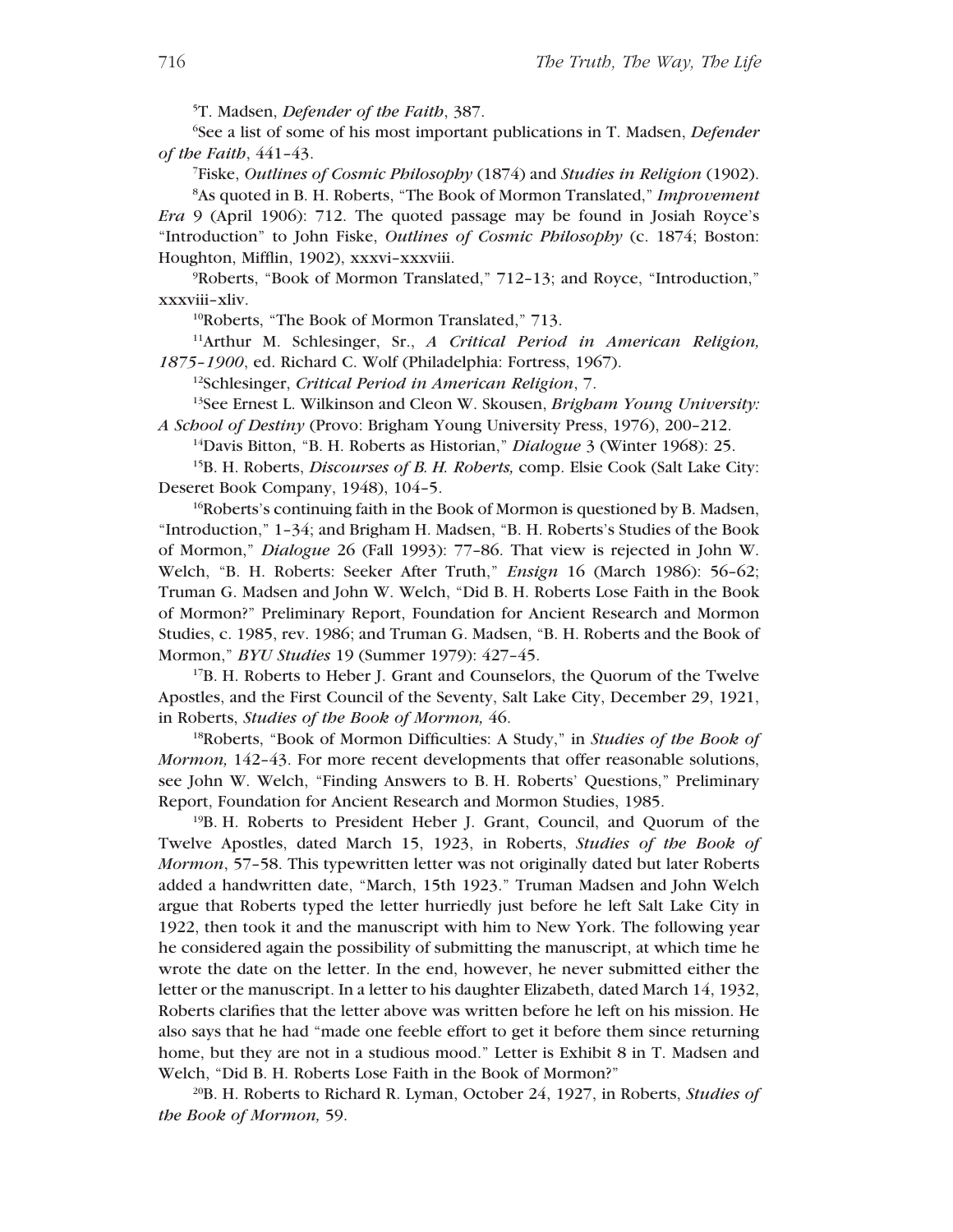21Massachusetts Conference of the Eastern States Mission, President's records, as cited in B. Madsen, "Introduction" to Roberts, *Studies of the Book of Mormon,* 25.

<sup>22</sup>T. Madsen and Welch, "Did B. H. Roberts Lose Faith in the Book of Mormon?" discusses the changes, when they were made, and why.

 $^{23}$ B. H. Roberts to Elizabeth, March 14, 1932, copy included in T. Madsen and Welch, "Did B. H. Roberts Lose Faith in the Book of Mormon?"

24For reproductions of those manuscripts, see Roberts, *Studies of the Book of Mormon.*

25Roberts to Richard R. Lyman, October 24, 1927, in Roberts, *Studies of the Book of Mormon,* 60.

<sup>26</sup>Wesley P. Lloyd, personal journal, August 7, 1933, copy in Special Collections and Manuscripts, Harold B. Lee Library, Brigham Young University, Provo, Utah. Lloyd dictated his lengthy report of that meeting to his wife, who wrote it in his journal.

27See, for example, D&C 1:29; 3:17–20; 10:38–48; 19:26–27; 20:8; 24:1; 27:5; 33:16; 38:39; 42:12; 84:57; 98:32; 128:20; 135:1, 3, 4, 6.

28Many statements from Roberts illustrating the fact that even to the end of his life he bore witness of the Book of Mormon are compiled in T. Madsen, "B. H. Roberts and the Book of Mormon"; and T. Madsen and Welch, "Did B. H. Roberts Lose Faith in the Book of Mormon?"

<sup>29</sup>The most glaring mistake in Lloyd's entry is in the statement that the study was commenced while Roberts was president of the Eastern States Mission. Actually, it was finished (except for a few minor changes) before he ever left on his mission. Lloyd says that Roberts sent the "400 type written pages thesis" (it was actually 450 pages) to President Grant. There is no evidence that he ever did so. Lloyd indicates that Roberts called his manuscript "a contribution to assist in explaining Mormonism." When he prepared it for submission in 1922, Roberts wrote that it "does not represent any conclusions of mine," but was presented "for the information of those who ought to know everything about it *pro et con,* as well that which was produced against it, and that which may be produced against it." In addition, he said, he wrote it "for those who should be its students and know on what ground the Book of Mormon may be questioned, as well as that which supports its authenticity and its truth." (Roberts to Grant, et. al., March 15, 1923 [1922].) Lloyd's journal says that Roberts turned to "a psychological explanation of the Book of Mormon and shows that the plates were not objective but subjective with Joseph Smith, that his exceptional imagination qualified him psychologically for the experience which he had in presenting to the world the Book of Mormon and that the plates with the Urim and Thummim were not objective." Whether this is an accurate reflection of what Roberts said in 1933 is not clear, but if it is intended as a reflection of what Roberts put in his 1922 manuscript it is a distortion. The ninth section of Part I discusses the possibility that Joseph Smith got the idea of the Urim and Thummim from Ethan Smith, but does not propose this as a final explanation. The fourteenth section discusses the imaginative mind of Joseph Smith, and concludes that it was, indeed, *possible* for Joseph Smith to have written a manuscript, but it does not say that this is a valid alternative to Joseph Smith's own story. The idea that the plates were subjective rather than objective is not there, except, perhaps, by inference. It is certainly possible, however, that Roberts saw the implications of what he had written and spelled them out more clearly to Lloyd in 1933. But that is still not evidence that he accepted such conclusions.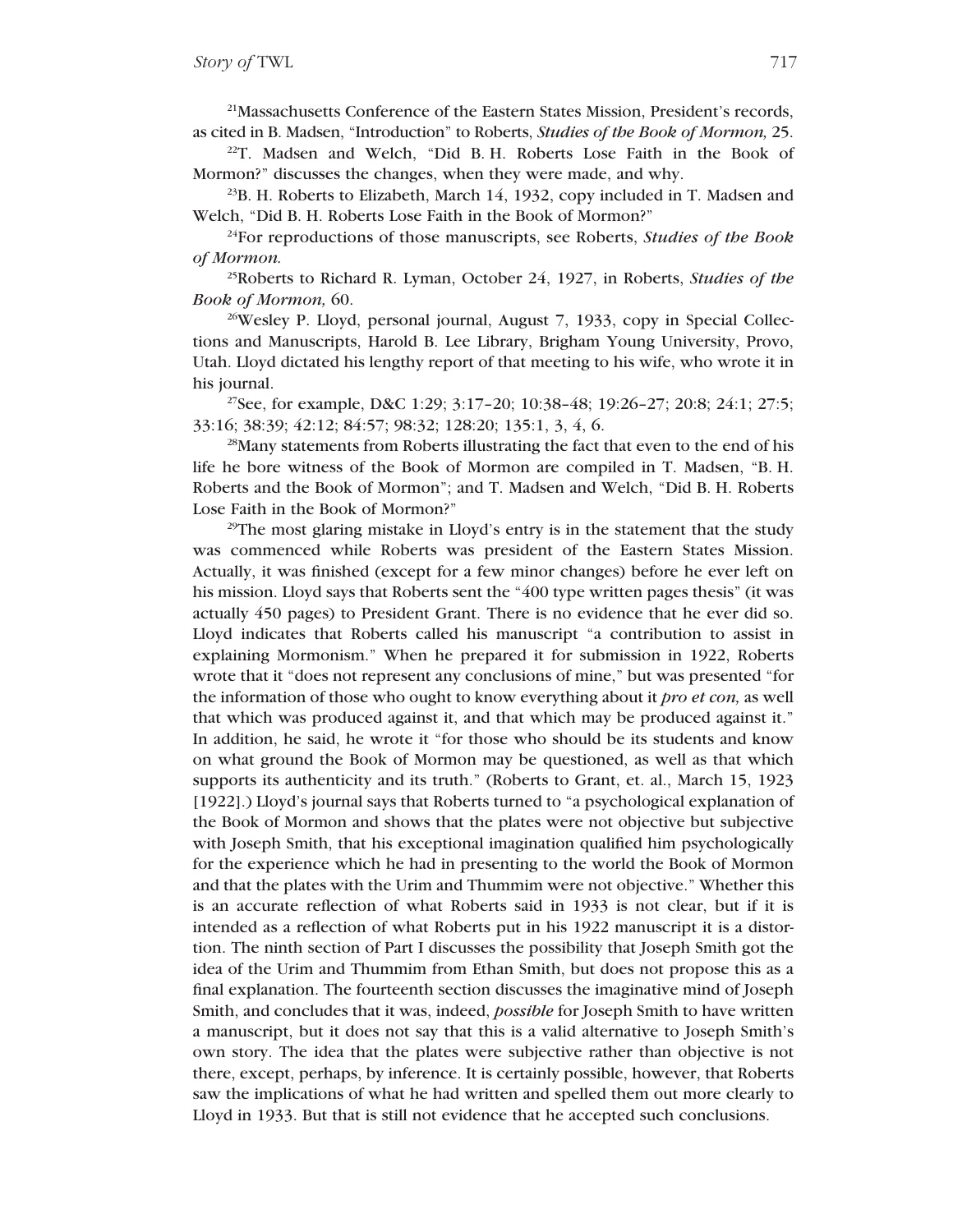30Several previous articles have dealt with this controversy. The most detailed is Richard Sherlock, "'We Can See No Advantage To a Continuation of the Discussion': The Roberts/Smith/Talmage Affair," *Dialogue* 13 (Fall 1980): 63–78. Sherlock's well-researched article covers much of the material contained in the rest of the present essay. I have been pleased, however, with the opportunity to examine the relevant documents and gain some significant new understandings of the period. See also Truman G. Madsen, "The Truth, the Way, the Life," in *Defender of the Faith*, 338–45. Other articles dealing directly with this matter but also going beyond it include Jeffrey E. Keller, "Discussion Continued: The Sequel to the Roberts/Smith/Talmage Affair," *Dialogue* 15 (Spring 1982): 79–98; and Richard Sherlock, "A Turbulent Spectrum: Mormon Reactions to the Darwinist Legacy," *Journal of Mormon History* 5 (1978): 33–59. Thomas G. Alexander puts the controversy in its larger theological setting in *Mormonism in Transition: A History of the Latter-day Saints, 1890–1930* (Urbana: University of Illinois Press, 1986), chapter 14, "Definition and Explication of Church Doctrine."

<sup>31</sup>Many of the sources for what follows are generally restricted. They include extracts from the minutes of the Council of the First Presidency and the Quorum of the Twelve; excerpts from the minutes of the Quorum of the Twelve; the journal of President Heber J. Grant; B. H. Roberts papers; committee reports of the Council of the Twelve; miscellaneous correspondence in the papers of the First Presidency; and the Rudger Clawson collection. With the permission and cooperation of the LDS Church Archives and its advisors in the Quorum of the Twelve who recognized the unusual need for accuracy in writing this history, *BYU Studies* had special access to these restricted documents. They are simply identified as "*TWL* collection." It contains about sixty records, letters, minutes, memoranda, or journal entries. Unless otherwise noted, anything cited below derives from these sources. I gratefully acknowledge the collaboration of John W. Welch in this research.

<sup>32</sup>For detailed comments on these doctrinal discussions, see the foregoing essays and several of the secondary sources cited in the notes to this article.

33On Friday, April 1, 1927, Roberts was in Salt Lake City, where he wrote a letter to his wife Celia. He was leaving on Saturday, he said, to go back to New York, and he had been excused from attending the forthcoming general conference. See T. Madsen, *Defender of the Faith*, 332. Whether he meant Saturday, April 2, or the following Saturday is not clear. President Grant's personal journal simply states that Roberts "called." This phrasing could mean either that Roberts had telephoned or that he had not yet left Salt Lake City and actually called at President's Grant's office.

34T. Madsen, *Defender of the Faith*, 340.

35Roberts to Howard R. Driggs, January 8, 1929, *TWL* collection.

36Pomeroy had written to Roberts questioning his views on the "eternity of intelligent entities." Roberts answered emphatically that his convictions had undergone no change in late years, and that the eternity of uncreated intelligence was the noblest thing connected with humanity, as several of his publications demonstrated. He expressed impatience with people who "hold to partial truths and seek to demonstrate them to no good purpose on earth."

<sup>37</sup>For a fully developed exposition of Elder Smith's views on creation, evolution, the Fall, and related points, see his *Man, His Origin and Destiny* (Salt Lake City: Deseret Book, 1954). This volume was used as a text in the 1954 summer school at BYU for all the Church's seminary and institute teachers.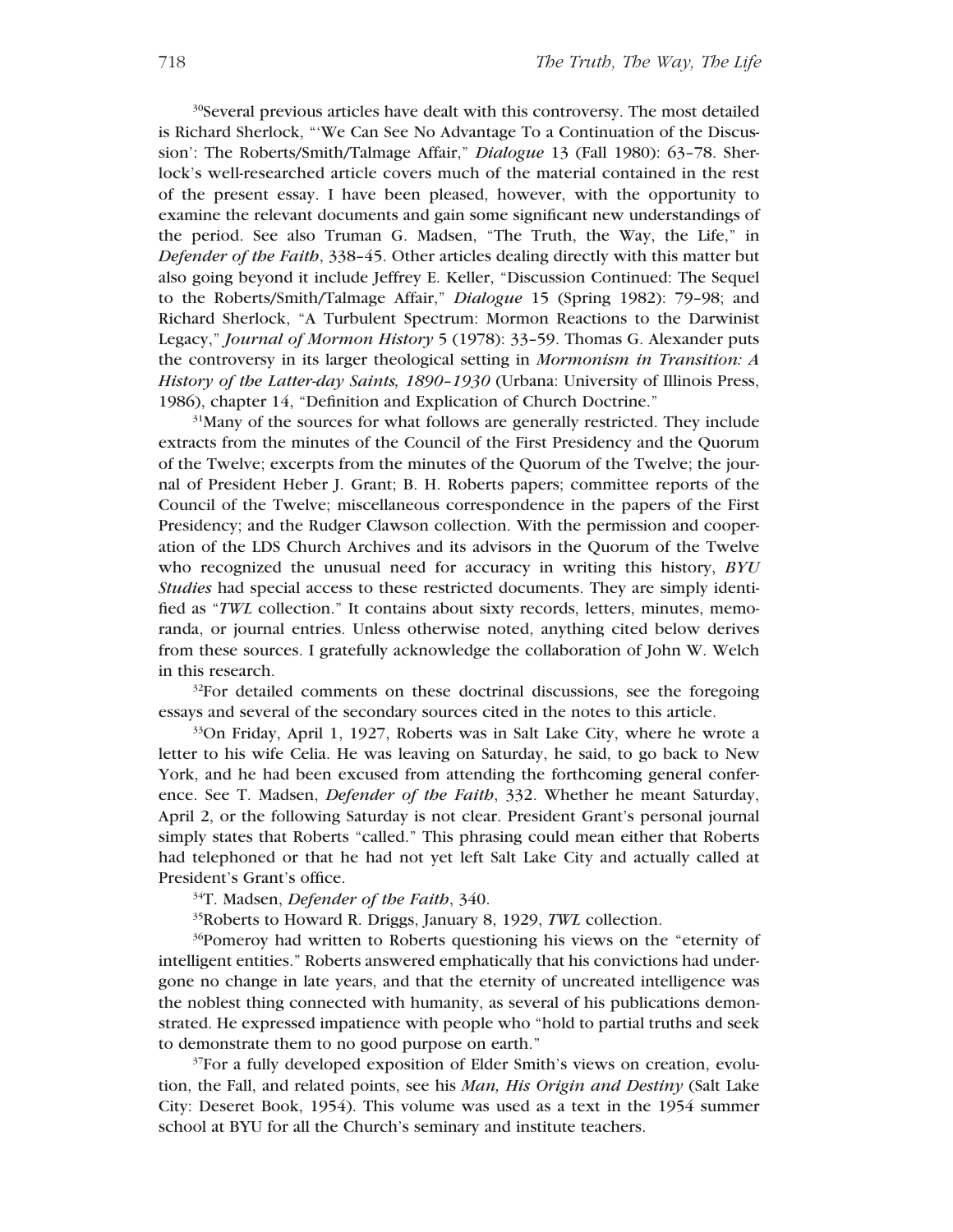38Roberts to Elizabeth Hinckley, May 1929, as quoted in T. Madsen, *Defender of the Faith*, 343–44.

<sup>39</sup>Though the most serious objections centered around Roberts's treatment of the creation, pre-Adamites, and the nature of Adam, there were several others. For the committee's points and Roberts's reactions written on the list of objections, see page xiv and the references in note 6, page xxxv above. The committee, for example, raised questions about Roberts's interpretation of "intelligence." Roberts wrote "misapprehension" (i.e., "misunderstanding") in the column, scribbled a note of explanation, then wrote "clarify" at the end of the paragraph. He was evidently willing to make clarifications in the manuscript. The committee said that his use of the phrase "mind, spirit, and soul" appeared confusing. Again Roberts wrote "clarify." On other points, Roberts apparently questioned the reasoning of the committee and just wrote "meaningless" in the margin.

40Deseret News, April 5, 1930, 8. Interestingly enough, these statements did not appear in the published version of Elder Smith's talk.

<sup>41</sup>He made such remarks, for example, at the quarterly meetings of the Council of the Twelve Apostles on June 24, 1930, and September 30, 1930. Later, in a meeting on December 16, he warned his brethren that the "great danger" confronting the Church was "the fact that we have wolves in sheep's clothing within the fold wounding and destroying some of the flock." He referred more pointedly to "certain textbooks" published for use in Church schools that, he believed, carried such dangers.

42"Faith Leads to a Fulness of Truth and Righteousness," *Utah Genealogical and Historical Magazine* 21 (October 1930): 145–58. Joseph Fielding Smith was vice president of the Utah Genealogical and Historical Society at this time.

<sup>43</sup>The following events are well summarized in a manner eminently fair to both sides in a communication from the First Presidency to the Council of the Twelve, the First Council of the Seventy, and the Presiding Bishopric, dated April 7, 1931.

44Elder Smith's paper, dated January 14, is extant. Elder Roberts's comments are found in Draft 2 of chapter 31 of *TWL* above, and a summary of Elder Roberts's presentation is in the April 7 report of the First Presidency, *TWL* collection.

45Roberts to President Heber J. Grant and Counselors, February 9, 1931, *TWL* collection.

46For Orson Hyde's sermon, see *Journal of Discourses* 2:75–87. For Brigham Young's, see *Journal of Discourses* 2:88–90.

<sup>47</sup>*TWL* collection; italics added.

48Significantly, several years later Elder Widtsoe wrote his own answer to the question of pre-Adamites, concluding that there were "human like beings" before Adam but recognizing that he was unable to explain either them or the creation of Adam. John A. Widtsoe, "Were There Pre-Adamites?" *Improvement Era* 51 (May 1948): 305.

49Talmage's January 18 speech was published at this time in England, where Elder Widtsoe was serving as mission president and editor of the *Millennial Star*. James E. Talmage, "The Divine Purpose," *Millennial Star* 13 (March 26, 1931): 193– 205. Widtsoe returned to Utah for meetings at the end of March and early April.

50This quotation is found in Joseph Smith, Jr., *The History of the Church of Jesus Christ of Latter-day Saints*, ed. B. H. Roberts, 2d ed. rev., 7 vols. (Salt Lake City: Deseret Book, 1957), 5:344. The spelling and punctuation above conform to this source rather than to the minor differences in the First Presidency's report.

51Smith, *History of the Church* 5:340.